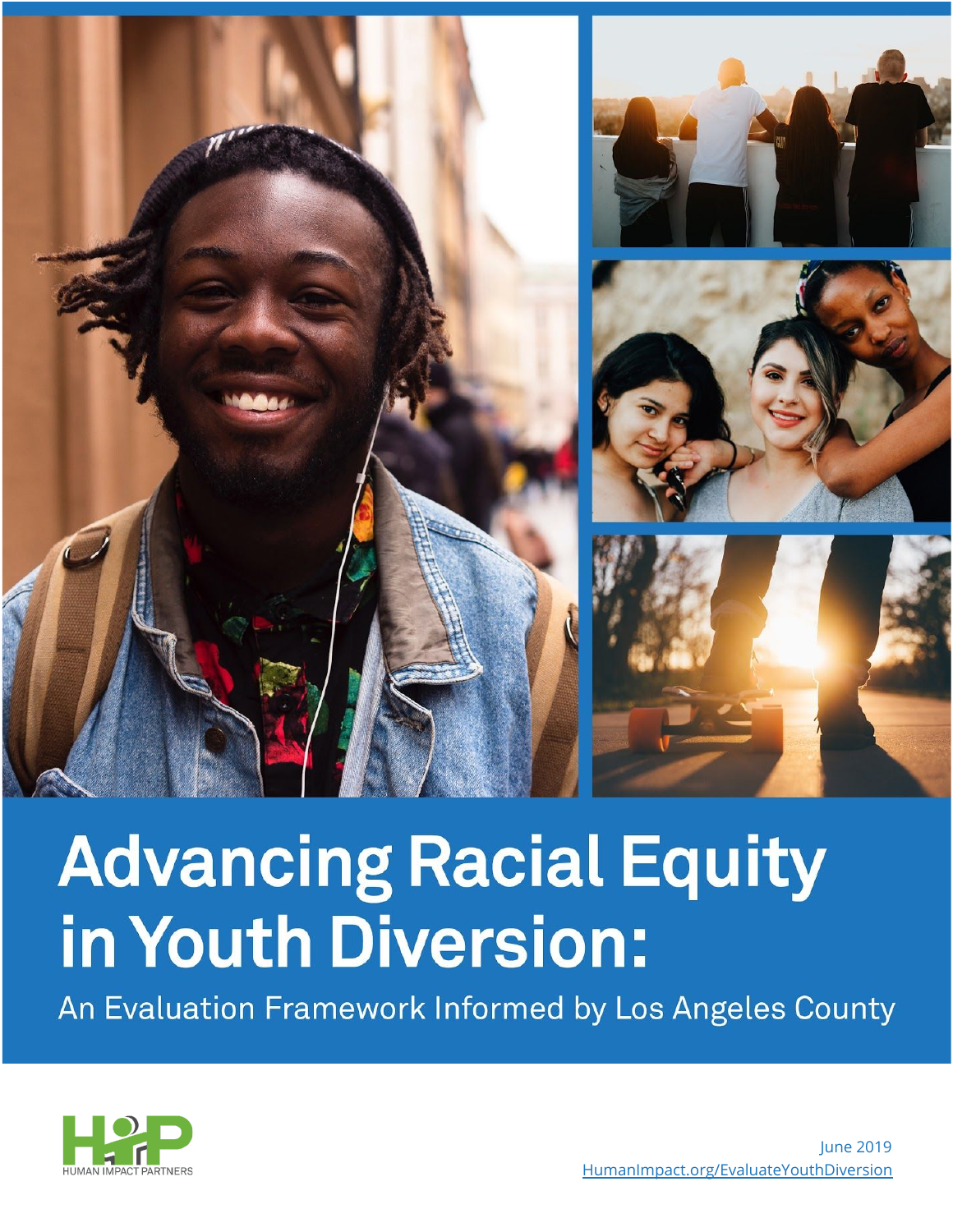## <span id="page-1-0"></span>Acknowledgments

#### **Authors**

Liz Kroboth, MPH Sukhdip Purewal Boparai, MPH Jonathan Heller, PhD

#### **Key Contributors**

We wish to thank to following people and organizations who helped to generate the content included here and without whose guidance and input this report would not have been possible: Alejandro Haezaert and Vanessa Petti, California Conference for Equality and Justice; Jessica Ellis, Centinela Youth Services; Kim McGill, Youth Justice Coalition; Nicole Brown and Josh Green, Urban Peace Institute; Jelani Hendrix and Angela Johnson Peters, Social Justice Learning Institute; Bikila Ochoa, Anti-Recidivism Coalition; Patricia Soung, Children's Defense Fund; and Taylor Schooley and Celia Harris, Los Angeles County Office of Youth Diversion and Development. Human Impact Partners staff Ana Tellez and Amber Akemi Piatt also provided instrumental feedback on this report.

We deeply appreciate the time and energy of the youth and caretakers who generously shared their experiences of participating in diversion programs.

Graphic design and copyediting: Cozette Lehman and Janna R. White.

This project was supported by generous funding from The California Endowment.

#### **Suggested Citation**

Human Impact Partners. June 2019. Advancing Racial Equity in Youth Diversion: An Evaluation Framework Informed By Los Angeles County. Oakland, CA.

#### **Contact Information**

Sukhdip Purewal Boparai, Human Impact Partners sukh@humanimpact.org [www.humanimpact.org](http://www.humanimpact.org/) 510-452-9442

#### **About Human Impact Partners**

Human Impact Partners (HIP) brings the power of public health to campaigns and movements for a just society through research, advocacy, capacity building, and field building. Our mission is to transform the policies and places people need to live healthy lives by increasing the consideration of health and equity in decision making.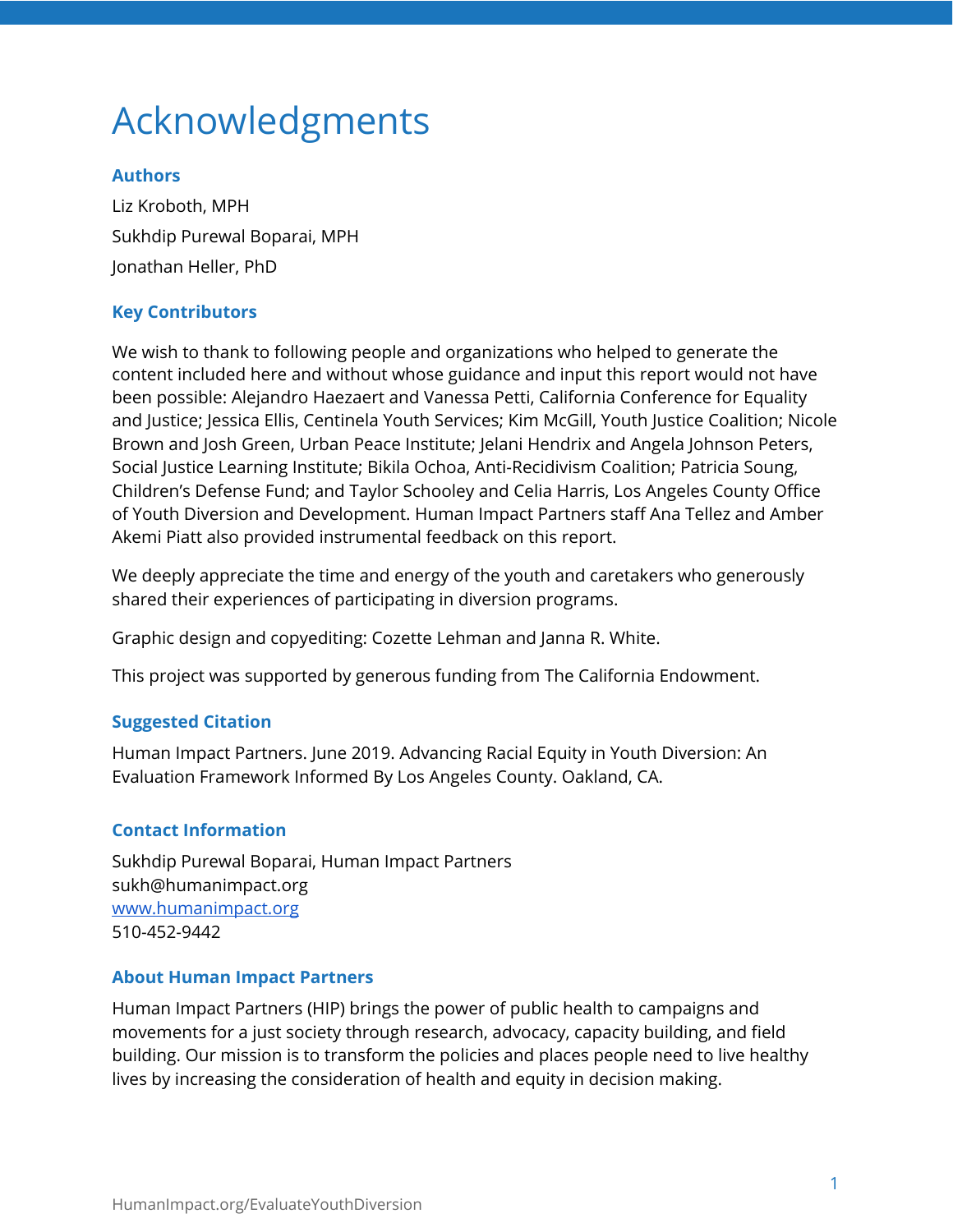## Table of Contents

| <b>Acknowledgments</b>                                                                                                                                                                                                                                | 1                        |
|-------------------------------------------------------------------------------------------------------------------------------------------------------------------------------------------------------------------------------------------------------|--------------------------|
| <b>About This Evaluation Framework</b><br>Why We Need to Evaluate Youth Diversion for Racial Equity<br>This Framework Is Guided by Six Critical Values                                                                                                | 3<br>3<br>$\overline{4}$ |
| What We Know about Youth Arrest and Youth Diversion in Los Angeles County<br>Key Stakeholders in Pre-booking Diversion<br>The Five Main Touchpoints in Pre-booking Diversion                                                                          | 6<br>$\overline{7}$<br>8 |
| <b>Promising Practices across All Touchpoints</b>                                                                                                                                                                                                     | 9                        |
| Touchpoint 1: Getting Stopped by a Law Enforcement Officer<br>Law Enforcement Stops and Equity<br>Measuring Equity in Law Enforcement Stops<br>Promising Practices to Reduce Inequities in Stops                                                      | 11<br>11<br>12<br>13     |
| Touchpoint 2: Getting Referred by Law Enforcement to a Diversion Program<br>Diversion Referrals and Equity<br>Measuring Equity in Law Enforcement Referrals to Diversion<br>Promising Practices to Reduce Inequities in Referrals                     | 15<br>16<br>17<br>18     |
| <b>Touchpoint 3: Getting Enrolled in a Diversion Program</b><br><b>Enrollment and Equity</b><br>Measuring Equity in Enrollment<br>Promising Practices to Reduce Inequities in Enrollment                                                              | 22<br>22<br>22<br>23     |
| Touchpoint 4: Participating in and Completing a Diversion Program<br>Equity in Program Participation and Completion<br>Measuring Equity in Program Engagement and Completion<br>Promising Practices to Reduce Inequities in Engagement and Completion | 26<br>26<br>27<br>28     |
| <b>Touchpoint 5: Thriving after a Diversion Program</b><br>Equity in Thriving after the Program<br>Measuring Equity in Thriving after a Program<br>Promising Practices to Reduce Inequities after a Program                                           | 33<br>33<br>34<br>34     |
| <b>Conclusions</b>                                                                                                                                                                                                                                    | 37                       |
| <b>References</b>                                                                                                                                                                                                                                     | 38                       |
| <b>Appendix A: Evaluation Framework Summary Table</b>                                                                                                                                                                                                 | 43                       |
| <b>Appendix B: Research Methods</b>                                                                                                                                                                                                                   | 45                       |
| <b>Appendix C: Data Gathering Tools</b>                                                                                                                                                                                                               | 46                       |
| <b>Appendix D: Key Definitions and Abbreviations</b>                                                                                                                                                                                                  | 53<br>2                  |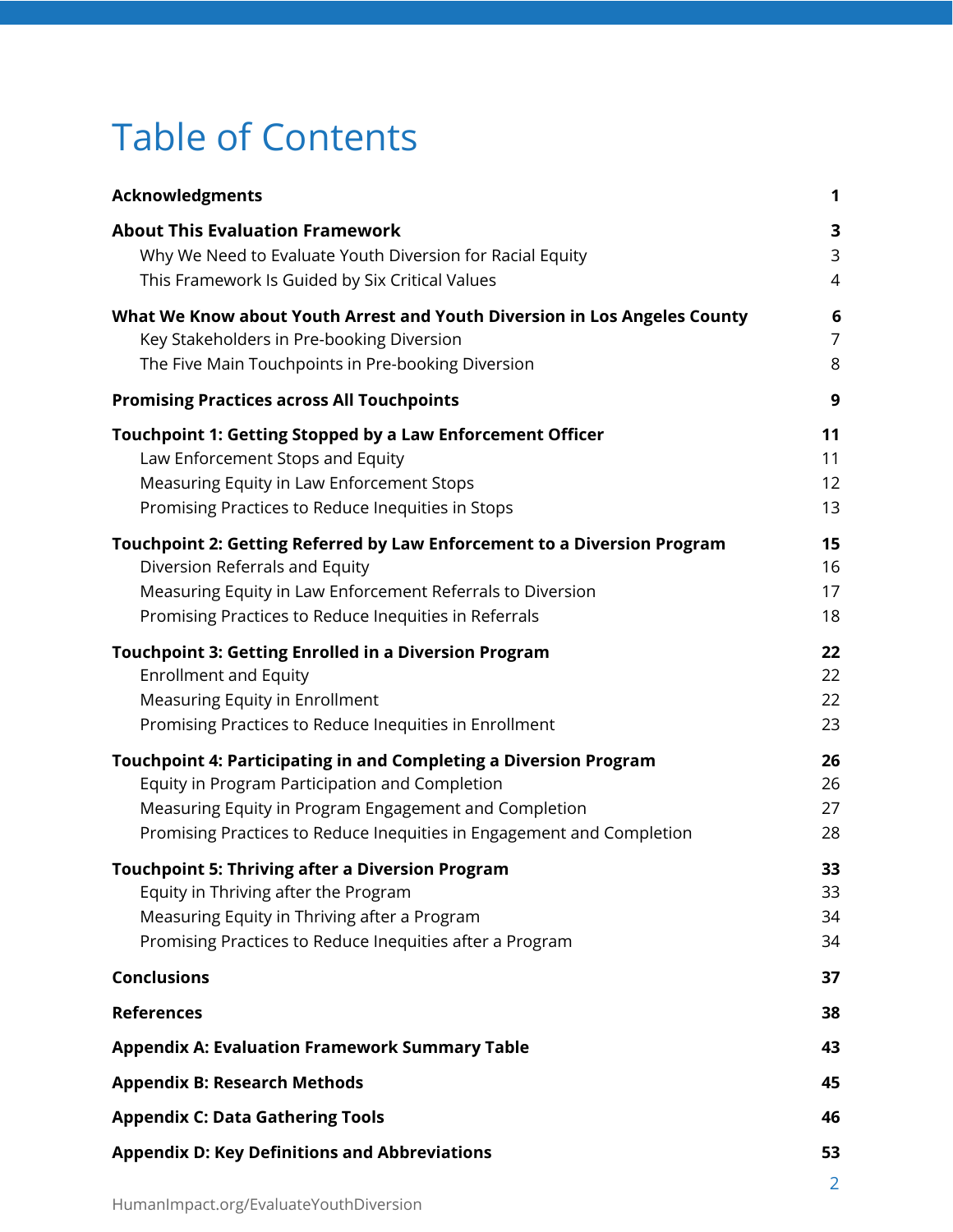## <span id="page-3-0"></span>About This Evaluation Framework

In 2017, Los Angeles County established an Office of Youth Diversion and Development to advance a collaboratively designed pre-booking diversion initiative that prevents youth from getting formally arrested or referred to probation during encounters with law enforcement. Human Impact Partners and the Los Angeles (LA) County Office of Youth Diversion and Development (YDD) partnered to develop this evaluation framework to assess and prevent racial inequities in this program.

LA County's pre-booking diversion program is part of a broader effort to reduce mass incarceration of Black and Brown youth<sup>i</sup>. In LA County and across the US, Black and Brown youth are arrested and detained by law enforcement at disproportionately greater rates compared to White youth. Organizing by local youth advocates and policy changes at the local, state, and national level have created opportunities for community-based pre-booking diversion in LA County to reduce the excessive and unfair criminalization and incarceration of Black and Brown youth and equitably improve outcomes for youth.

#### **What is pre-booking youth diversion?**

Pre-booking youth diversion<sup>ii</sup> is a model of diversion in which a law enforcement officer refers a young person to a diversion program instead of recording a formal arrest or referring their case to probation. Officers agree not to record the arrest in the future as long as the young person completes a diversion program.

## <span id="page-3-1"></span>**Why We Need to Evaluate Youth Diversion for Racial Equity**

*"We're kids, we're going to make mistakes, these things happen, and I shouldn't have to deal with having a record that early . . . These simple mistakes can affect your life forever."*

— **Valerie**, high school student and participant in a diversion program in LA County

Deep racial inequities permeate the justice system<sup>ii</sup> in the United States. While there's been a significant reduction in the overall number of youth arrested and incarcerated in the last 15 to 20 years, law enforcement agencies continue to disproportionately stop, arrest, and detain Black and Brown youth compared to White youth, which perpetuates and increases inequity in incarceration. For instance, in California the disparity in incarceration of Black and White youth increased by 30% between 2001 and 2015 [1](https://www.zotero.org/google-docs/?jOeHUn) . Law enforcement practices overwhelmingly harm Black and Brown youth, even though White youth are equally likely to report behaviors such as selling or using drugs $^{2,3}.$  $^{2,3}.$  $^{2,3}.$  $^{2,3}.$ 

\_\_\_\_\_\_\_\_\_\_\_\_\_\_\_\_\_\_\_\_\_\_\_\_\_\_\_\_\_\_\_

i In this report, we use the terms "youth" and "young person" to refer to individuals under the age of 18. See page 5 for a discussion of the term "Black and Brown" and **Appendix D** for definitions of key terms. ii Some practitioners use the term "pre-arrest," but we prefer "pre-booking" because officers may still physically

arrest and transport youth to a police station as part of the diversion process.

 $^{\text{\tiny{\text{iii}}}}$  We use the term "justice system" to encompass both the juvenile and adult justice systems.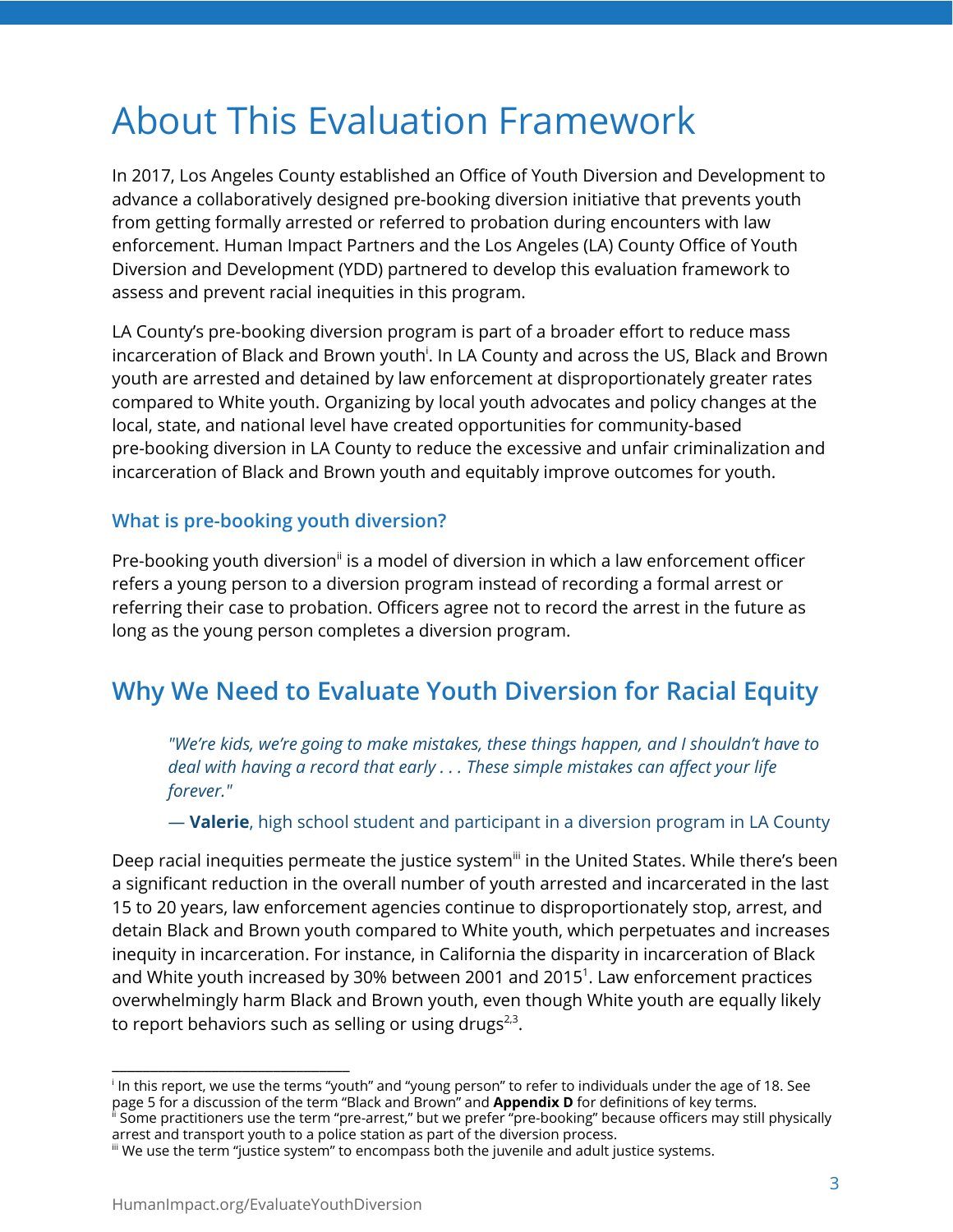Diversion is a promising practice for improving youth outcomes but evidence suggests that, without a clear commitment to equity in design and oversight, diversion programs may contribute to further inequity in youth justice system involvement [4](https://www.zotero.org/google-docs/?DIPvw8) .

Various institutions, in LA County and beyond, are implementing a wide range of diversion practices as a way to reduce youth involvement in the justice system. It's important to evaluate whether these practices support Black and Brown youth or unintentionally funnel them into the justice system. While there are various forms of diversion, this report focuses on community-based, pre-booking diversion for youth — the model adopted by LA County's youth diversion planning committee.

## <span id="page-4-0"></span>**This Framework Is Guided by Six Critical Values**

We developed this document by reviewing research and reports that describe and evaluate youth diversion programs and their outcomes, and by speaking with experts, youth, and youth caretakers in LA County. The promising practices we lift up in this report are drawn from traditional public health research evidence, and from the wisdom and experiences of stakeholders in LA County. Our research process was driven by six critical values:

#### **Racial equity and justice**

Black and Brown youth shoulder the burden of inequitable contact with the criminal justice system, and we center their specific needs and strengths.

#### **Youth leadership**

Youth bring personal knowledge and lived experience, and should be involved in all decisions that affect their lives.

#### **Trauma- and healing-informed lens**

Youth behaviors often stem from traumatic experiences that are the result of divestment in marginalized communities.

#### **Developmental lens**

Youth take actions, including exploring boundaries, asserting independence, and developing an identity and forms of expression, as part of their natural development.

#### **Health instead of punishment**

Investing in the social determinants of health (e.g., education, jobs, income, housing, neighborhood resources) can both improve health and create environments for youth and their caretakers to thrive.

#### **Systems-focused action**

Institutions and organizations, such as law enforcement agencies, diversion providers, and bodies charged with overseeing diversion programming, are important levers of change to dismantle systemic racial inequities.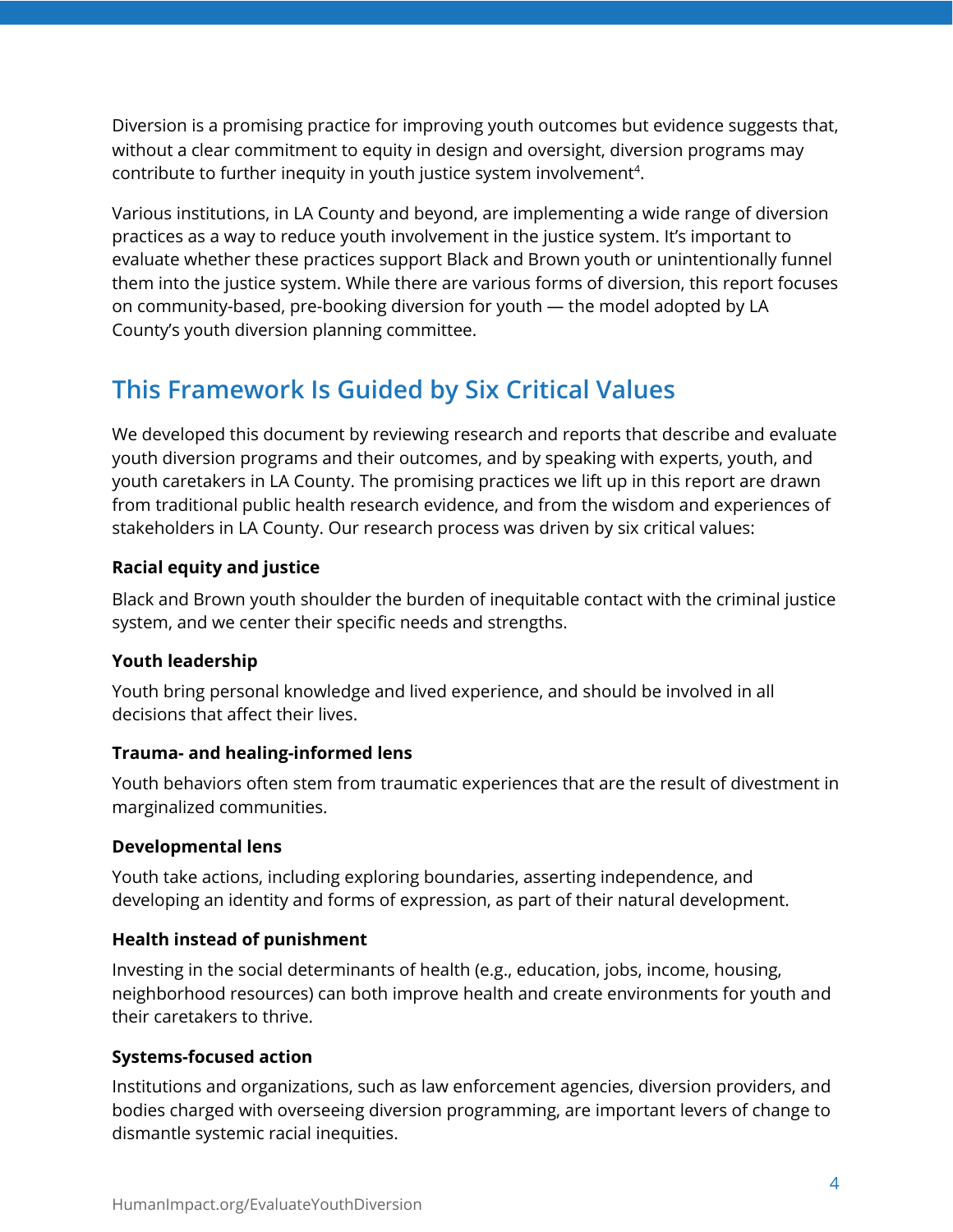#### **Why we center Black and Brown youth**

Black and Brown youth bear unfair burdens of over-policing, community disinvestment, and contact with the justice system. To achieve equity, policymakers and other decision makers must recognize, act upon, and reverse injustices impacting people of color, while drawing upon the unique strengths and assets of these communities.

In this report, we use the term "Black and Brown" to describe people who are Black, Latinx<sup>iv</sup>, Indigenous, Middle Eastern, Arab, or South and Southeast Asian, or who have a mixed racial/ethnic background that includes any of the these groups. We recognize the experiences of Black and Brown people vary widely — in interactions with law enforcement and their broader lived experiences. Their experiences also vary depending on their intersecting identities, and where they live. For example:

- Light-skinned Black and Brown people who pass as White may receive less scrutiny than darker-skinned people
- Black and Brown people in low-income communities have different experiences than those in affluent areas
- Boys who are Black and Brown experience greater contact with the justice system than girls
- Black and Brown people who are undocumented or who have mixed-status families face an additional burden as justice system contact can lead to deportation

We don't explicitly focus on Asian Pacific Islander (API) youth in this report because existing data from LA County and nationally indicate that API youth, as a whole, experience less contact with the justice system compared to White youth. Because there is vast diversity within API communities, specific ethnic groups of API youth may experience inequitable burdens of justice system contact. Law enforcement agencies and diversion program providers should collect and disaggregate data during encounters with API youth in order to identify, and then address, potential inequities.

Considerations of equity beyond racial/ethnic equity are critical to ensuring diversion programs do not perpetuate injustices. There are other equity issues that, while not the explicit focus of this report, are important for diversion programs to consider related to gender and sexual identity, youth involved in foster care, youth experiencing homelessness, youth with various immigration statuses, and more.

\_\_\_\_\_\_\_\_\_\_\_\_\_\_\_\_\_\_\_\_\_\_\_\_\_\_\_\_\_\_\_

iv Latinx is a gender-neutral alternative to Latino/a.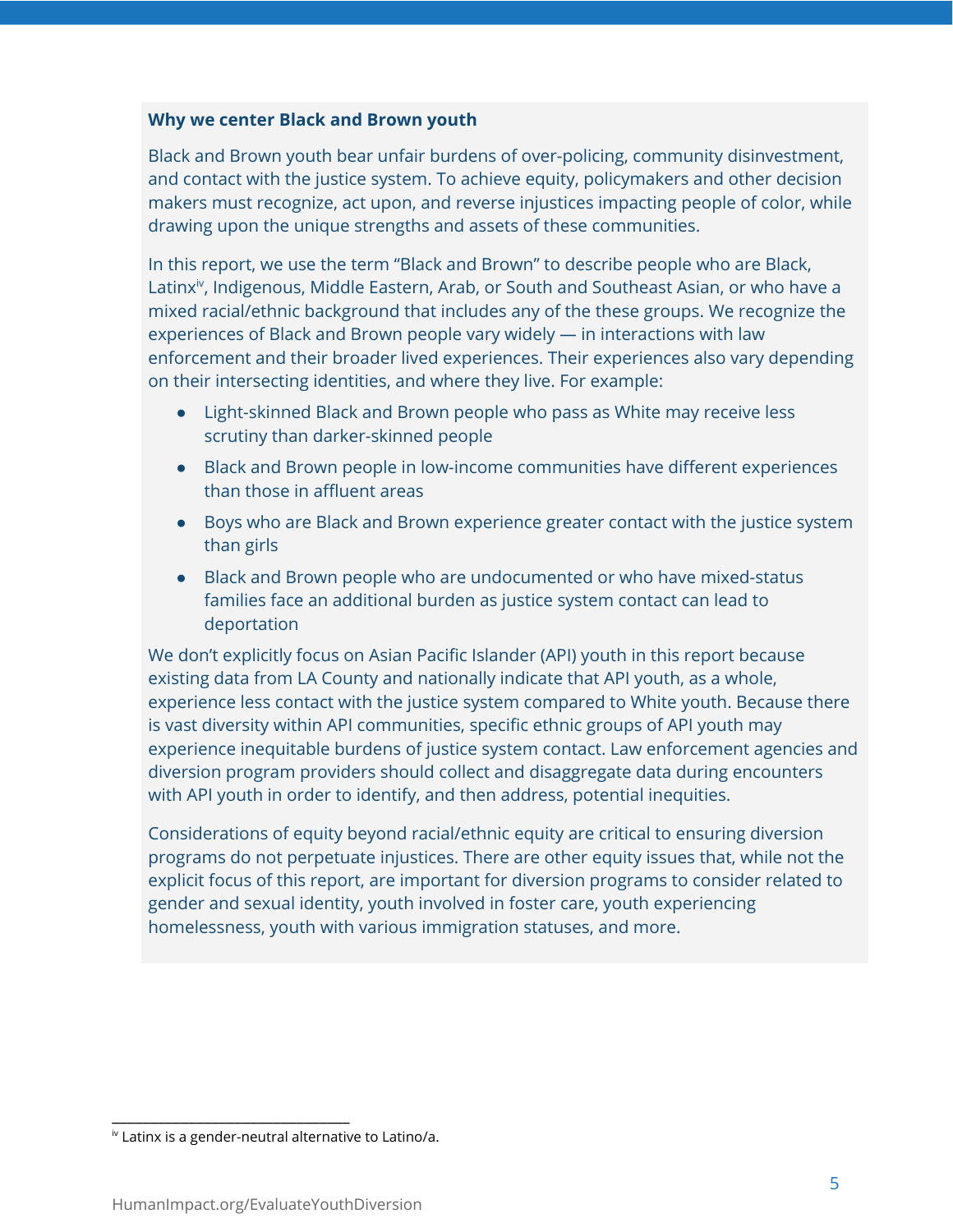## <span id="page-6-0"></span>What We Know about Youth Arrest and Youth Diversion in Los Angeles County

For years, a broad coalition of organizations in LA County have advocated against mass incarceration of Black and Brown youth, and for increased investment in youth development and decreased investment in the justice system and law enforcement $^{5,6}$  $^{5,6}$  $^{5,6}$ .

In response to this community advocacy — and in parallel with state and national efforts a cross-sector collaborative in LA County has been working to reduce the incarceration and criminalization of youth. Efforts have included, for instance, the elimination of fines and fees charged to youth detained in county facilities, scaling back a law that allowed police to ticket youth for being off school grounds, and launching a public health approach to youth diversion<sup>[7,8](https://www.zotero.org/google-docs/?zsaioJ)</sup>.

The development of LA County's youth pre-booking diversion initiative began when individuals from government agencies, youth advocacy organizations, and other community groups collaborated to create a vision and blueprint for this program<sup>[5](https://www.zotero.org/google-docs/?YbruQk)</sup>. This vision built upon decades of advocacy and evidence-based work on youth diversion and restorative justice by community-based organizations serving young people in communities most impacted by arrest and incarceration, including an innovative eight-year partnership between Centinela Youth Services (CYS) and the Los Angeles Police Department (LAPD) pioneering pre-booking diversion in California with strong outcomes.

In 2017, after the county's My Brother's Keeper initiative identified diversion as a key strategy [9](https://www.zotero.org/google-docs/?YF2I4Q) , the LA County Board of Supervisors formalized a collaborative youth diversion planning committee. This committee included youth impacted by the justice system, law enforcement agencies, and community stakeholders, and was facilitated by the Department of Public Health's Division of Chronic Disease and Injury Prevention. Over the course of a year, this committee developed a Roadmap for Advancing Youth Diversion in Los Angeles County<sup>[8](https://www.zotero.org/google-docs/?np2Haj)</sup>.

LA County's Juvenile Justice Coordinating Committee — the body responsible for distributing state funds intended to reduce youth crime — and the LA County Department of Mental Health then approved an initial allocation of approximately \$12 million each over 4 years to fund the creation and early implementation of YDD $<sup>5</sup>$  $<sup>5</sup>$  $<sup>5</sup>$ .</sup>

#### **YDD coordinates a community-based, pre-booking diversion model to increase racial equity**

YDD serves as the central coordinating body overseeing the countywide expansion of pre-booking diversion. A critical decision made by the diversion planning committee was to exclusively fund community-based organizations — rather than law enforcement or other criminal justice entities — to provide diversion programming. YDD is responsible for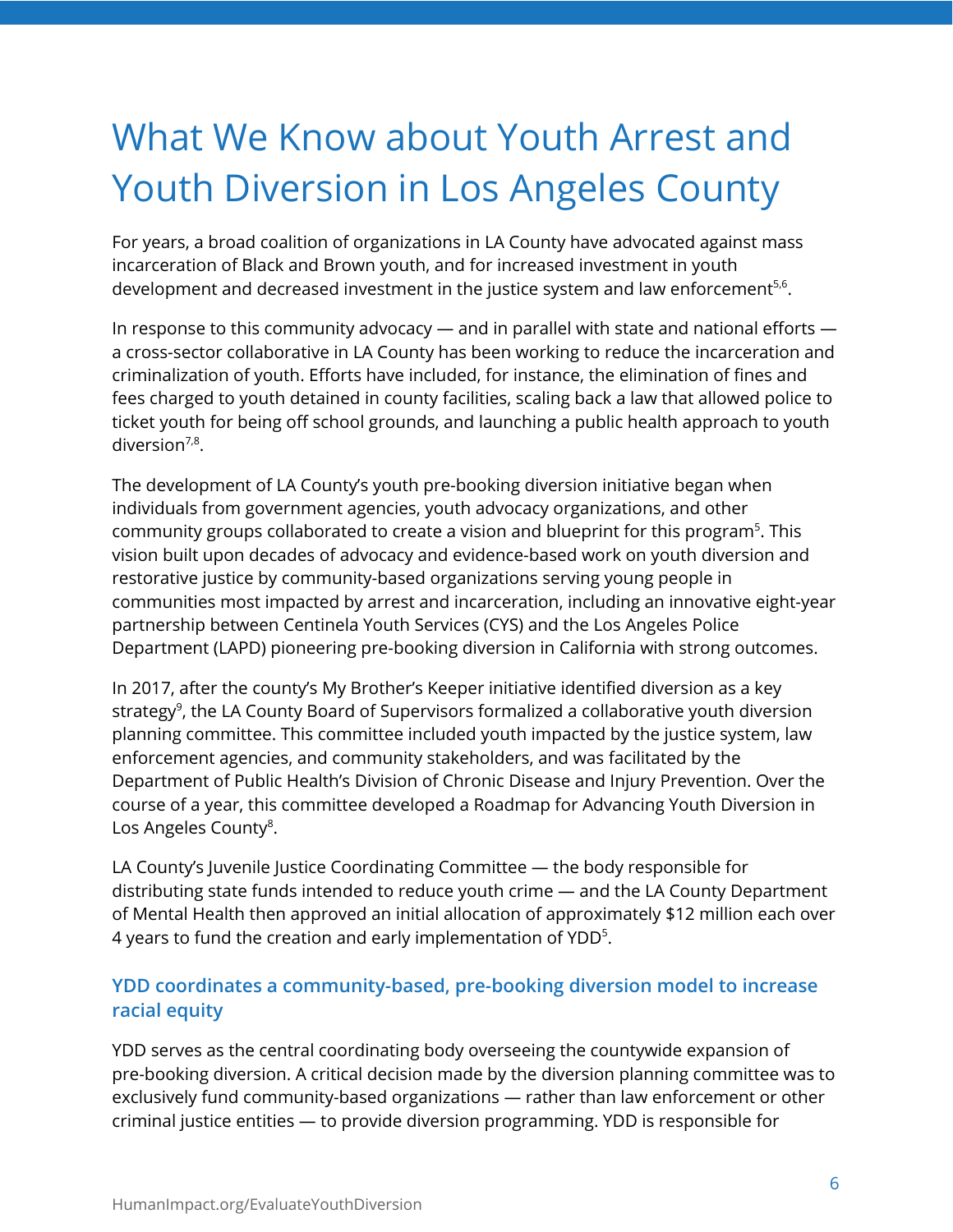allocating this funding to community-based diversion providers as well as providing them with training, technical assistance, and data-driven oversight.

YDD also convenes a collaborative steering committee to discuss research and evaluation findings, provide guidance and oversight, and work through implementation concerns, such as data sharing between providers and law enforcement agencies. The YDD Steering Committee includes youth members who help shape meeting agendas, participate in decision making, and share their experiences with the committee. Law enforcement representatives are also members of the committee, and hearing youth and community member perspectives has been impactful in building law enforcement buy-in for diversion.

LA County's youth diversion model is based in a public health and youth development framework<sup>[8](https://www.zotero.org/google-docs/?0x8dpe)</sup>. YDD prioritizes support to community-based organizations that offer youth individualized, strengths-based care plans.

YDD is evidence-driven, and is working with partners to develop data collection plans, explore data to understand gaps in equity, and inform changes in practice. YDD sees their model as intentionally adaptable and responsive to community needs, and expects that law enforcement agencies and diversion providers will adjust their practices over time in order to increase successful diversion of Black and Brown youth.

## <span id="page-7-0"></span>**Key Stakeholders in Pre-booking Diversion**

The youth diversion model in LA County is the product of collaborative engagement from representatives across a range of stakeholder groups:

- **Youth and caretakers**": Youth who may be eligible for diversion from arrest and the adults in their lives who are responsible for their care.
- **Community-based diversion providers**: These providers are community-based nonprofit organizations that run diversion programs and are separate entities from law enforcement agencies.
- **Law enforcement agencies**: These agencies include city and county police departments, sheriffs, and other law enforcement entities.
- **Health departments**: The Office of Youth Diversion and Development of the LA County Health Agency is responsible for allocating funding, providing data-driven oversight, and facilitating collaboration related to diversion program development, implementation, and evaluation.
- **● Youth advocacy organizations**: These community-based organizations have expertise in youth development, youth leadership, and the impact of the justice system on youth.

\_\_\_\_\_\_\_\_\_\_\_\_\_\_\_\_\_\_\_\_\_\_\_\_\_\_\_\_\_\_\_

v These individuals may include parents, foster parents, grandparents, aunts, uncles, older siblings, and other adults involved in youths' lives.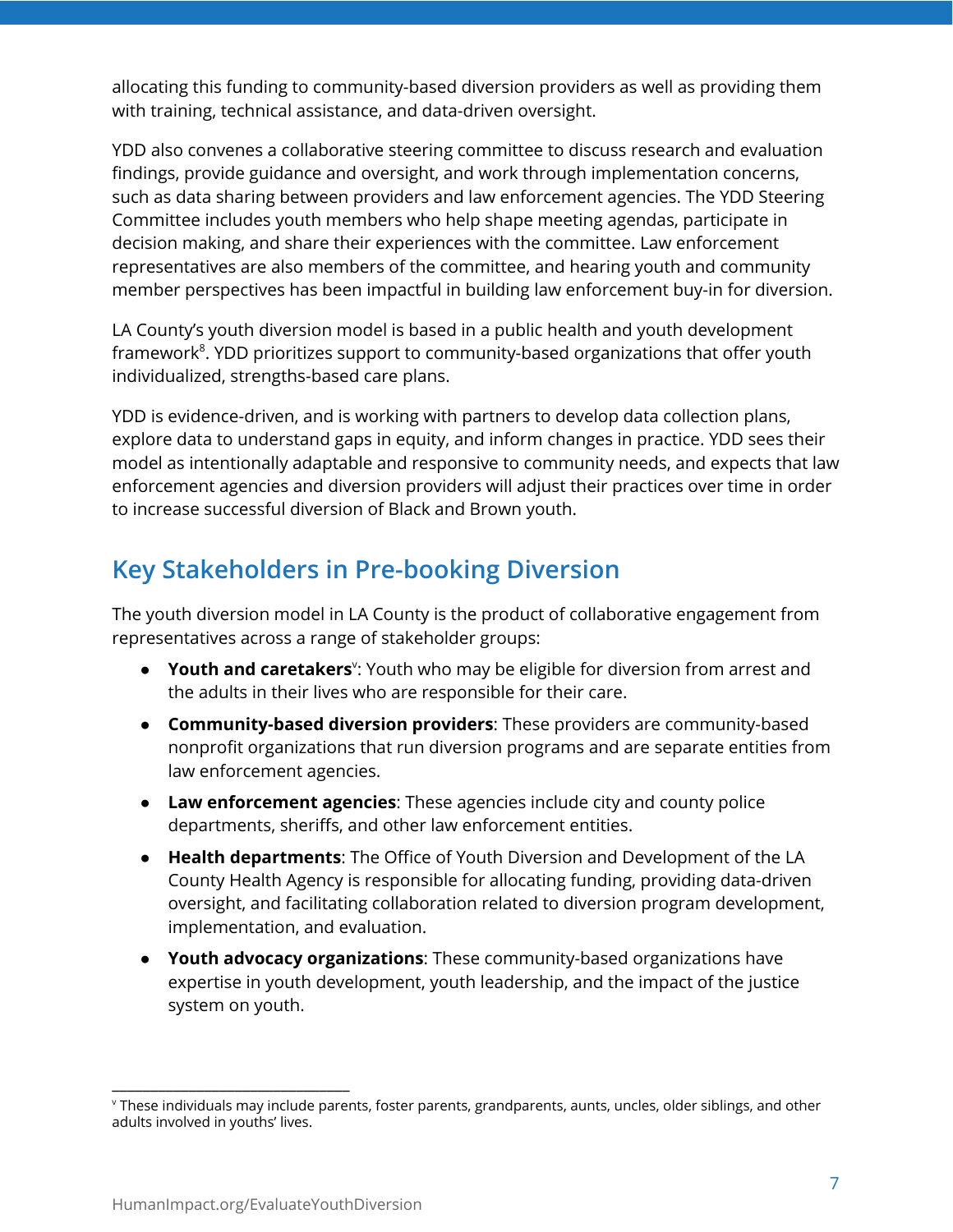## <span id="page-8-0"></span>**The Five Main Touchpoints in Pre-booking Diversion**

Law enforcement agencies, diversion providers, and other participating systems may introduce or exacerbate racial inequities in the pre-booking diversion process at any point of interaction with youth. These include when youth:



#### 1. **Get stopped by a law enforcement officer**

Law enforcement may initiate an encounter with youth by stopping them or pulling them over. People in schools, group homes, stores, or other community spaces may also call police to intervene or to ask them to ticket or arrest youth. Excessive stops of Black and Brown youth introduce inequities prior to the point of diversion.



#### 2. **Get referred by law enforcement to a diversion program**

After stopping youth, officers may use diversion eligibility guidelines or discretion to decide whether to refer youth to diversion, arrest them, or warn them. Officers may over- or under-refer Black and Brown youth to diversion programs.



#### 3. **Enroll in a diversion program**

After youth are referred to diversion, youth and caretakers may go through intake processes with diversion program providers. Characteristics of the diversion program (e.g., whether located in a culturally responsive organization) and aspects of the intake process may make it harder for Black and Brown youth to enroll.



#### 4. **Participate in and complete a diversion program**

Youth may engage in a variety of activities, services, and supports while participating in a diversion program. Programs may not match youth strengths or address barriers faced by Black and Brown youth and their caretakers, which may prevent them from fully engaging in or completing the program. Avoiding a record of arrest is often contingent on program completion, and inequities occur if law enforcement agencies are more likely to record the arrests of Black and Brown youth.



#### 5. **Thrive after a program**

Youth who participate in diversion may experience lasting benefits. Inequities can occur if Black and Brown youth experience greater barriers to these benefits.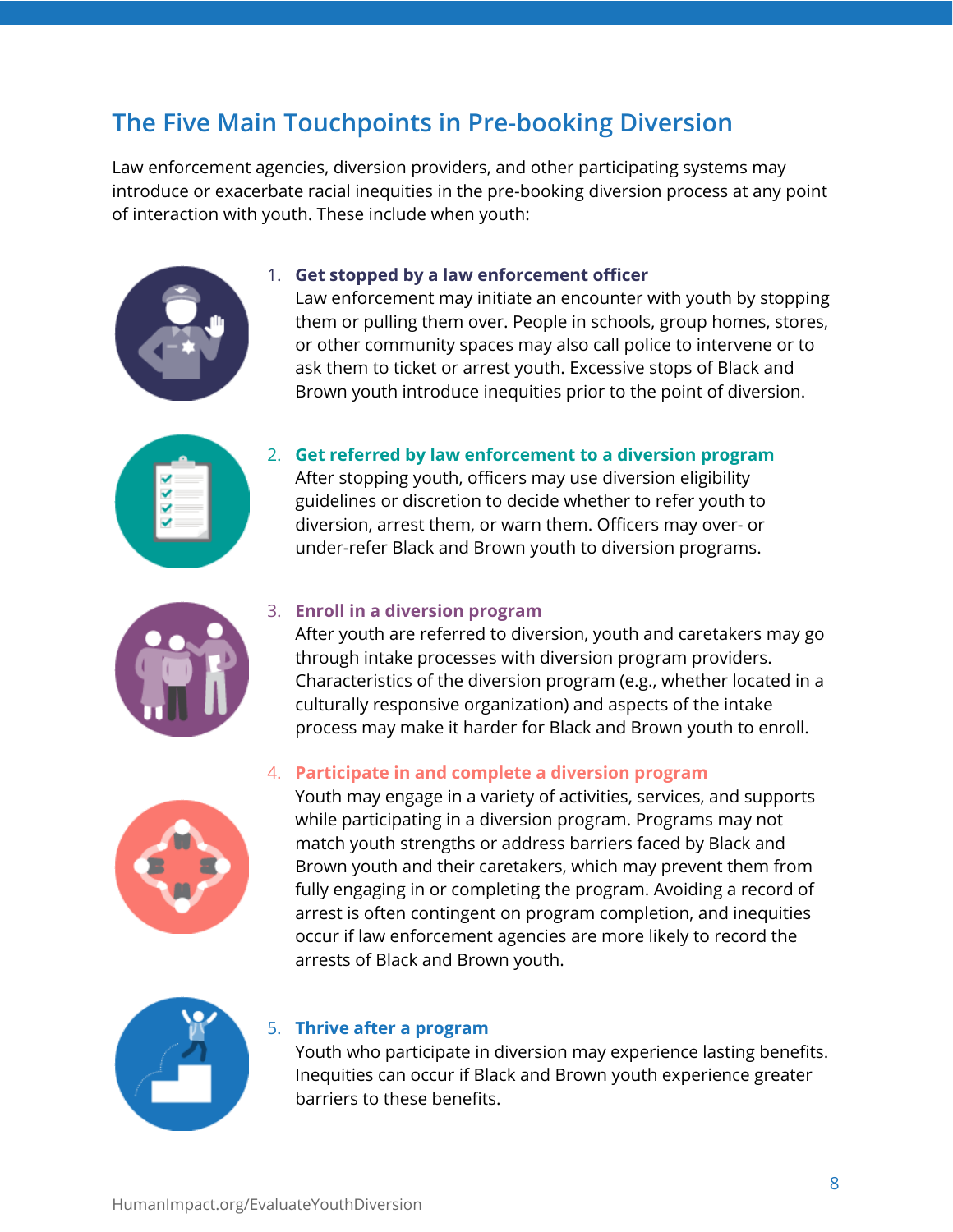## <span id="page-9-0"></span>Promising Practices across All **Touchpoints**

Below and in the following sections, we describe promising practices that can be used to ensure racial equity in pre-booking diversion. Here we describe practices that relate to all touchpoints, while we cover promising practices specific to each touchpoint in subsequent sections.

We developed these practices by synthesizing findings from interviews with stakeholders in LA County and research literature on youth diversion. We summarize promising practices, contributing factors, and key metrics for each touchpoint in **Appendix A**. We describe how we developed these practices, contributing factors, and metrics in **Appendix B,** and include the interview questions we developed for this project in **Appendix C**.

#### **Create collaborative decision-making structures that center Black and Brown youth voices and build youth leadership**

All organizations and institutions that interact with youth — including diversion and youth development programs, school boards, youth commissions, law enforcement, and others — should ensure that youth have voice and power in shaping decisions that affect them. This means allocating multiple seats on decision-making boards to Black and Brown youth, and granting these youth voting power.

Local governments should also fund leadership programs that support youth in becoming even stronger advocates for themselves and their communities.

#### **Invest sustainable resources to support community-based youth diversion and development providers**

*"Programs should be community based, owned, and operated. Often larger organizations drop into communities they have no roots in — often White led."*

— **Kim McGill**, Youth Justice Coalition

Local or state governments need to fund diversion providers so that they can provide individualized services to youth. In LA County, the launch of YDD as a coordinating body made it possible for the probation department and mental health department to allocate initial funds to support effective, equitable youth diversion. YDD is responsible for allocating these funds to community-based diversion providers.

Coordinating bodies like YDD should develop funding criteria that prioritize organizations rooted in Black and Brown communities, especially organizations that employ staff who are from these communities or who have previous involvement in the justice system.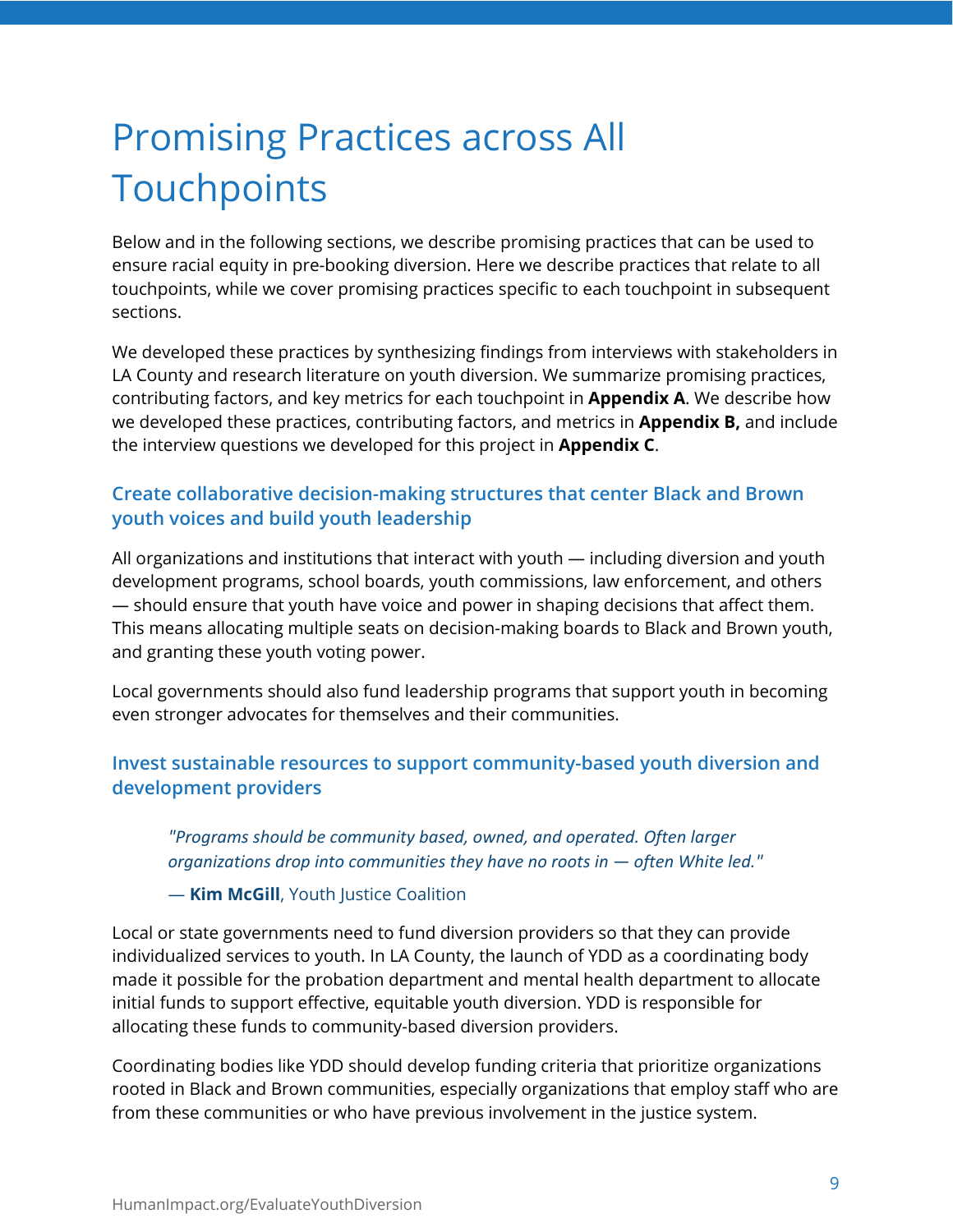To ensure community-rooted organizations receive funding to run diversion programs, coordinating bodies need to provide training and technical assistance and develop contract requirements that accommodate these organizations. As Kim McGill further shared with us, "Groups that have operated in the neighborhood and have the relationships and vision needed to do effective work don't have the infrastructure or political relationships to compete for contracts. Furthermore, performance-based contracts block these smaller groups from participating because they don't have the upfront resources to survive until they get reimbursed. Training and mentorship is essential to get resources to local groups, to assist them in building infrastructure, and to help them to succeed and grow."

#### **Reduce burdens on youth and caretakers**

Law enforcement agencies, diversion providers, and other participating systems need to reduce burdens on caretakers. Black and Brown caretakers often work multiple jobs, have employers who may not readily grant them time off, and are caretakers for other relatives. Law enforcement agencies should limit the demands on caretakers by not requiring their immediate consent or engagement when officers issue referrals, and providers should reduce burdens by meeting with caretakers when and where it's convenient for them. Providers should also be open to — but not require — ongoing caretaker engagement while youth participate in their program.

Because transportation can be a significant barrier for Black and Brown youth, local governments or diversion providers should provide or subsidize transportation $^{6,8}.$  $^{6,8}.$  $^{6,8}.$ Specifically, local governments can give youth free public transit passes, which can help them access diversion as well as other support structures like school and youth development programs [6](https://www.zotero.org/google-docs/?kIUOF5) .

#### **Track and ensure protected access to data**

Coordinating bodies should work with law enforcement agencies and diversion providers to establish which data these agencies and providers need to collect and share back.

These data can reveal what's working well and where Black and Brown youth are facing inequities, which can then inform how law enforcement and diversion providers can adjust their practices to address the causes of those inequities. Organizations that are overseeing or evaluating diversion need access to data on each touchpoint so that they can understand how well the diversion model is working and recommend strategies to improve equity.

While data collection and access is critical, law enforcement agencies, diversion providers, and evaluators should protect youths' privacy, as discussed in Touchpoint 4.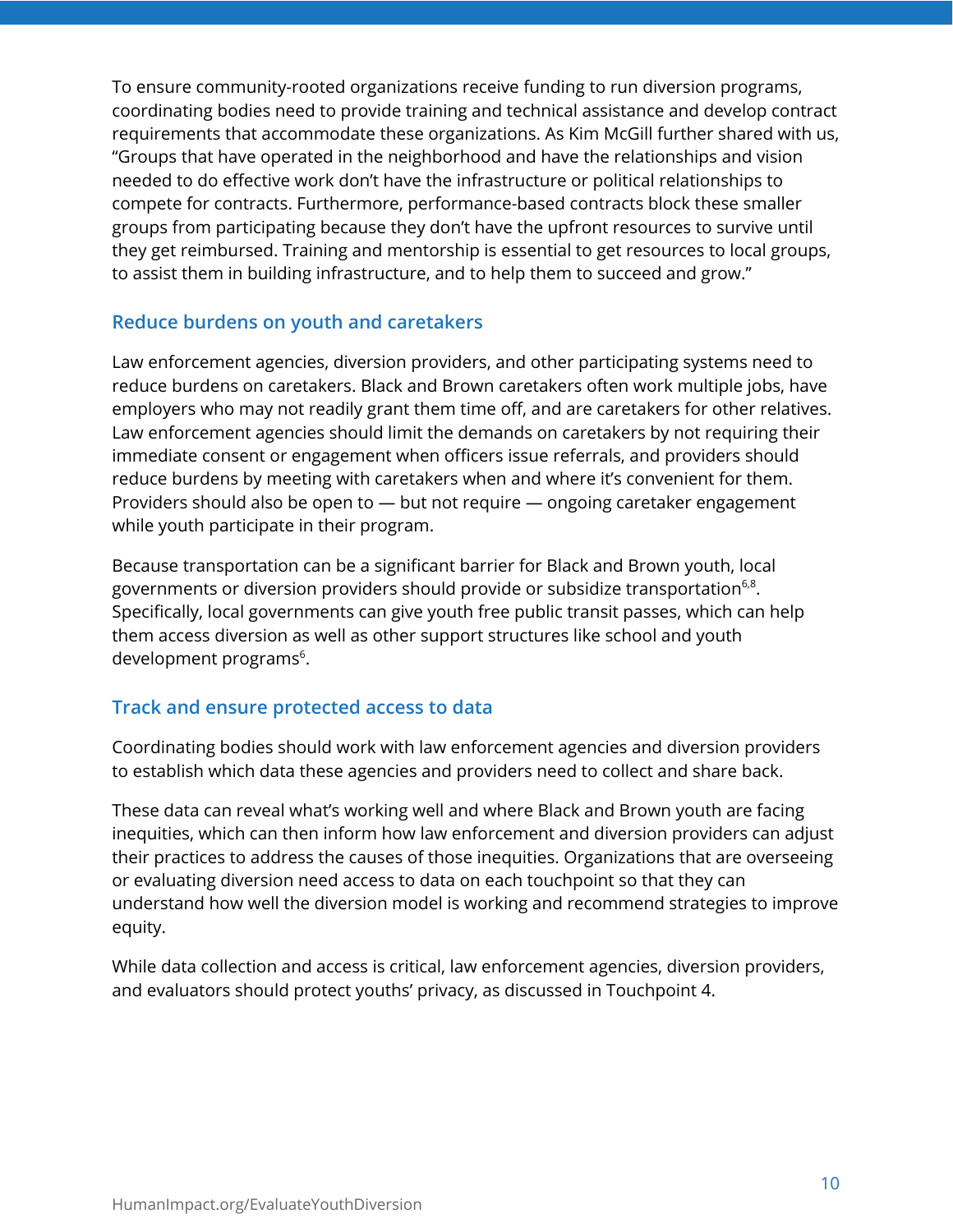<span id="page-11-0"></span>

*"How can we challenge police interaction to begin with? There's a whole world of young people who may exhibit behaviors that are criminalized in some communities, but never trigger a police call or response."*

— **Patricia Soung**, Children's Defense Fund

In the model of pre-booking diversion, police initiate the diversion process. That is, police first stop youth — or come to a scene where youth are present, in response to a call before considering whether to divert them.

### <span id="page-11-1"></span>**Law Enforcement Stops and Equity**

*"Too often, the youth at risk of being further traumatized by interactions with police are from systematically over-policed and under-resourced communities, where investments in early childhood development, education, and economic development are spread thin."*

#### — **Taylor Schooley**, YDD

Pre-booking diversion is a promising practice to reduce rates of arrest, but it's operating on top of existing racial inequity in police stops (and calls to the police) — officers stop Black and Brown youth and adults much more often than White individuals [10–12](https://www.zotero.org/google-docs/?Vah1Zr) . For example, a recent *LA Times* investigation found that 28% of individuals stopped by the Los Angeles Police Department are Black, while Black individuals make up just 9% of the city's population [13](https://www.zotero.org/google-docs/?jHlT6O) . However, national surveys confirm that youth of all racial/ethnic backgrounds are equally likely to report that they have participated in risky behaviors such as using or selling drugs<sup>[2,3](https://www.zotero.org/google-docs/?1m1Kqf)</sup>.

Some of the reasons police stop Black and Brown youth disproportionately include policy decisions to patrol Black and Brown communities more intensively (i.e., over-policing), laws that criminalize youth behaviors resulting from economic necessity (e.g., transit fare evasion), and explicit and implicit biases that lead to disproportionate criminalization $6,14$ .

Schools may initiate police interaction. School administrators and teachers are much more likely to ask police to intervene in situations involving Black and Brown youth, and often do so for minor infractions<sup>[15–18](https://www.zotero.org/google-docs/?s3zYQ6)</sup>. Racial inequities are especially evident in schools with school-based police officers, those with "zero tolerance" discipline policies, and those that are under-resourced<sup>[18,19](https://www.zotero.org/google-docs/?PRYSDo)</sup>.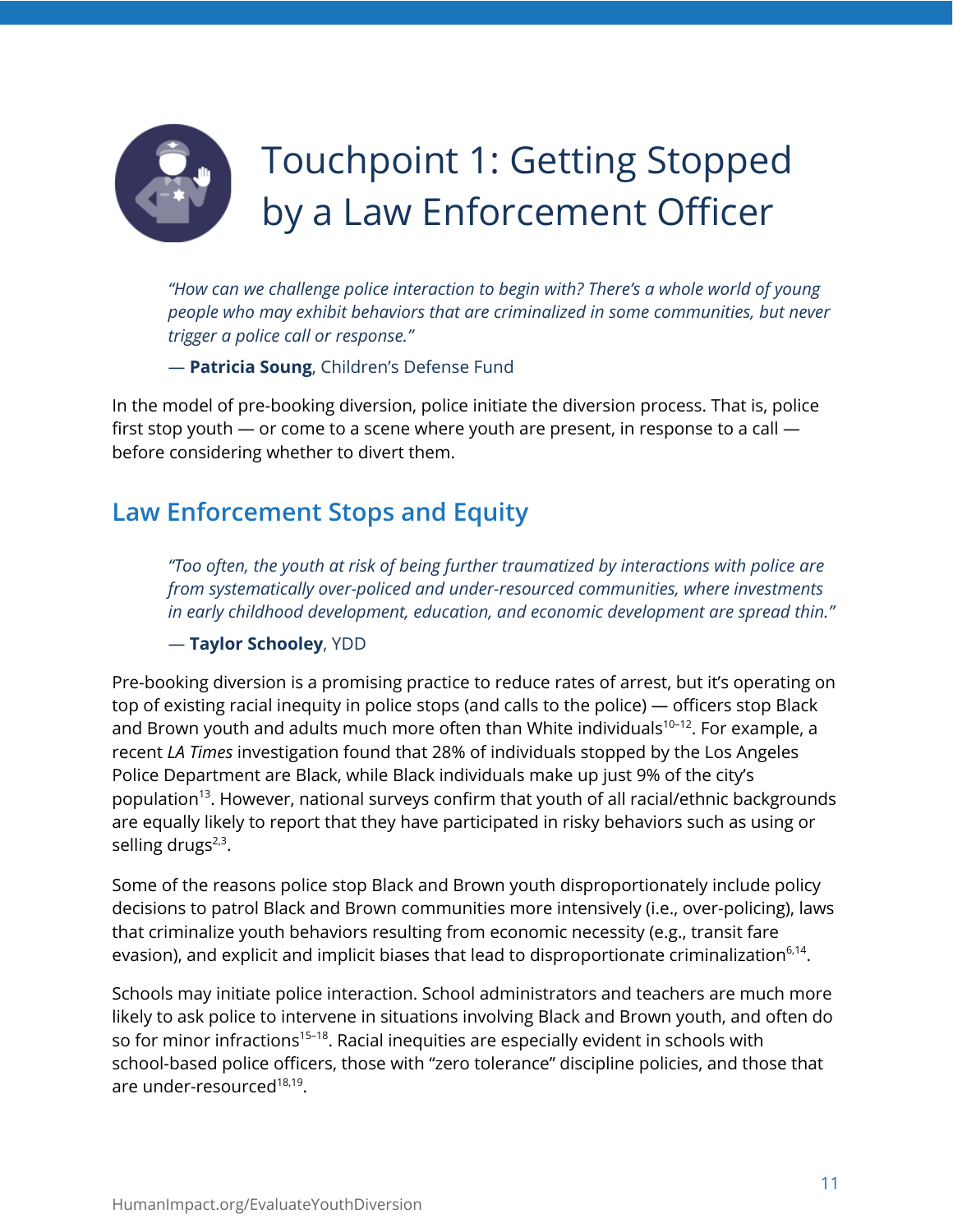The child welfare system may also initiate police interaction. For instance, staff working in foster care facilities may call the police and ask them to arrest youth living in these homes [20](https://www.zotero.org/google-docs/?bJ3OPW) . This affects racial equity because Black and Brown youth are overrepresented in the foster care system $^{20-23}$ .

#### **Valerie's story**

Valerie, a 17-year-old high school student, planned to leave school early one day. She waited in front of the school for a friend who was still inside when a staff member brought her inside to the assistant principal, who proceeded to call the police. **When the officer arrived, the assistant principal said, "Give these girls a ticket." The officer gave her a ticket for loitering.**

Valerie felt disrespected by this encounter, saying, "**She didn't call me by my name, she called me 'girl' . . . She only sees us as ID numbers**." Valerie said she regrets skipping class but wishes that the people in schools would just talk to students and let them know it's okay to make a mistake.

Valerie's mom, Cinthya, was also upset by the school's decision to call the police. Cinthya wished the school would "call me in that moment, and I will go to the school and find what's going on and try to do something right there . . . But just to go and call the police and give [her] a ticket . . ."

Valerie's story is just one example of how institutions, like schools, may criminalize Black and Brown youth when a different response could be more constructive. For example, with additional resources or training, school staff may have been able to call Valerie's mom or sit down with Valerie to ask her why she left campus.

### <span id="page-12-0"></span>**Measuring Equity in Law Enforcement Stops**

Working toward equity in this first touchpoint involves assessing whether law enforcement officers disproportionately stop Black and Brown youth compared to White youth. Ideally, the proportion of youth of each racial/ethnic identity stopped by law enforcement should match the proportion of youth of each racial/ethnic identity in the population. For example, if Black youth make up 20% of the youth population in the county, approximately 20% of youth stopped should be Black.

If data on calls to police or police stops are not available, stakeholders may instead look at arrest data to see if arrests of Black and Brown youth are proportionate with their population size.

Key metrics are summarized in **Table 1** on the following page.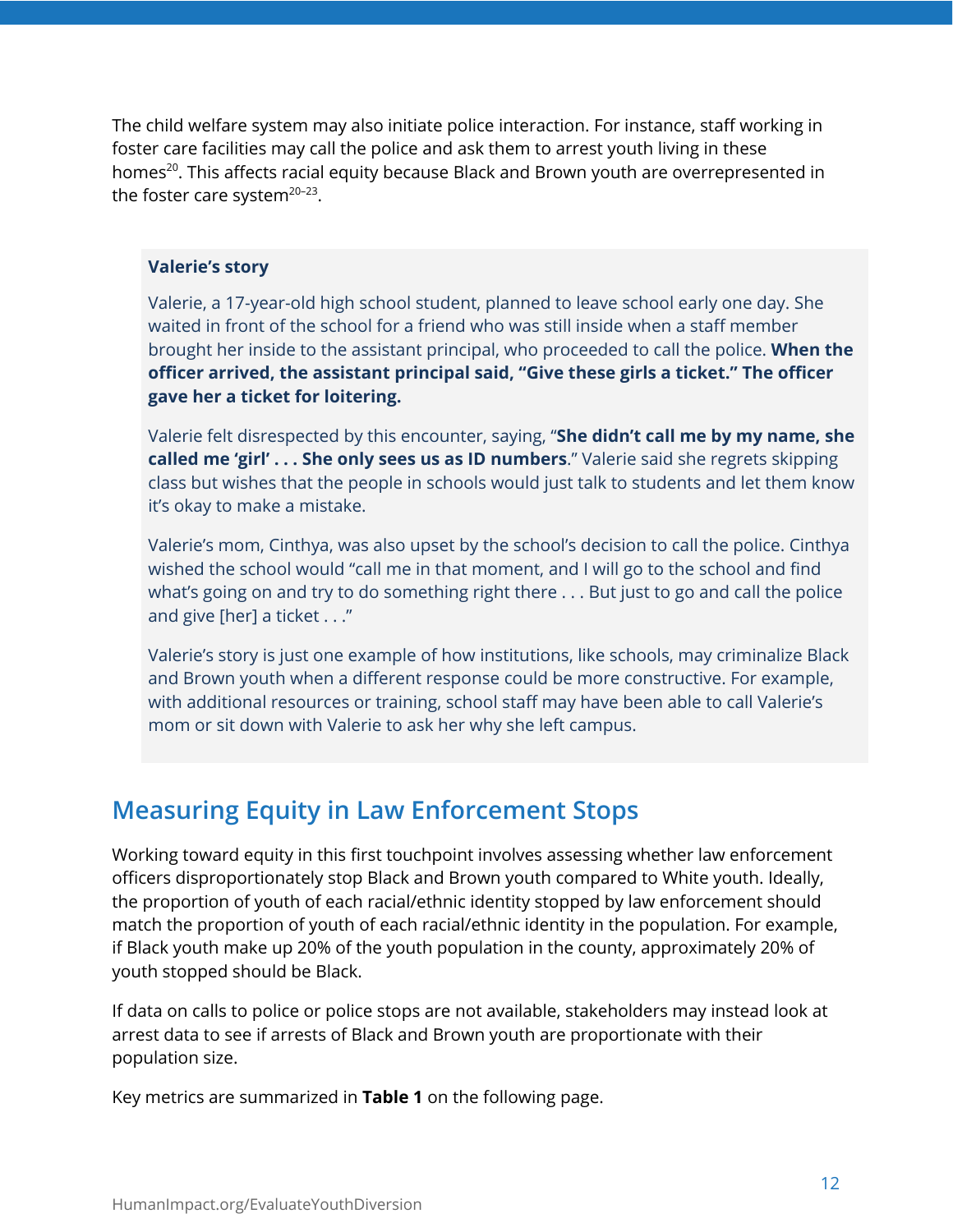#### **Table 1. Measuring Equity in Law Enforcement Stops of Youth**

| <b>Key Metrics</b>                                                                                                                                                                                                             | <b>Potential Data</b><br><b>Sources</b>                                                            | <b>Indicators of Racial</b><br><b>Equity</b>                                                                                               |  |
|--------------------------------------------------------------------------------------------------------------------------------------------------------------------------------------------------------------------------------|----------------------------------------------------------------------------------------------------|--------------------------------------------------------------------------------------------------------------------------------------------|--|
| % of youth stops by race/ethnicity <sup>1</sup><br>• Compare to % of youth of each<br>racial identity in the population<br>• Examine stops geographically to<br>look for disproportionate contact<br>in specific neighborhoods | Law enforcement<br>agency data<br>Racial and Identity<br>Profiling Act (RIPA)<br>data <sup>2</sup> | Proportion of youth of<br>each race/ethnicity<br>stopped matches the<br>proportion of youth of<br>each race/ethnicity in<br>the population |  |
| Race/ethnicity data is typically entered by officers based on their perception of youth's race, and                                                                                                                            |                                                                                                    |                                                                                                                                            |  |

 Race/ethnicity data is typically entered by officers based on their perception of youth's race, and officers frequently miscode Latinx youth as White. This miscoding can artificially inflate the apparent frequency of stops of White youth and mask potential disparities between Latinx and White youth.  $^2$  As of April 2019, large police departments in California are required to report data on stops. The RIPA board has not announced when the data will be available to the public.

## <span id="page-13-0"></span>**Promising Practices to Reduce Inequities in Stops**

Law enforcement agencies, local governments, and schools can implement the following practices to reduce inequities in law enforcement stops with guidance and input from youth, advocates, and health departments.

#### **End over-policing by law enforcement**

Policymakers and law enforcement agencies need to examine policies and practices, training procedures, and cultural norms to identify and change factors that may be contributing to over-policing of Black and Brown communities. For instance, they may find that decisions to patrol particular neighborhoods, quotas for stops, calls from other systems, or attitudes of an agency's leadership are leading to inequitable stops of Black and Brown youth, and change policies underlying these problems. Agencies should also address biases and attitudes of officers that may contribute to inequitable stops of Black and Brown youth.

Government agencies should examine existing laws to see why law enforcement officers are stopping Black and Brown youth and consider whether law enforcement intervention is the most appropriate or constructive response [14](https://www.zotero.org/google-docs/?pJOA2A) . For example, status offenses (i.e., behaviors such as truancy that are only criminalized when applied to youth) and behaviors resulting from underlying inequities (e.g., fare evasion) should be decriminalized.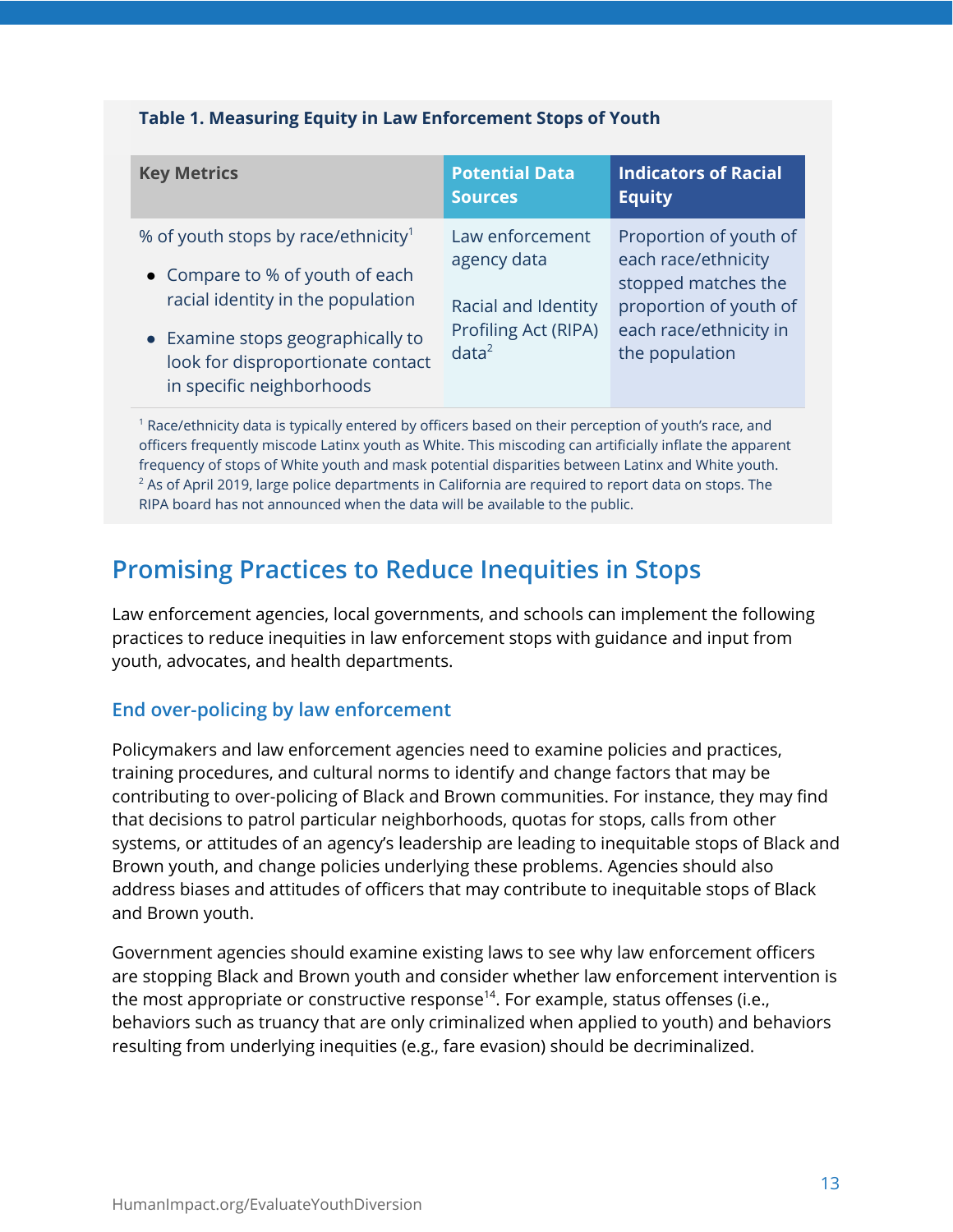#### **Interrupt the school-to-prison pipeline**

Policymakers, schools, and community stakeholders should work to interrupt the school-to-prison pipeline by addressing youth behaviors through non-punitive approaches, such as restorative justice, that have been shown to reduce reliance on police $^{24}.$  $^{24}.$  $^{24}.$ Government agencies may need to allocate resources to support schools adequately, advance positive school discipline, provide training to teachers and staff, and implement restorative models. Stakeholders must explicitly focus on racial equity when intervening to interrupt the school-to-prison pipeline [25](https://www.zotero.org/google-docs/?fCGqx9) .

#### **End foster care facilities' reliance on police**

As with schools, foster care facilities may benefit from additional resources to develop ways of addressing youth behaviors without relying on police. Decision makers may pair these resources with policies that encourage alternative de-escalation techniques or referrals to diversion<sup>[20,23,26](https://www.zotero.org/google-docs/?1KspdZ)</sup>. Training on conflict resolution and trauma-informed practices may also increase staff members' ability to address behaviors within the facility and increase law enforcement's ability to refer youth to diversion.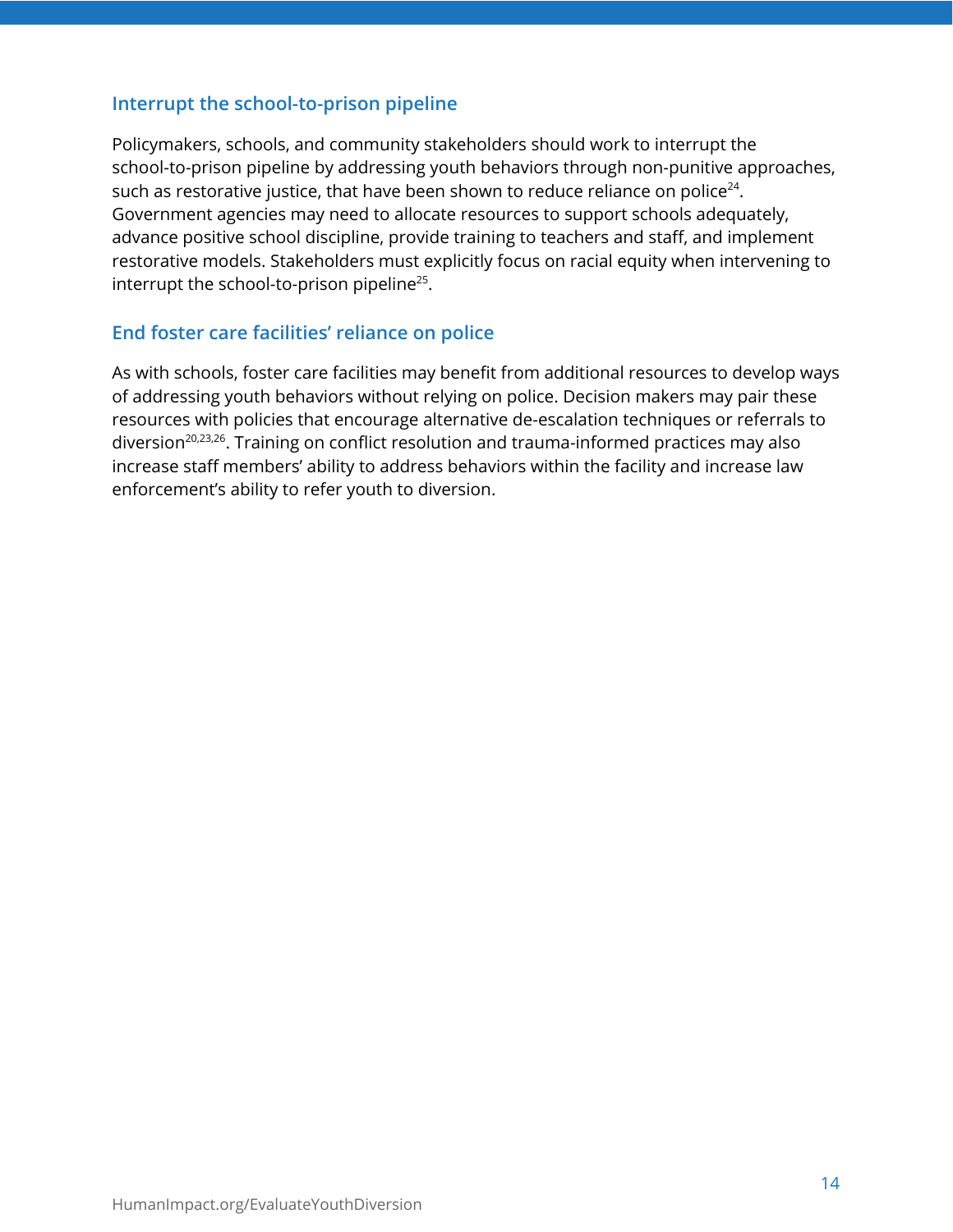## <span id="page-15-0"></span>Touchpoint 2: Getting Referred by Law Enforcement to a Diversion Program

*"I guess I just got lucky. I don't know how it works. I don't know how kids are chosen."* — **Valerie**, high school student and participant in a diversion program in LA County

Law enforcement protocols for determining whether to refer youth to diversion typically involve several steps, and vary widely from agency to agency. Los Angeles Police Department (LAPD)'s diversion referral process is shown below as an example.

#### **LAPD's diversion referral decision-making process**

After a stop, LAPD officers transport youth to a station, where they evaluate whether youth are eligible for diversion based on predetermined criteria, including:

- Youth's age
- Type and severity of the alleged offense $\forall$ i
- Youth's prior arrests and diversion attempts
- Other factors such as whether a serious injury occurred

If youth are eligible for diversion, officers call the youth's caretakers, who are required to arrive at the station within an hour. After caretakers arrive, officers give youth and caretakers an agreement form that describes the benefits of diversion as well as the requirements for participating. If youth and caretakers sign the agreement, officers complete a form to refer youth to a designated community-based diversion provider.

\_\_\_\_\_\_\_\_\_\_\_\_\_\_\_\_\_\_\_\_\_\_\_\_\_\_\_\_\_\_\_

 $^{\rm w}$  We use the term "alleged offense" because youth being considered for diversion have not gone through a legal process to determine whether they actually broke a law. In defining severity of offenses, felonies involving a firearm or other weapon are generally considered the most serious offenses, while status offenses and some misdemeanors are often considered low-level or minor offenses. Law enforcement officers often have discretion in classifying each alleged incident.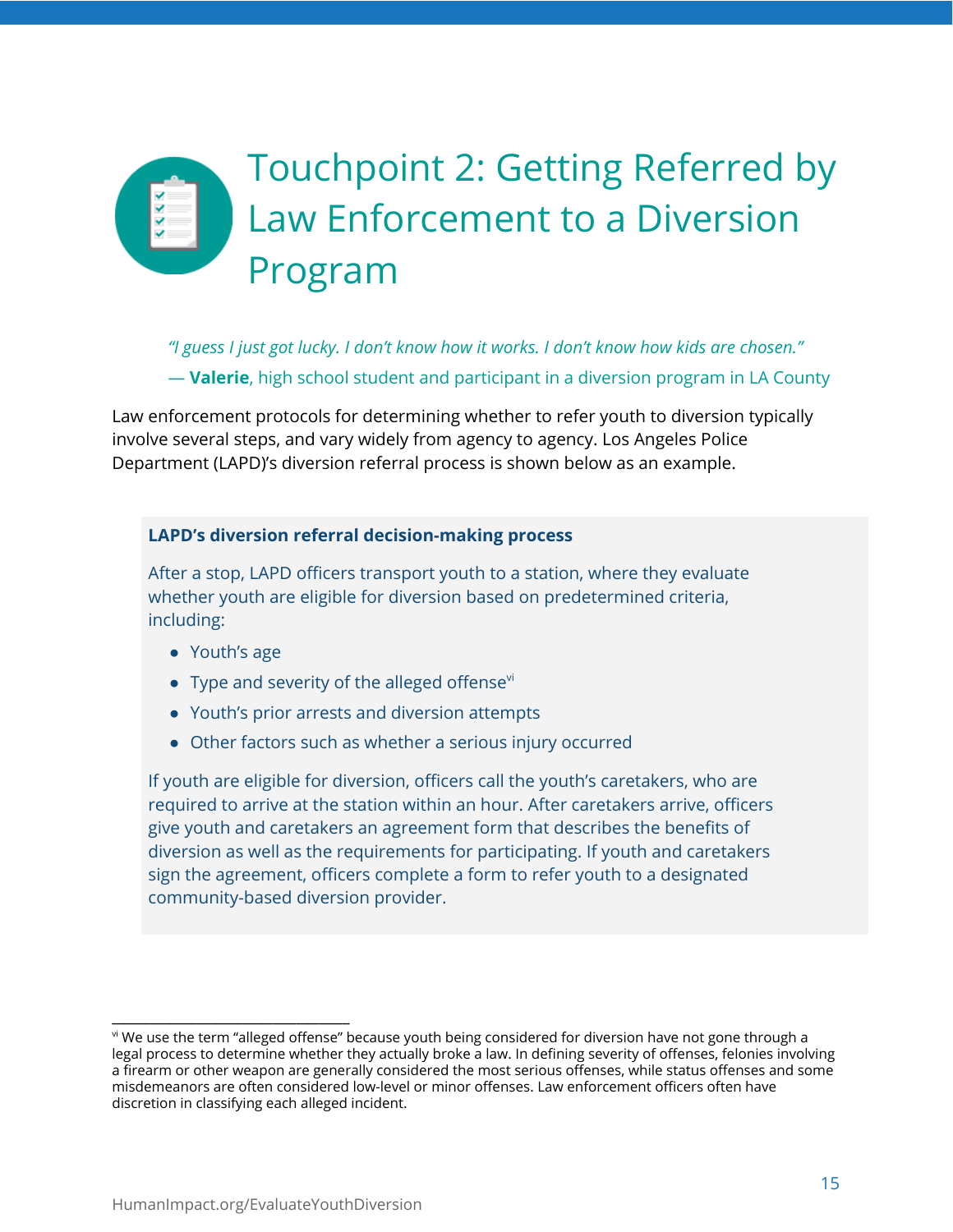## <span id="page-16-0"></span>**Diversion Referrals and Equity**

Referral to diversion represents a gateway for youth to access community-based supports and services that fit their needs and strengths better than arrest and punishment, which, in contrast, can initiate or exacerbate a trajectory of long-term harm. Ensuring that diversion from arrest is available for all youth is critical to achieving racial equity.

#### **Law enforcement may under-refer Black and Brown youth**

Advocates and researchers alike have noted that law enforcement officers are more likely to arrest Black and Brown youth instead of diverting them $^{4,27-30}.$ 

Several factors inform law enforcement decisions leading to the under-referral intentional or unintentional — of Black and Brown youth. One potential source of inequity is when agencies' eligibility criteria exclude youth with prior arrests or youth who have allegedly committed serious offenses — youth arrest records may be reflective of structural inequities such as over-policing, and officers are more likely to classify the same alleged offense as a felony rather than a misdemeanor when committed by Black youth versus White youth<sup>[4](https://www.zotero.org/google-docs/?qmjL8G)</sup>.

Other influential factors affecting decisions to refer include officers' knowledge of and comfort with diversion programs, implicit and explicit biases, perceptions of youth's attitude or age<sup>vii</sup>, and assumptions about caretakers' ability to engage — and many of these factors may disproportionately impact Black and Brown youth [27,28,31,32](https://www.zotero.org/google-docs/?dqz8FS) . Officers may also consider the preferences of the person who called the police — such as school or foster care facility staff members — when deciding whether to divert youth.

Finally, some agency protocols, such as LAPD's, require caretakers to quickly come to a police station before an officer issues a referral, which creates barriers for caretakers who are unable to leave work, work multiple jobs, or have limited access to transportation.

#### **Over-referring Black and Brown youth may lead to net widening**

A second concern is that law enforcement officers will use pre-booking diversion to "widen the net" and divert youth whom they may have otherwise released with a warning $^4$  $^4$ .

Net widening is problematic because participation in diversion programming may label youth as "offenders," increasing their chances of further contact with the justice system in the future<sup>[4](https://www.zotero.org/google-docs/?sRbdQk)</sup>. The risk of net widening increases when jurisdictions use a young person's past diversion programming participation in criminal justice decisions.

\_\_\_\_\_\_\_\_\_\_\_\_\_\_\_\_\_\_\_\_\_\_\_\_\_\_\_\_\_\_\_

 $\mathrm{v}$  Officers consistently overestimate the age of Black youth $^{33}$  $^{33}$  $^{33}$ .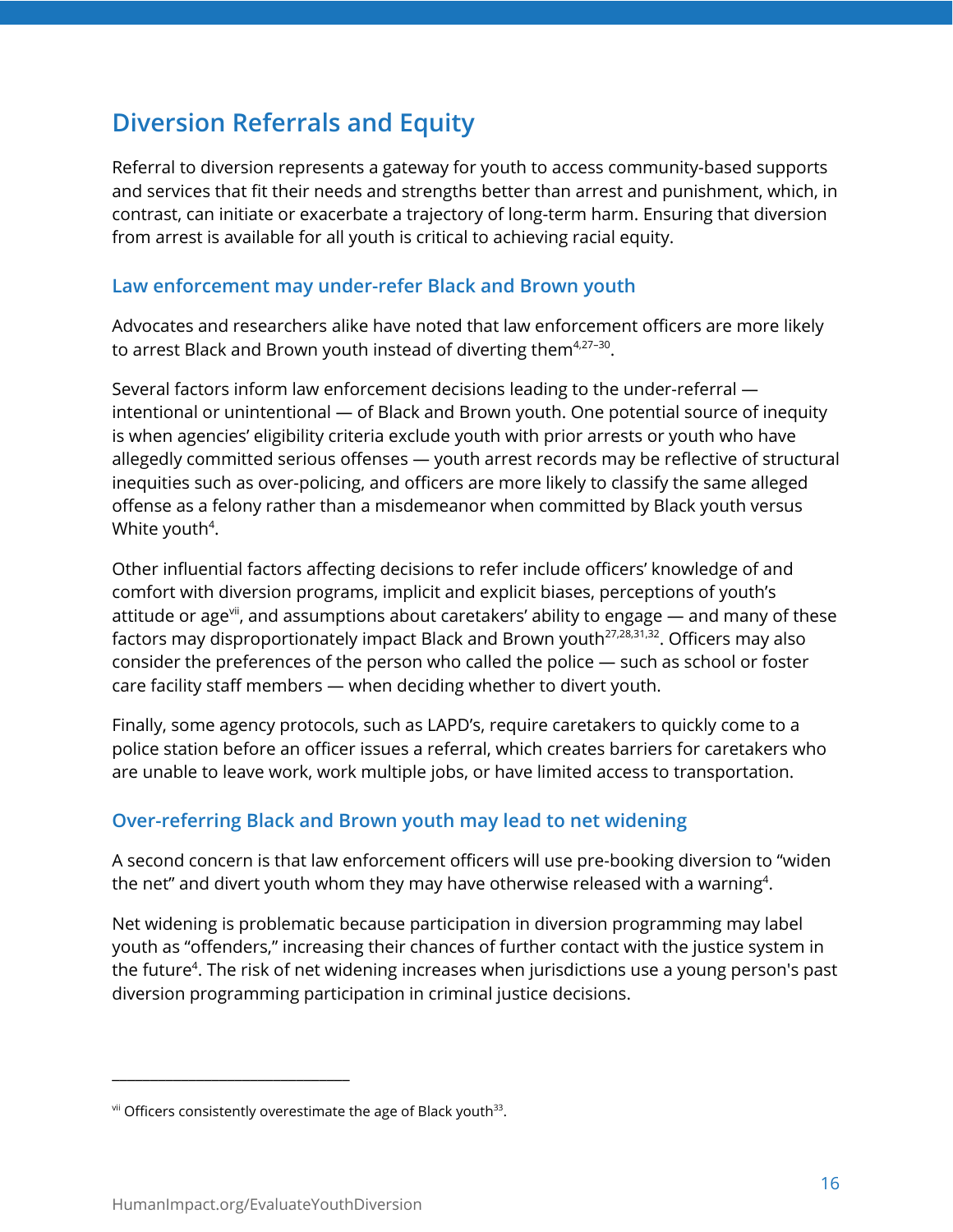Net widening may be more likely to occur if agency protocols target typical adolescent behavior or low-level alleged offenses for diversion, since some of these incidents should be addressed through a simple warning or connection to supportive services without law enforcement contact.

#### **Net widening in Florida following a civil citation program**

In Florida, law enforcement officers may issue a civil citation to youth instead of arresting them. A study evaluating Florida's civil citation program found that, over the long term, the total number of youth arrested and cited didn't increase in most counties following implementation [30](https://www.zotero.org/google-docs/?UnbttC) . However, several counties did see short-term increases in arrests plus citations, and five of the 60 counties showed long-term increases.

These findings suggest pre-booking diversion programs may lead to net widening and that looking at time trends in law enforcement contacts with youth across jurisdictions can reveal which agencies may need to revisit their referral protocols.

### <span id="page-17-0"></span>**Measuring Equity in Law Enforcement Referrals to Diversion**

Assessing the outcome of each law enforcement stop can illuminate where law enforcement personnel may introduce racial inequity. This type of data requires recording accurate information about youth's race/ethnicity and type of alleged offense for each stop.

If data show, for instance, that officers disproportionately arrest Black and Brown youth for a specific serious alleged offense, but refer White youth to diversion for the same alleged offense, this indicates that Black and Brown youth are being under-referred to diversion. Similarly, if officers tend to warn and release White youth for a low-level alleged offense, but refer Black and Brown to diversion for this same alleged offense, this suggests that Black and Brown youth are being over-referred and net widening will occur.

Looking at trends over time in the total number of referrals and arrests can reveal the extent of net widening<sup>[30](https://www.zotero.org/google-docs/?VIXciq)</sup>. For instance, if the combined total of referrals and arrests increases over time, net widening may be occurring.

Metrics for assessing equity at this touchpoint are summarized below in **Table 2** on the following page.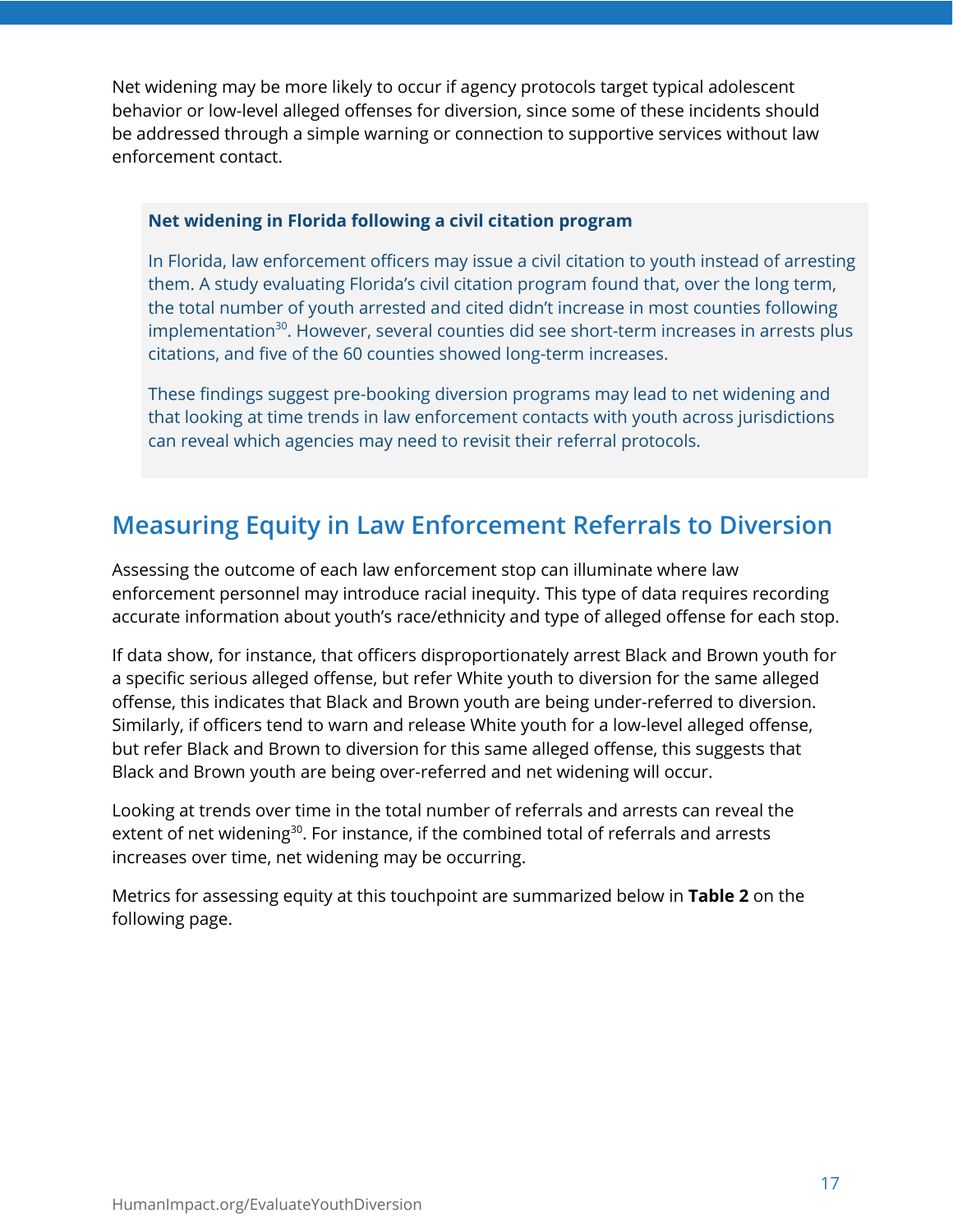#### **Table 2. Measuring Equity in Law Enforcement Referral of Youth to Diversion**

| <b>Key Metrics</b>                                                                                                                                                                                                                                                               | <b>Potential Data</b><br><b>Sources</b>                                                       | <b>Indicators of Racial Equity</b>                                                                                                                                                                                                                                                                 |
|----------------------------------------------------------------------------------------------------------------------------------------------------------------------------------------------------------------------------------------------------------------------------------|-----------------------------------------------------------------------------------------------|----------------------------------------------------------------------------------------------------------------------------------------------------------------------------------------------------------------------------------------------------------------------------------------------------|
| % of youth, by<br>race/ethnicity, that officers<br>stop and warn with no<br>further intervention, refer<br>to pre-booking diversion,<br>and arrest<br>Break data out by level<br>(status, misdemeanor,<br>felony) and type<br>(non-violent, violent, etc.)<br>of alleged offense | RIPA board <sup>1</sup><br>Law enforcement<br>agencies <sup>2</sup><br>Providers <sup>3</sup> | Youth of all racial/ethnic<br>backgrounds are referred to<br>diversion by law enforcement<br>officers for serious alleged<br>offenses, arrested for only very<br>serious alleged offenses, and<br>stopped without further<br>intervention for minor/status<br>alleged offenses at similar<br>rates |
| Time trends in total<br>number of arrests plus<br>referrals, by youth<br>race/ethnicity                                                                                                                                                                                          | Law enforcement<br>agencies <sup>2</sup>                                                      | The sum of arrests and<br>referrals — especially of Black<br>and Brown youth - decrease<br>or remain stable over time                                                                                                                                                                              |

<sup>1</sup> The Racial and Identity Profiling Act (RIPA), passed in 2015, mandates that law enforcement agencies in California collect data on all stops, including the reason for a stop and any actions taken during the stop, as well as the characteristics of individuals they stop. Once publicly available, this data source may be useful in evaluating equity in pre-booking diversion referrals.

<sup>2</sup> In most cases, law enforcement agencies would have to start collecting and sharing data on the number and characteristics of youth they stop and divert. Some agencies, including LAPD, are starting to collect this data.

<sup>3</sup> Providers could compare the alleged offenses of youth referred to their program by youth's race/ethnicity.

### <span id="page-18-0"></span>**Promising Practices to Reduce Inequities in Referrals**

Law enforcement agencies can implement the following promising practices in partnership with community stakeholders and health departments to mitigate potential inequities in referrals. These practices include developing clear eligibility criteria, reviewing decisions to arrest youth eligible for referrals, training officers about diversion and youth development, and completing referrals during stops.

#### **Divert youth with serious alleged offenses and prior records and warn youth with low-level alleged offenses**

Law enforcement agencies can increase equity by creating graduated eligibility criteria, which means referring youth who have allegedly committed serious offenses to diversion and releasing youth who have allegedly committed low-level offenses with a warning.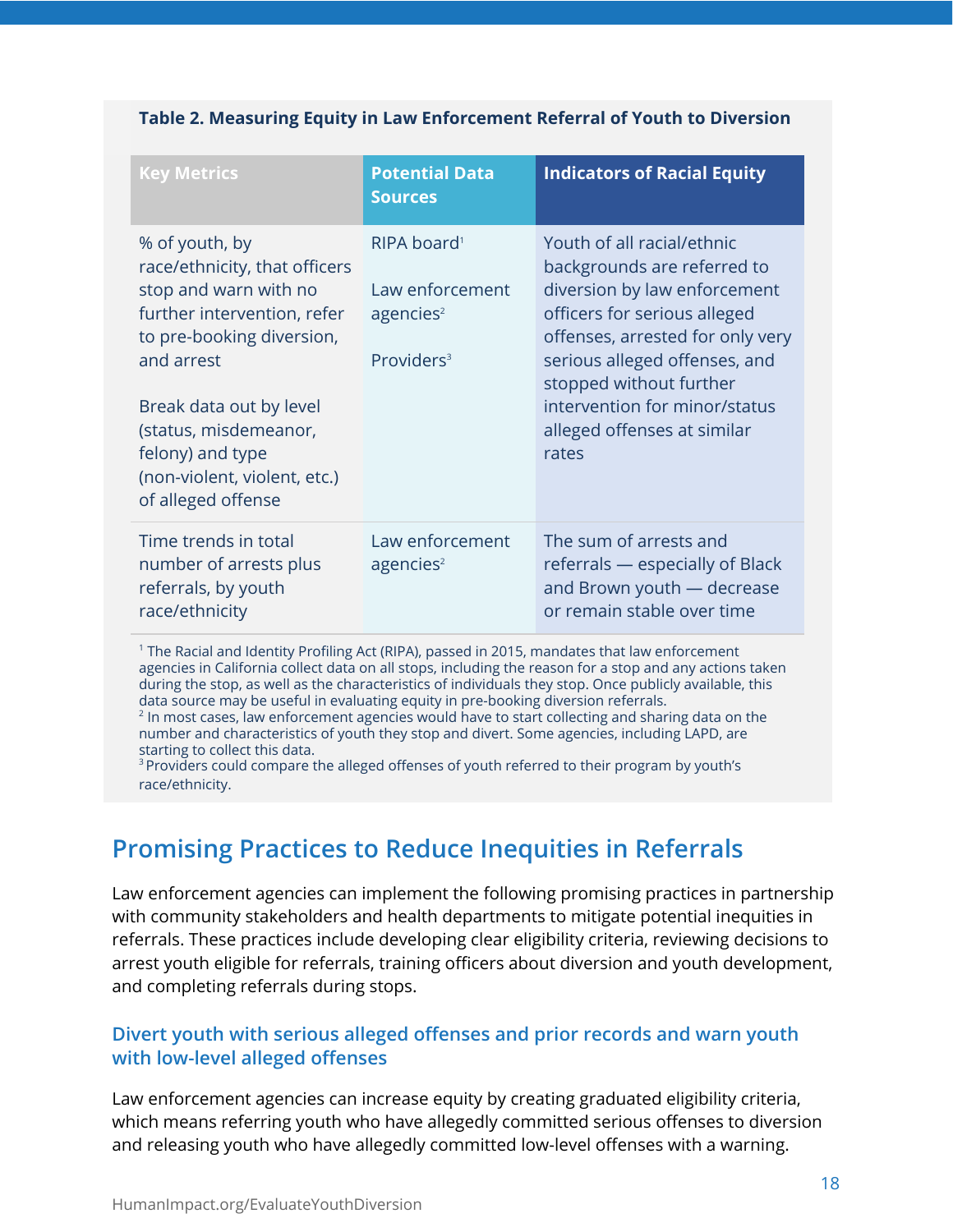This practice helps diversion providers focus their resources on supporting youth who will benefit most from their programs — that is, youth who have allegedly committed serious offenses [4,34,35](https://www.zotero.org/google-docs/?NU5pHv) .

In addition, agencies should offer diversion even when youth have a record of arrest or previous referrals to diversion. Doing otherwise could exclude Black and Brown youth from diversion opportunities because they are more likely to have been previously stopped or arrested by law enforcement due to inequitable practices such as over-policing $^4$  $^4$ .

#### **Implement policies and practices that limit individual interpretation and biases**

Agencies should develop clear protocols for diversion referral decision making to decrease the influence of factors that could be driven by racial bias, such as officers' perception of youth's age or attitude or their assumptions about their caretakers' likelihood to engage $^{27}\!.$  $^{27}\!.$  $^{27}\!.$ 

For example, agencies can:

- Develop eligibility criteria that are as objective as possible, such as youth's actual age, the type of offense they allegedly committed, and whether they caused an injury to someone that required immediate medical attention
- Require officers to divert all youth who meet the eligibility criteria

#### **Develop processes for review and accountability**

Agencies should also require officers to justify their decision whether to refer youth and review these decisions. One LA County–based law enforcement agency developed a tracking system where officers must record the reason why they did not refer youth eligible for diversion. The agency plans to analyze the data in aggregate, looking for patterns in diversion of youth by geography and race/ethnicity.

#### **Florida reviews law enforcement officers' referral decisions**

In Pinellas County, FL, officers divert<sup>viii</sup> 93% of all youth who are eligible, and officers credit the process of reviewing officers' referral decisions for this success [36](https://www.zotero.org/google-docs/?AQ4Nu8) . Specifically, when officers decide to arrest a young person who is legally eligible for diversion, they must complete a form describing why. The state's Juvenile Assessment Centers then review this form, with the option to override an officer's decision if they find an arrest was unjustified.

Although data on racial equity is not available at the county level, state-level statistics show that officers in Florida divert 58% of eligible Black youth, 65% of eligible Latinx youth, and 57% of eligible White youth. This data must be interpreted with caution, however, because only minor alleged offenses are eligible for diversion in Florida.

\_\_\_\_\_\_\_\_\_\_\_\_\_\_\_\_\_\_\_\_\_\_\_\_\_\_\_\_\_\_\_

<sup>&</sup>lt;sup>viii</sup> Florida uses civil citations as an alternative to arrest. Youth receiving a civil citation are required to report to a diversion program where they receive a needs assessment and complete requirements such as community service.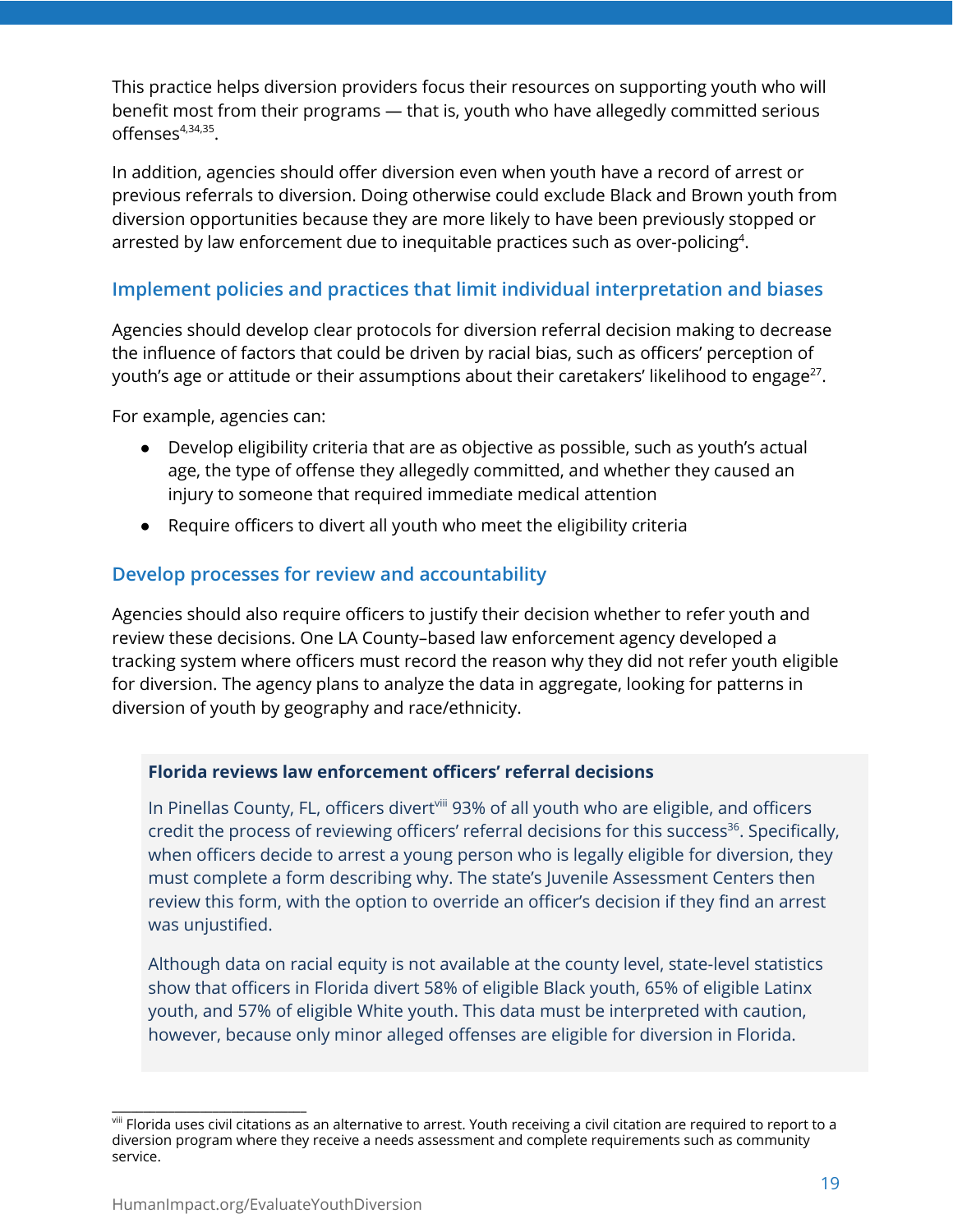Diversion program providers can play a role in reviewing referrals to prevent net widening. For instance, program staff can read referral and arrest files to look for red flags such as arrests for minor incidents as well as violations of youth's civil rights.

One provider said that when their organization sees cases they deem too minor for diversion — such as arresting a youth who "twerked" at a dance for sexual assault — they push law enforcement agencies to drop individual cases or change the agency's protocol on responding to low-level alleged offenses.

#### **Inform officers and staff in other systems about diversion programs and youth development**

*"If you just roll [diversion] out without buy-in, you will get a minimal amount of referrals and lots of racial disparities."*

— **Jessica Ellis**, Centinela Youth Services

Law enforcement agencies should train officers about diversion and work to build their buy-in for the practice. Specifically, agencies should inform officers about the organizations that offer diversion, the services these organizations provide to youth participating in diversion, and the protocol for completing a diversion referral. Law enforcement agencies or diversion providers can also share success stories of youth who have completed diversion to increase officer buy-in.

Health department staff or diversion providers can provide training to shift officers' and others' (e.g., school or foster care facility staff) assumptions about youth behavior and youth development. Officers are more likely to divert youth — and staff in other systems are more likely to be supportive of diverting youth — when they understand youth make mistakes as part of their typical development and when they realize their perceptions of youth's behaviors or attitudes aren't good predictors of youth's success in a diversion program.

Law enforcement officers share that they learn best through the following ways:

- Announcements during roll call (a short assembly at the beginning of each shift)
- Tools, such as flowcharts, that clearly point out criteria and steps for diversion
- Leadership and modeling from fellow officers as examples to draw upon
- Participating in collaborative processes with youth and community stakeholders to design diversion models in their jurisdictions (e.g., deciding on eligibility criteria)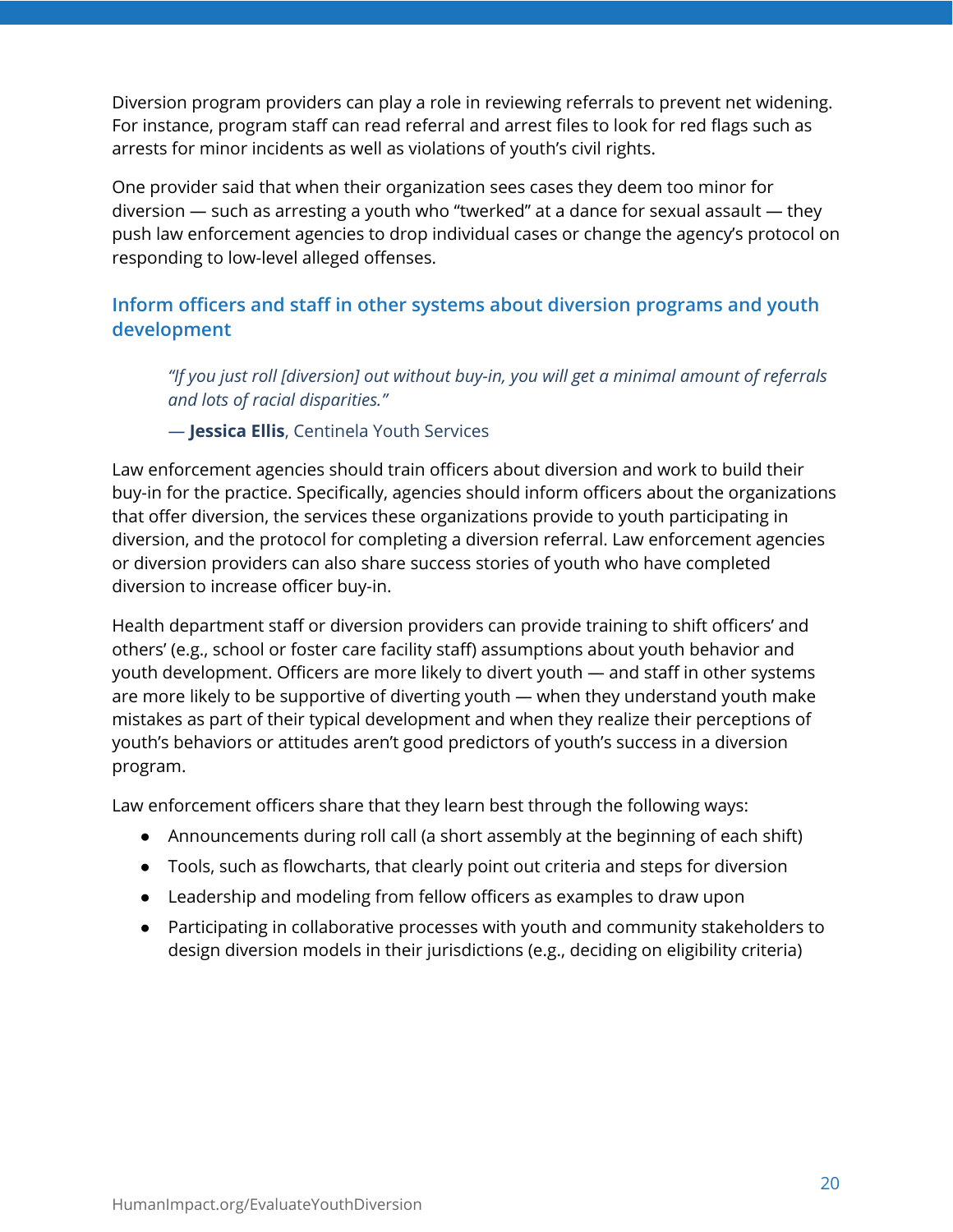#### **Building a working relationship with law enforcement agencies**

Centinela Youth Services (CYS), a youth diversion provider, has developed an effective process of getting law enforcement agencies on board with referring youth to their program.

Because law enforcement agencies are hierarchical, CYS starts by meeting with upper agency leadership, then command staff, then patrol officers last. CYS also works with each agency to determine their primary contact within the agency, which gives CYS opportunities to encourage them to start referring more youth than they were initially comfortable with, and to hold the agency accountable.

Many diversion providers may not find this process feasible due to staff capacity or strained relationships with law enforcement agencies. In these cases, health department staff may play more of a role in building law enforcement buy-in.

#### **Reduce burdens on caretakers**

*"For poor youth and families, the ability to just show up seems like it would cause a disparity in penalties and outcomes."*

— **Patricia Soung**, Children's Defense Fund

Law enforcement agencies can reduce burdens on caretakers and youth by completing the referral process during the stop (instead of transporting youth to a station and giving caretakers limited time to pick up their children). This practice may also reduce youth stress and trauma that could result from being transported to a station.

In LA County, one complexity has been variations in whether officers must release youth into the custody of a caretaker following a referral to diversion. Some agencies don't have a way of identifying a young person that doesn't include booking or don't think it's feasible to wait at the scene until a caretaker arrives to provide consent, so they bring youth to a police station. Stakeholders are currently exploring what resources or protocols could support officers in staying at the site of the stop when referring youth to diversion.

If completing referrals in the field is not feasible, agencies should implement other practices to reduce burdens, such as asking caretakers for consent over the phone or identifying alternative means for positive identification that do not result in booking a young person's information into a database discoverable by background check.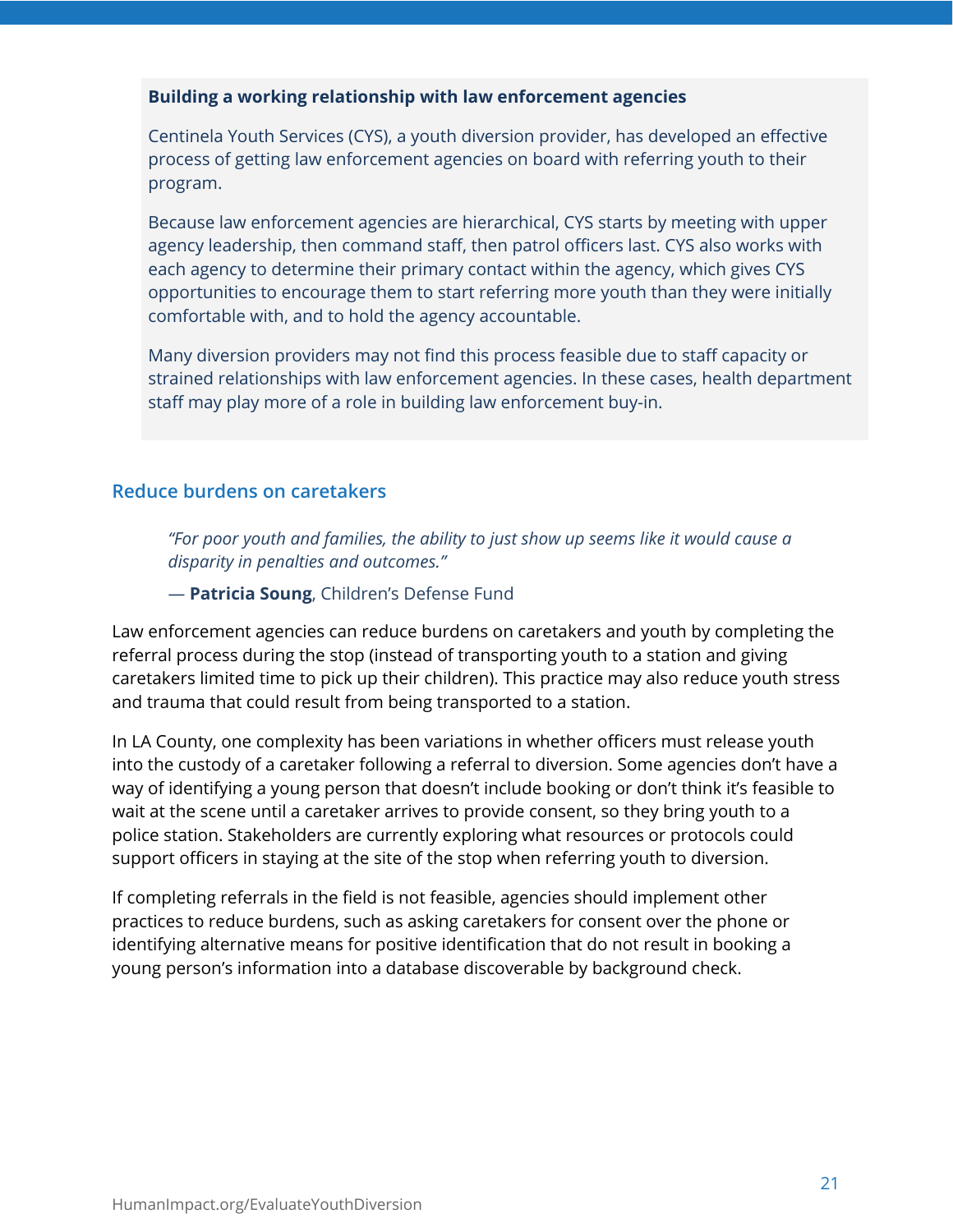<span id="page-22-0"></span>

*"Just to explain what options they have as kids, as parents . . . I thought the only option was to go to court and pay whatever it was. Finding a way, maybe through school, sending information, what are the options?"*

— **Cinthya**, caretaker of a participant in a diversion program in LA County

Enrollment in a community-based diversion program typically consists of an intake process where program staff introduce the program to youth and caretakers, assess the youth's strengths and needs, and work with the youth and caretaker to develop a plan for the youth's participation in the program (referred to as a "care plan" in this document).

### <span id="page-22-1"></span>**Enrollment and Equity**

Getting enrolled in diversion requires resources and energy on the part of youth and caretakers and may introduce barriers that prevent youth, including Black and Brown youth, from enrolling. Data from LA County $^\text{ix}$  and Nebraska show that 10–25% of youth referred to pre-booking diversion never enroll<sup>[37](https://www.zotero.org/google-docs/?ZeIAXw)</sup>.

Providers introduce barriers to enrollment when they require youth and their caretakers to come to their site during limited, inflexible hours<sup>[38](https://www.zotero.org/google-docs/?CGzkHr)</sup>. Providers or law enforcement agencies may also fail to adequately communicate with youth about their eligibility<sup>[29](https://www.zotero.org/google-docs/?xzfKWF)</sup>. Also, if law enforcement agencies don't share youth's contact information with providers, providers can't reach out to youth.

### <span id="page-22-2"></span>**Measuring Equity in Enrollment**

Getting referred to diversion by law enforcement doesn't guarantee that youth will enroll in a diversion program. Youth and caretakers may decline diversion, they may be unable to complete the intake process, or they may be unaware of the opportunity if providers are unable to contact them. In addition, some providers may have eligibility criteria that exclude some youth from participating.

Collecting and analyzing data related to enrollment can reveal where Black and Brown youth are dropping off in the enrollment process and the underlying causes, as summarized in **Table 3** on the following page.

\_\_\_\_\_\_\_\_\_\_\_\_\_\_\_\_\_\_\_\_\_\_\_\_\_\_\_\_\_\_\_

 $^\mathrm{tx}$  One diversion provider stated they are unable to contact about 25% of the youth referred to them. If the referring law enforcement agency also contacts youth, the proportion decreases to 10%.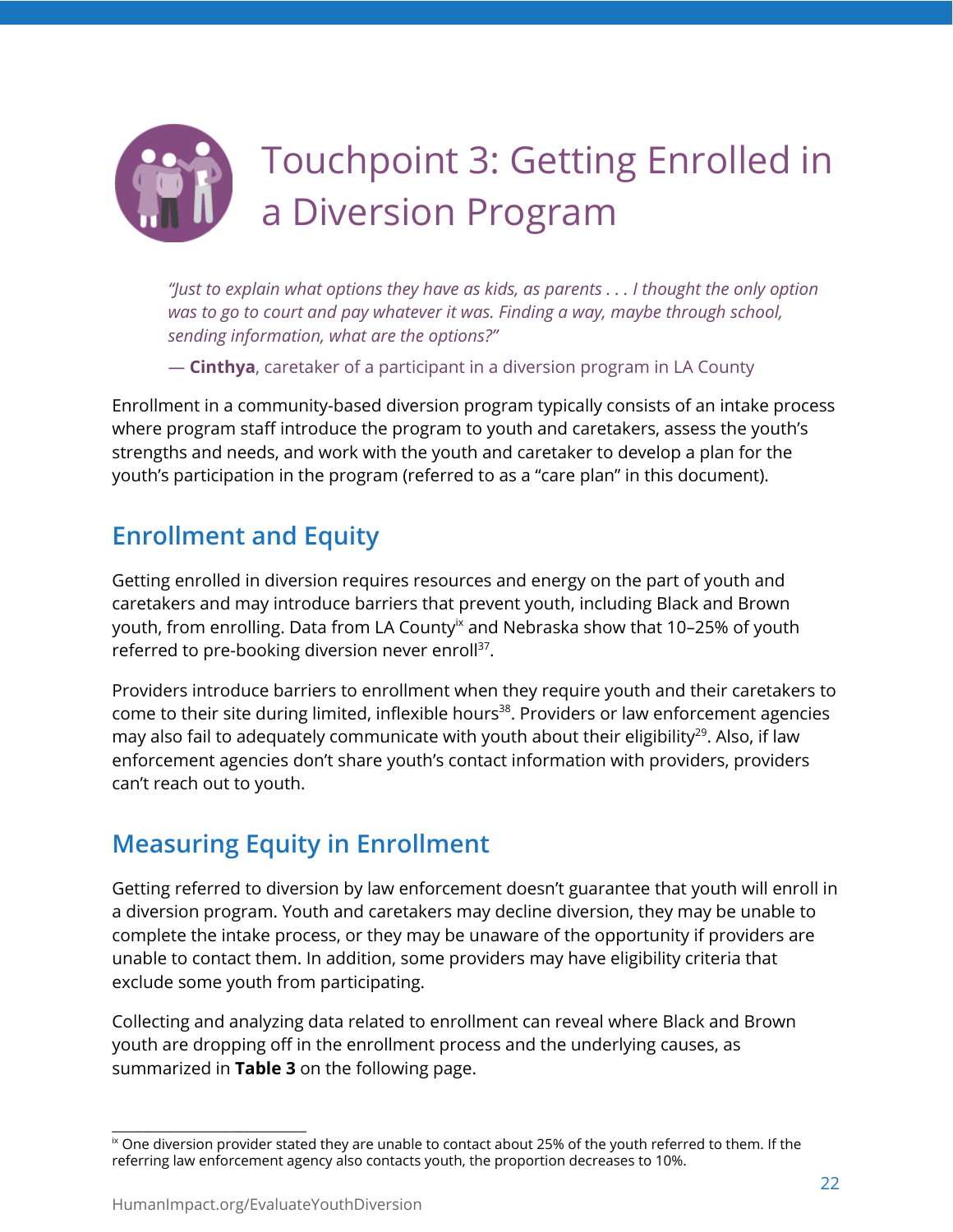#### **Table 3. Measuring Equity in Youth Enrollment in Diversion Programs**

| <b>Key Metrics</b>                                                                                                     | <b>Potential Data</b><br><b>Sources</b>  | <b>Indicators of Racial</b><br><b>Equity</b>                                       |
|------------------------------------------------------------------------------------------------------------------------|------------------------------------------|------------------------------------------------------------------------------------|
| % of youth and caretakers by<br>race/ethnicity declining officer<br>referral to diversion (and reason for<br>doing so) | Law enforcement<br>agencies <sup>1</sup> | Of those referred,<br>equal proportions of<br>youth across<br>racial/ethnic groups |
| % of youth by race/ethnicity referred<br>whom provider cannot contact                                                  | Providers <sup>2</sup>                   | enroll in diversion                                                                |
| % of youth by race/ethnicity<br>contacted by provider who do not<br>enroll (and reason for not doing so)               |                                          |                                                                                    |
| % of youth by race/ethnicity deemed<br>ineligible by provider (and reason for<br>ineligibility)                        |                                          |                                                                                    |

, enforcement agencies would have to start collecting and sharing this data.

<sup>2</sup> Providers may have to start collecting more detailed data on youth whom they are unable to enroll.

### <span id="page-23-0"></span>**Promising Practices to Reduce Inequities in Enrollment**

Diversion providers and law enforcement agencies can implement the following practices, with oversight from community stakeholders and health departments, to mitigate potential inequities at this touchpoint.

In short, providers can ensure youth and caretakers understand diversion and their eligibility, reduce barriers to the intake process, and work with youth and caretakers to develop an individualized care plan. Law enforcement agencies can provide relevant information to providers and inform youth of their eligibility.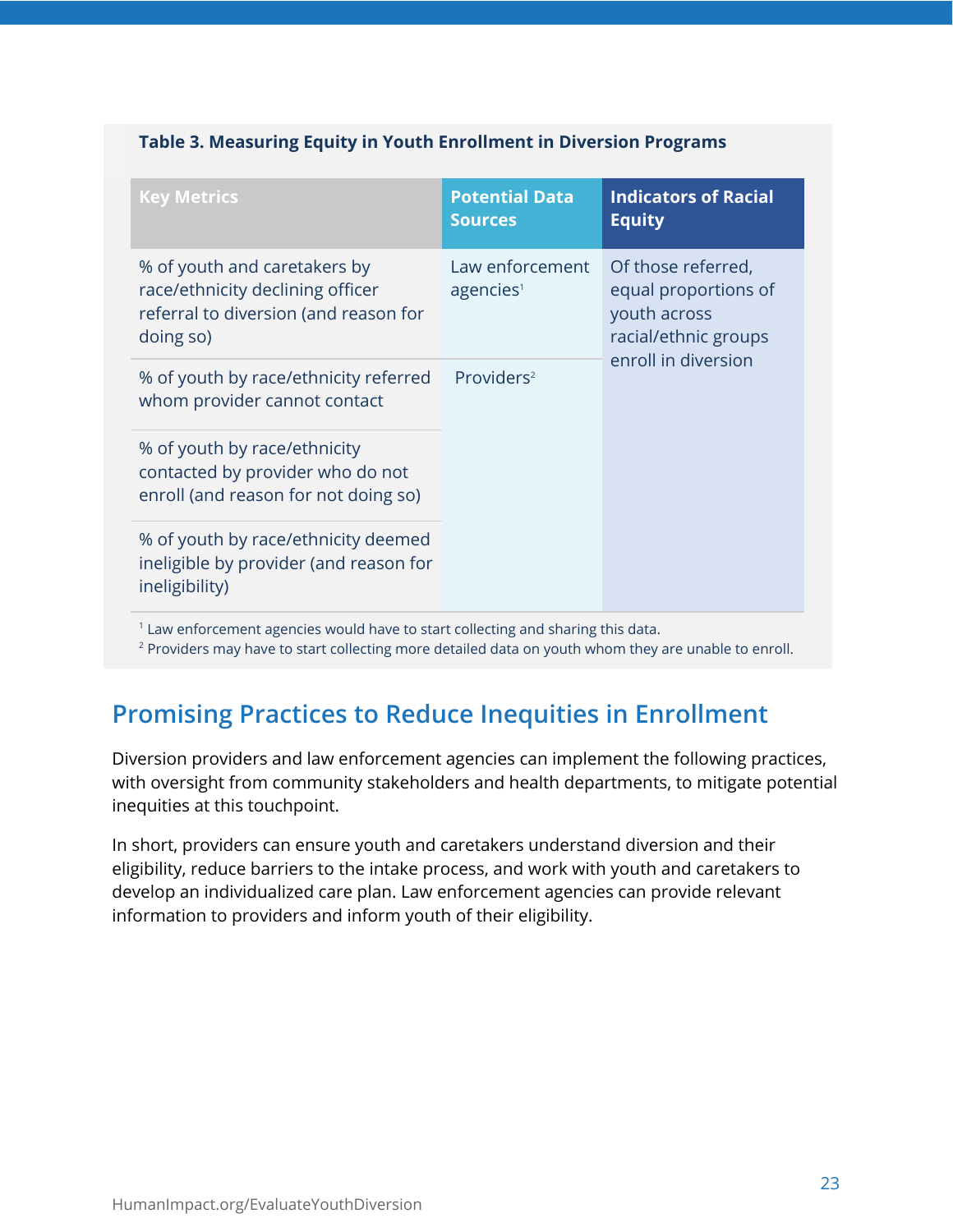**Use multiple forms of communication in appropriate languages to educate youth and their caretakers and inform youth of their eligibility**

*"With the Latino community, our first language is not English. Sometimes, we just don't read things. I was lucky to open that envelope and read what options he has. A lot of people don't do it."*

— **Homey Mom**, caretaker of a participant in a diversion program in LA County

Diversion providers and law enforcement agencies should implement the following practices to ensure caretakers and youth know they are eligible, understand what diversion is, and experience minimal fear and uncertainty about diversion:

- Proactively inform caretakers and youth about diversion programs before an arrest occurs, such as through school and social media
- Inform youth and their caretakers of youth's eligibility in person, while issuing the referral (law enforcement)
- For youth being referred, provide diversion programs with youth names, contact information, and arrest files for the relevant incident (law enforcement)
- Use multiple forms of communication to contact youth and caretakers, including phone, mail, and text messages
- Contact and communicate with youth and caretakers in their primary language
- Explain the program to youth and caretakers and address their fears and concerns (providers)

#### **Meet when and where it's convenient for youth and caretakers**

*"[The case manager] was flexible on the schedule and times we were able to meet."*

— **Homey Mom**, caretaker of a participant in a diversion program in LA County

Providers should reduce burdens on caretakers related to transportation and limited time by meeting where the caretaker and youth are most comfortable, and scheduling the meeting around caretakers' and youth's availability<sup>[38](https://www.zotero.org/google-docs/?0HdOXQ)</sup>.

#### **Use healing-informed practices to assess strengths and needs**

*"It's important to develop truly strengths-based, healing-responsive assessment tools that empower young people as agents in their own diversion plan. Providers should be empowered to recognize both signs of trauma and strong protective factors so they can connect youth to activities and services that meet individual interests and needs without stigmatizing or pathologizing them."*

— **Taylor Schooley**, YDD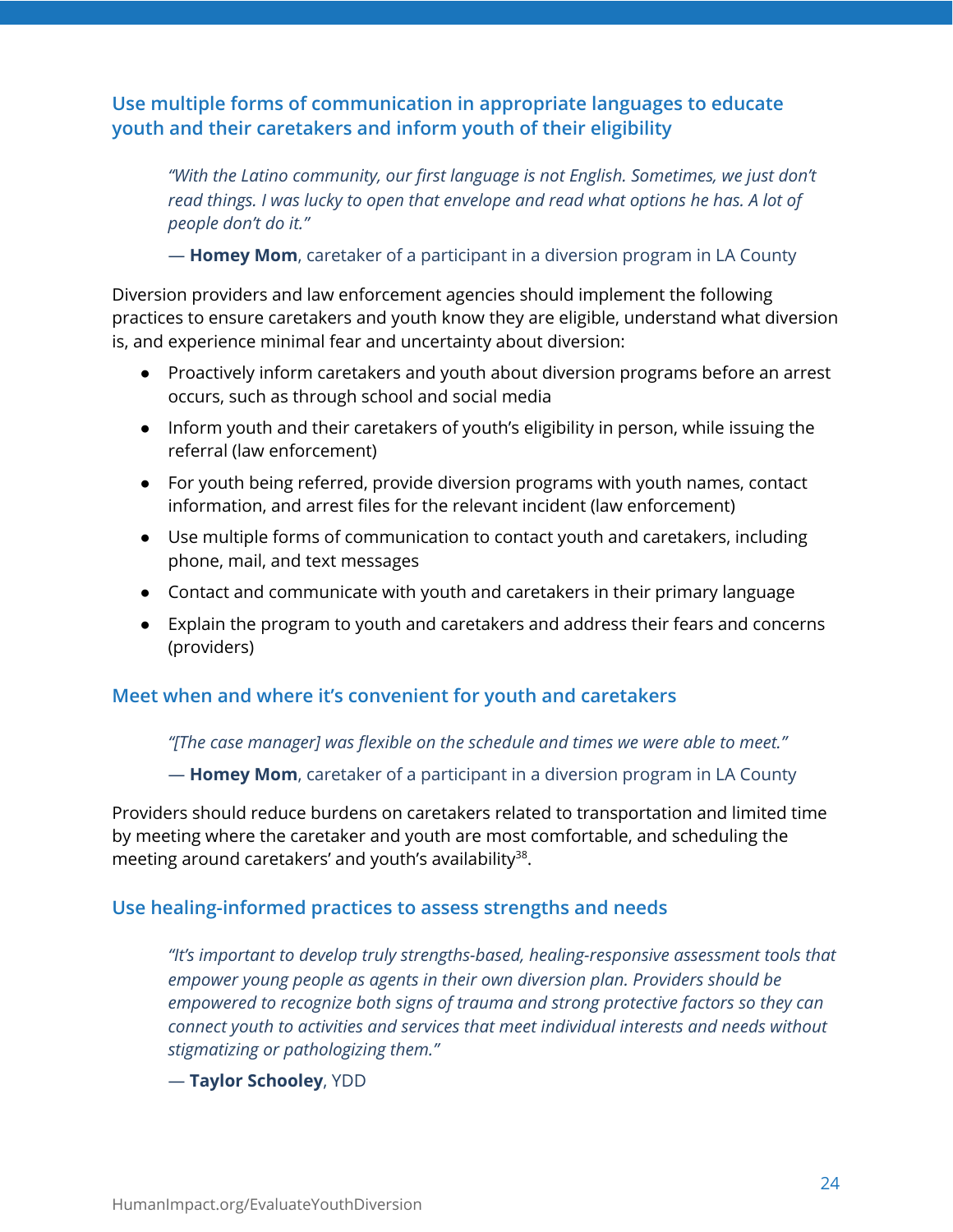Youth entering diversion may have already experienced trauma. Staff should avoid retraumatizing or stigmatizing youth and offer services to address the trauma thoughtfully throughout the intake process.

#### **Youth of color experience excess trauma, but benefit from tailored approaches**

Black and Brown youth experience disproportionate adversities, including financial hardship, parental incarceration, community violence, and discrimination<sup>[39,40](https://www.zotero.org/google-docs/?OZsu7J)</sup>. Early life stress can lead to physical, mental, and behavioral outcomes [41](https://www.zotero.org/google-docs/?1oNsq4) and negatively impact the health of Black and Brown youth<sup>[42](https://www.zotero.org/google-docs/?y6fq5y)</sup>. Diversion providers and youth development organizations can begin to address these impacts through strengths-based, community-driven, and culturally rooted programs [43–45](https://www.zotero.org/google-docs/?s3QwKd) ).

#### **Develop an individualized, strengths-based care plan with youth and caretakers**

*"It wasn't forcing me, everything was voluntary, I gave my consent."*

#### — **Daniel**, student and participant in a diversion program in LA County

Youth should have significant leadership and voice in determining what's included in their care plan, and providers should work with youth — and caretakers when appropriate — to create an individualized plan. For instance, providers can ask youth questions about their immediate goals and what they want for their future.

Care plans should also acknowledge and build on youth's strengths [8](https://www.zotero.org/google-docs/?JQBGti) . A YDD staff member reflected, "[Ideally], programming is youth led and based in youth strengths and 'protective factors,' rather than seeing deficits or 'risk factors' as the main focus."

Providers should offer services that address trauma, as this can increase youth's ability to complete diversion, improve their mental health, and avoid future contact with the justice system<sup>[4,37](https://www.zotero.org/google-docs/?CNHCr1)</sup>. These services should never be mandated, however. One provider candidly stated that, otherwise, "services can miss the mark culturally. They may be rammed down people's throats in ways that don't feel fair." To counter this, her organization is more flexible: "If families say therapy is against their religion, for instance, we'll work around that. We don't force anything."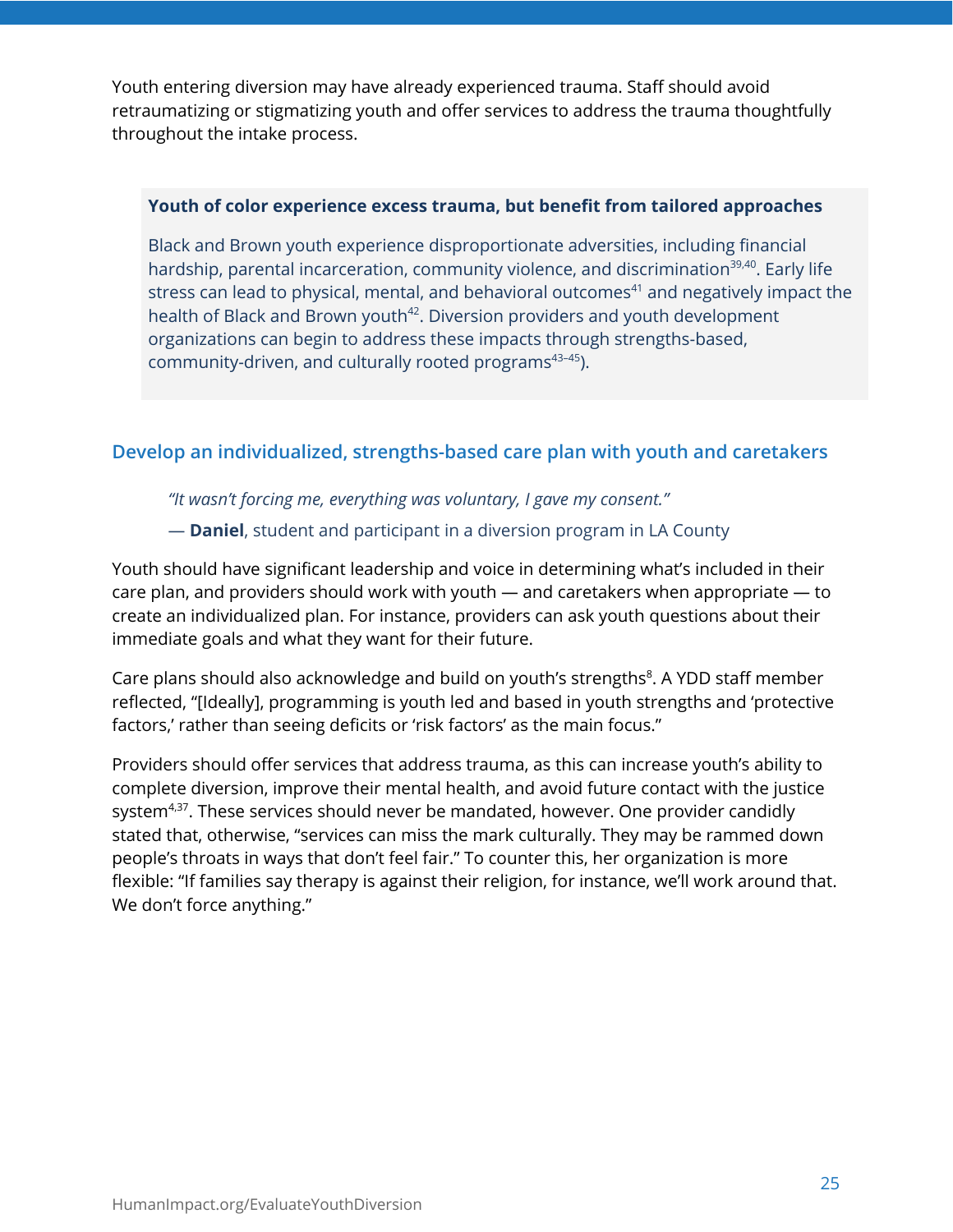<span id="page-26-0"></span>

*"[The case manager] was on my side. He said it's messed up kids have to go through all of this because they made a mistake. It made me feel good that we have other people that have that same mindset that it's not fair . . . He [also] was really friendly."*

— **Valerie**, high school student and participant in a diversion program in LA County

Youth must typically meet or make substantial progress toward goals in their care plan to successfully complete a diversion program. When youth are unable to complete a program, law enforcement officers often enter a record of the youth's arrest for the alleged offense, which may then be used to file or sustain a charge that leads to further justice system involvement for the youth.

## <span id="page-26-1"></span>**Equity in Program Participation and Completion**

Diversion program completion rates range from 70% to 90%, but are as low as 50% in some places<sup>[34,37,46](https://www.zotero.org/google-docs/?dQuN2D)</sup>. Black and Brown youth may be less likely to complete programs for many reasons [47](https://www.zotero.org/google-docs/?TadbW3) .

A program's design can have a significant influence on youth's ability to participate. For example, providers may hold the program far from where youth live, limit their programs to regular business hours, and mandate services for youth or caretakers<sup>[38,48](https://www.zotero.org/google-docs/?Iwj3xI)</sup>. Programs that take a punitive approach (e.g., requiring payment of fees or admission of guilt) create barriers for Black and Brown youth, especially those from low-income backgrounds<sup>[4](https://www.zotero.org/google-docs/?0fWX5i)</sup>. Additionally, programs may not be culturally tailored or staffed by case managers whom youth can relate to<sup>[38,49,50](https://www.zotero.org/google-docs/?PGsblY)</sup>.

Youth's individual circumstances may also make participation difficult — for instance, youth who are experiencing homelessness or are in the foster care system may find it especially difficult to get to a program site.

With clear implications for equity, this is another touchpoint where diversion providers have the opportunity to address barriers. When Black and Brown youth have a realistic opportunity to complete diversion programs, they may avoid stigmatization and deeper involvement with the justice system.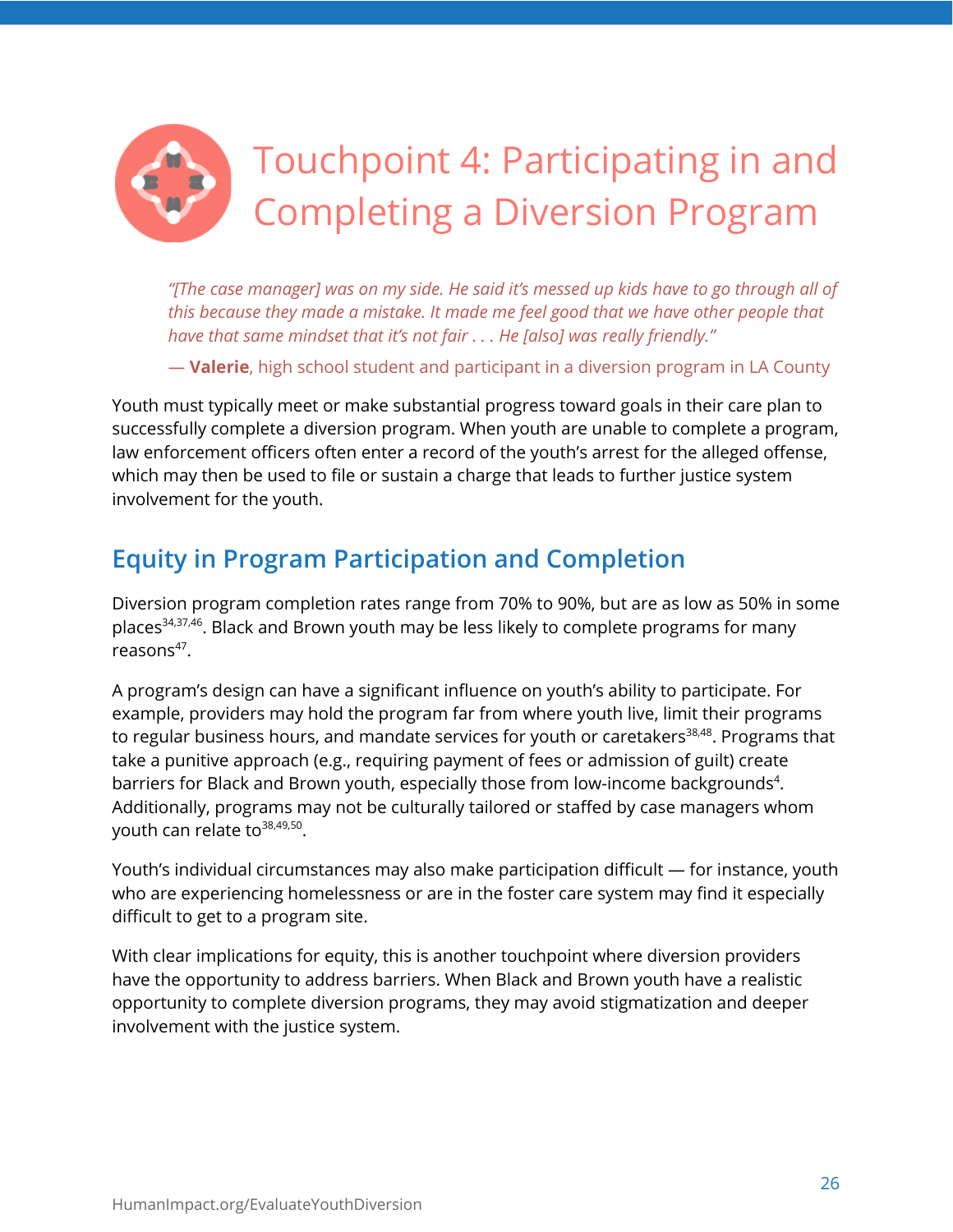## <span id="page-27-0"></span>**Measuring Equity in Program Engagement and Completion**

Looking at whether youth are able to access services and fulfill care plan goals tells providers if youth are engaging in and completing diversion programs. Providers can also look at youth's satisfaction with the program to see how well it fits with youth interests.

To measure equity in program engagement and completion, diversion providers should conduct thorough evaluations of their programs, services, and care plans and draw comparisons according to youth characteristics.

Stakeholders should also look at the outcome of the arrest that led youth to be referred to diversion — for example, law enforcement should be no more likely to record the initial arrests of Black and Brown youth unable to complete a program than White youth unable to complete.

See **Table 4** for a summary of suggested metrics for this touchpoint.

| <b>Key Metrics</b>                                                                                                                                  | <b>Potential Data</b><br><b>Sources</b>                                                                         | <b>Indicators of Racial</b><br><b>Equity</b>                                                                                               |
|-----------------------------------------------------------------------------------------------------------------------------------------------------|-----------------------------------------------------------------------------------------------------------------|--------------------------------------------------------------------------------------------------------------------------------------------|
| % of youth by race/ethnicity<br>completing care plan goals<br>or program                                                                            | Providers <sup>1</sup><br>Equal proportions of youth<br>across racial/ethnic groups<br>complete their care plan |                                                                                                                                            |
| % of youth by race/ethnicity<br>connected to supportive<br>services who are able to<br>access those services at<br>least once during the<br>program |                                                                                                                 | goals; are offered each type<br>of service; access services<br>they are connected to; and<br>express high satisfaction<br>with the program |
| Youth's satisfaction with<br>program, by race/ethnicity                                                                                             |                                                                                                                 |                                                                                                                                            |
| % of youth by race/ethnicity<br>whose initial arrest is not<br>recorded                                                                             | Law enforcement<br>agencies <sup>1</sup>                                                                        | Agencies should record<br>initial youth arrests in<br>equal proportions across<br>racial/ethnic groups                                     |

#### **Table 4. Measuring Equity in Program Engagement and Completion**

<sup>1</sup> Providers and law enforcement agencies may need to begin collecting this data.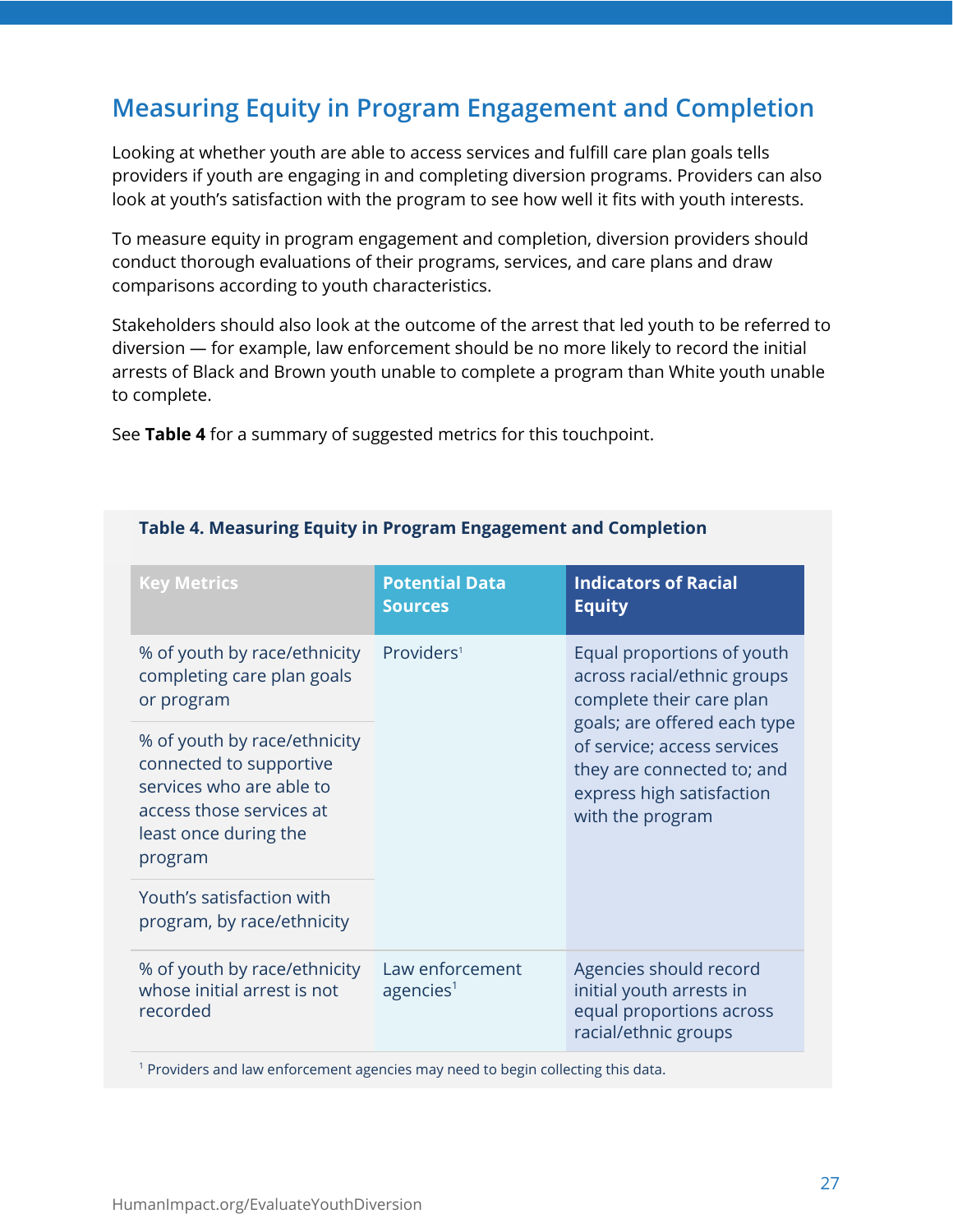## <span id="page-28-0"></span>**Promising Practices to Reduce Inequities in Engagement and Completion**

Diversion providers should work with youth, advocates, and health departments to implement programs that are responsive to youth and caretakers' needs, maximize youth's ability to complete the program, and help youth who have difficulty completing the program to avoid a record of the arrest they're being referred for.

#### **Use a restorative, non-punitive approach**

Research suggests that youth are more likely to complete diversion programs that are based in restorative practices that aim to repair harm and relationships than programs that are punitive<sup>[50,51](https://www.zotero.org/google-docs/?O5DHJS)</sup>. Youth participating in restorative justice programs are also less likely to have future arrests or charges than youth participating in other types of diversion programs [4,35,50](https://www.zotero.org/google-docs/?mh8pEX) .

#### **Daniel valued the diversion program's restorative approach**

Daniel is a high school freshman who enjoys playing sports, like lacrosse, at school.

Daniel participated in a community-based diversion program after his middle school called the sheriff to come give him a ticket. He liked that everything in the diversion program was voluntary, and said it's important that diversion programs "try not to guilt trip or force anybody to say anything they don't want to say."

A difficult aspect of the program was "having to constantly discuss [what happened] in an open room . . . having issues stare at you while you just confess."

Daniel also shared, "After a while I actually got into it and I wanted to change myself . . . I really benefited. If I hadn't gone to that program, things could have gotten way worse. The reason I got the ticket was a different issue, but I think if I hadn't have gone to it I would have gotten another ticket or continued doing what put me there in the first place."

He also noted the program helped him have more conversations with his mom, who came to a few sessions with him.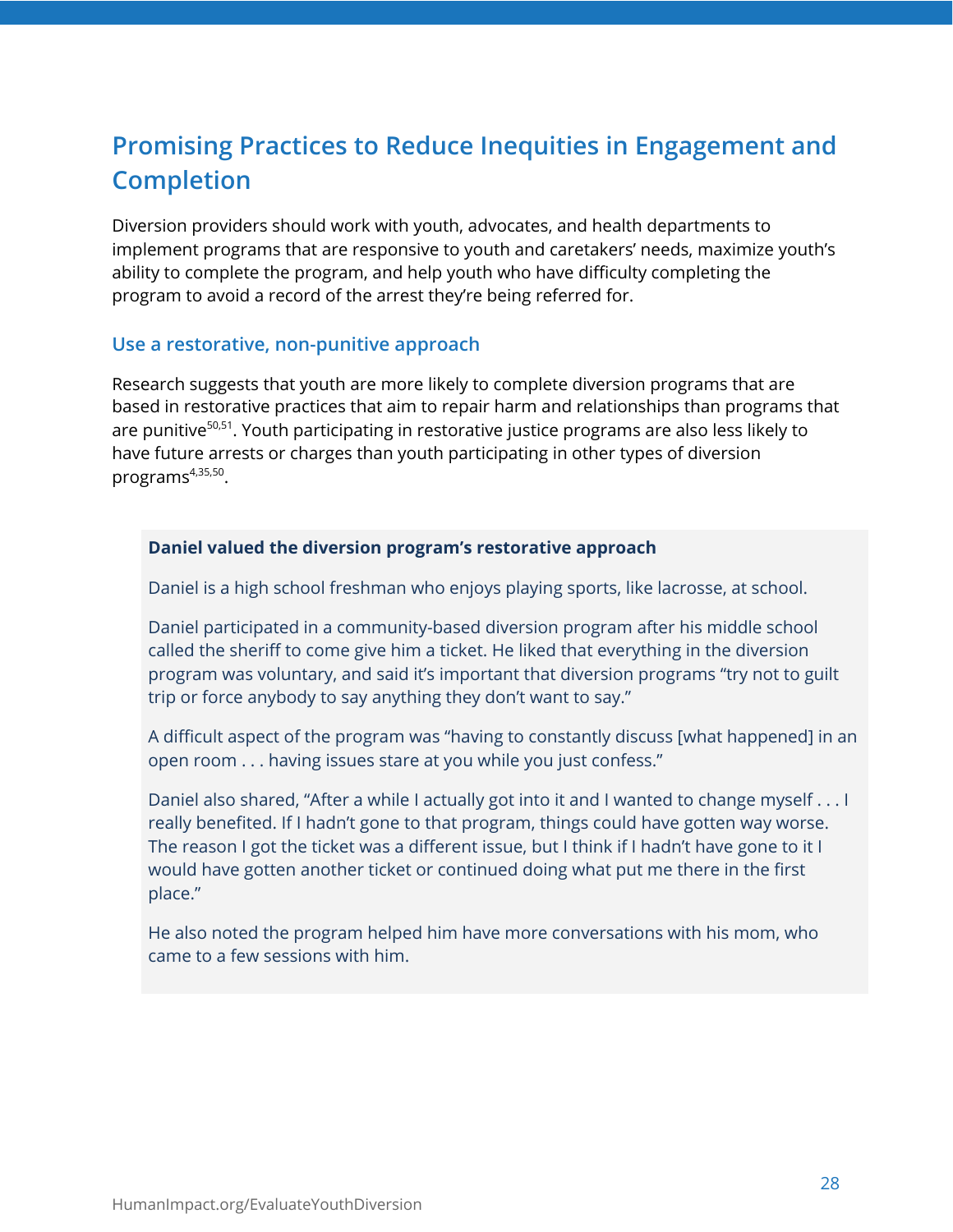#### **Ground programs in youth's communities**

*"The ideal network of diversion providers is one that is countywide and includes organizations with strong ties to the communities they are serving and that are run and led by people from the community whenever possible."*

#### — **Taylor Schooley**, YDD

Diversion programs should be held in the neighborhoods where Black and Brown youth live, and led and staffed by people who are reflective of youths' communities and cultures [38,52](https://www.zotero.org/google-docs/?8Jb3Mz) . Staff from the local community can help ensure programs are culturally responsive and meet youth's needs.

Providers can adopt an even more participatory approach by hiring former Black and Brown participants or young Black and Brown adults who have had contact with the justice system and can serve as relatable mentors.

#### **Hire staff skilled in youth and caretaker engagement**

*"[The case manager] was very helpful, a good listener, good advisor."*

— **Homey Mom**, caretaker of a participant in a diversion program in LA County

Diversion providers should hire staff skilled in youth and caretaker engagement and provide ongoing training in areas such as cultural humility and motivational interviewing.

Youth and caretakers described the value and impact of working with a case manager who was friendly, patient, supportive, and flexible. These qualities helped youth and caretakers stay engaged in the program and ultimately complete it.

#### **Invite caretakers to participate, and offer supports**

*"One of my favorite activities was when we had time to write on pieces of paper about what was most important to me. We put our thinking in a jar and then read them together. [My son] could see we care and realize 'they love me.'"*

— **Homey Mom**, caretaker of a participant in a diversion program in LA County

Diversion programs that involve caretakers are among the most successful at reducing recidivism, and can also help youth and caretakers strengthen their relationships<sup>[35,53](https://www.zotero.org/google-docs/?tQLg0H)</sup>.

Caretakers appreciate being included in some diversion program activities because it can help them develop a better understanding of what their child is experiencing in their lives and give them an opportunity to connect emotionally.

Providers should not require caretaker participation as this could exclude youth whose caretakers work multiple jobs or have other competing responsibilities such as caregiving. Providers should also make sure it's okay with youth if their caretakers join.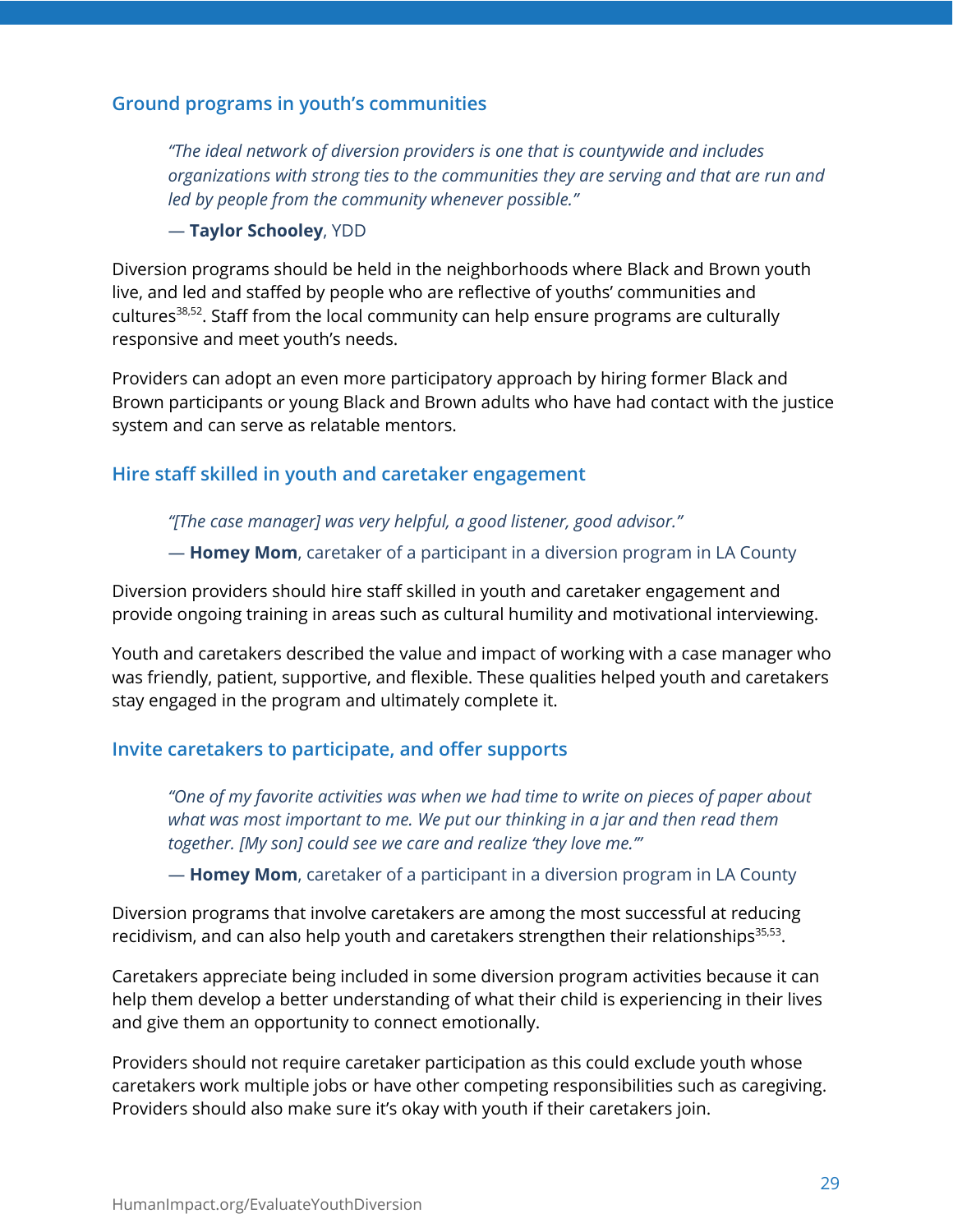Based on caretakers' needs and interests, diversion providers can also help them access resources such as workforce development programs, government benefits, and legal advocacy. Providers can help caretakers navigate the process of enrolling in these programs and advocate on caretakers' behalf.

#### **Connect youth to supportive services and opportunities for growth**

Diversion providers should connect youth to other programs and services depending on their interests and needs, such as art classes, tutoring, and youth leadership or organizing programs. Youth leadership opportunities may be especially valuable as they can help youth develop a sense of empowerment while improving conditions in their communities $^6\!$  $^6\!$  $^6\!$ .

Providers should also help youth address underlying needs that could otherwise interfere with their completion of the program. For example, programs can connect youth who are experiencing homelessness to services that provide food and housing.

#### **Youth experiencing homelessness and youth in foster care require specialized care**

A high proportion of justice-involved youth have experienced homelessness in their lives or are in the foster care system. For example, among a sampling of youth confined in juvenile "camps" and similar placements such as group homes in LA County, approximately 15% had experienced homelessness and 32% had been in foster care<sup>[54](https://www.zotero.org/google-docs/?q8sOIz)</sup>.

Youth who lack stable housing or who are in the foster care system face significant barriers to enrolling and participating in diversion programs, such as changing contact information or unreliable access to transportation.

In addition, many of these youth may have been exposed to multiple traumatic experiences and need extra support to resolve their history of trauma and meet underlying needs like housing<sup>[23](https://www.zotero.org/google-docs/?VwU3bB)</sup>.

Representatives from health departments, child welfare systems, and other government agencies could form specialized care teams to collaboratively address the comprehensive needs of youth engaged in multiple systems and experiencing multiple adversities, like homelessness<sup>[20](https://www.zotero.org/google-docs/?HSXUjB)</sup>.

#### **Adjust care plan as needed**

As youth's needs and capacities change over time, youth and case managers may need to work together to adjust their care plan and goals. For instance, case managers and youth might determine partway through the program that they can decrease the length or frequency of their meetings<sup>[38](https://www.zotero.org/google-docs/?nKnERg)</sup>. Or, they might agree to change one of the initial goals they set during intake or to add a new goal.

Allowing for adjustment of goals may increase youth's benefit from a program as well as their ability to successfully complete it.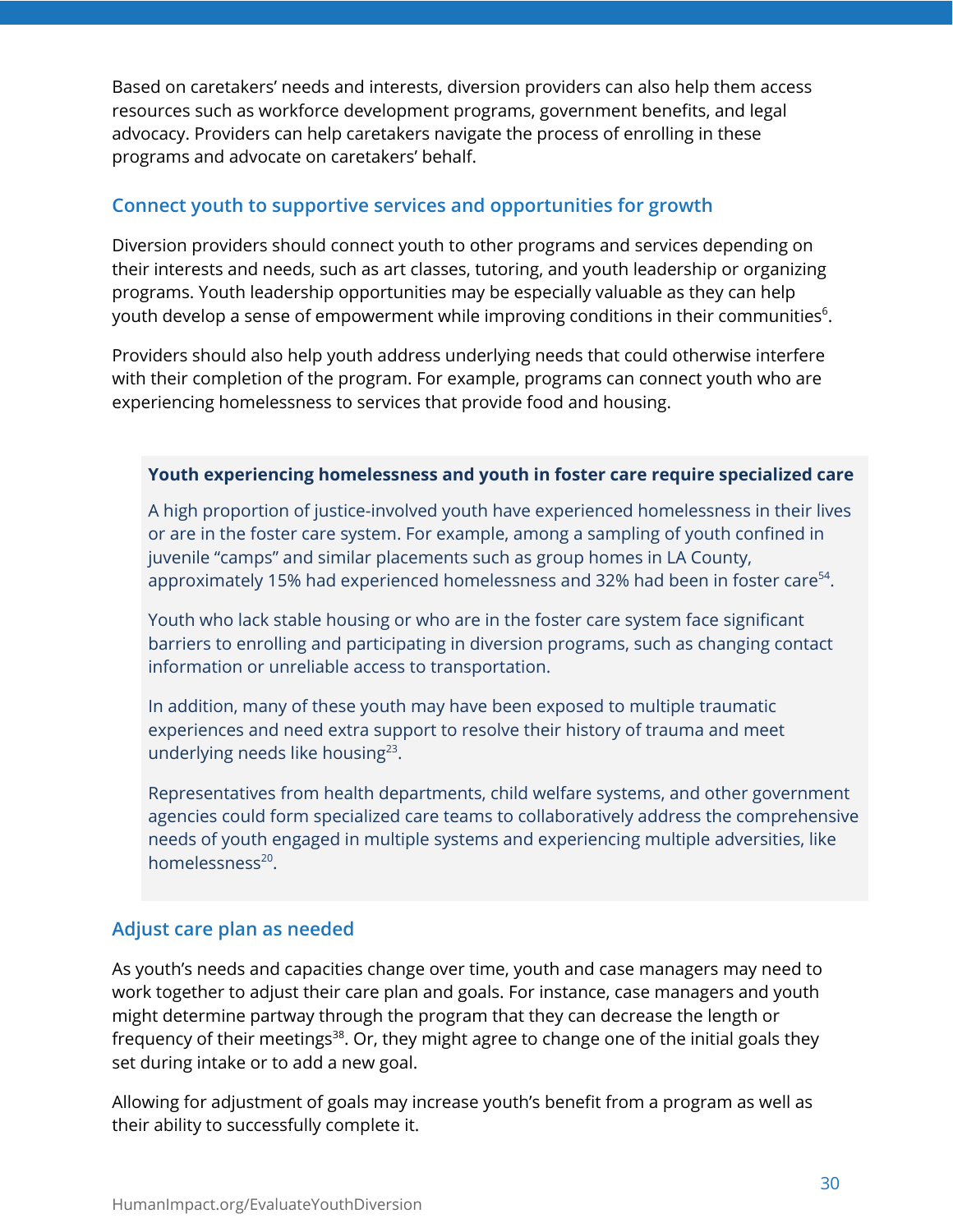#### **Develop an exit strategy to maintain a sustainable connection with youth**

*"Youth development needs to be ongoing and permanent. It can be music, a sport, a boys and girls club, and that can shift over time based on a young person's development and interests."*

#### — **Jessica Ellis**, Centinela Youth Services

Providers should work with youth to plan for their transition out of the program. In some cases, providers and youth may decide to continue ongoing, infrequent check-ins for a period of time following youth's completion of the program.

Diversion providers can also support youth's development by connecting youth to opportunities such as creative arts and organizing programs<sup>[38](https://www.zotero.org/google-docs/?20b7UJ)</sup>. Ideally, providers will make these connections early on while the youth is actively engaged in their program so these activities form a bridge as youth transition out of the diversion program.

#### **Establish a protocol to guide response to youth unable to complete**

*"Given the evidence of what works to support healthy and successful youth, every young person who substantially completes their individualized goals for diversion should be able to have their participation considered successful, with no criminal or arrest record sustained."*

#### — **Taylor Schooley**, YDD

Providers should develop a protocol for responding to youth who are unable to complete their program in order to reduce the chances that a youth's arrest is processed. The appropriate response should depend on the reasons youth didn't complete the program.

For youth who have made progress toward the goals in their care plan but are unable to continue, providers can consider their participation substantially complete (see below). If hardships or health needs created insurmountable barriers to participating or completing a program, providers should refer youth to another diversion provider that can address underlying needs, or refer the youth to an intensive treatment program. In relatively rare cases, such as if the youth refuses to participate in the program, providers may need to refer youth back to law enforcement. However, in nearly all cases, providers ideally will be able to accommodate youth needs or refer them to an organization that can.

Law enforcement agencies should also develop a protocol for determining when to record an arrest for youth they divert. For instance, agencies may decide not to record low-level alleged offenses, regardless of whether youth complete a diversion program.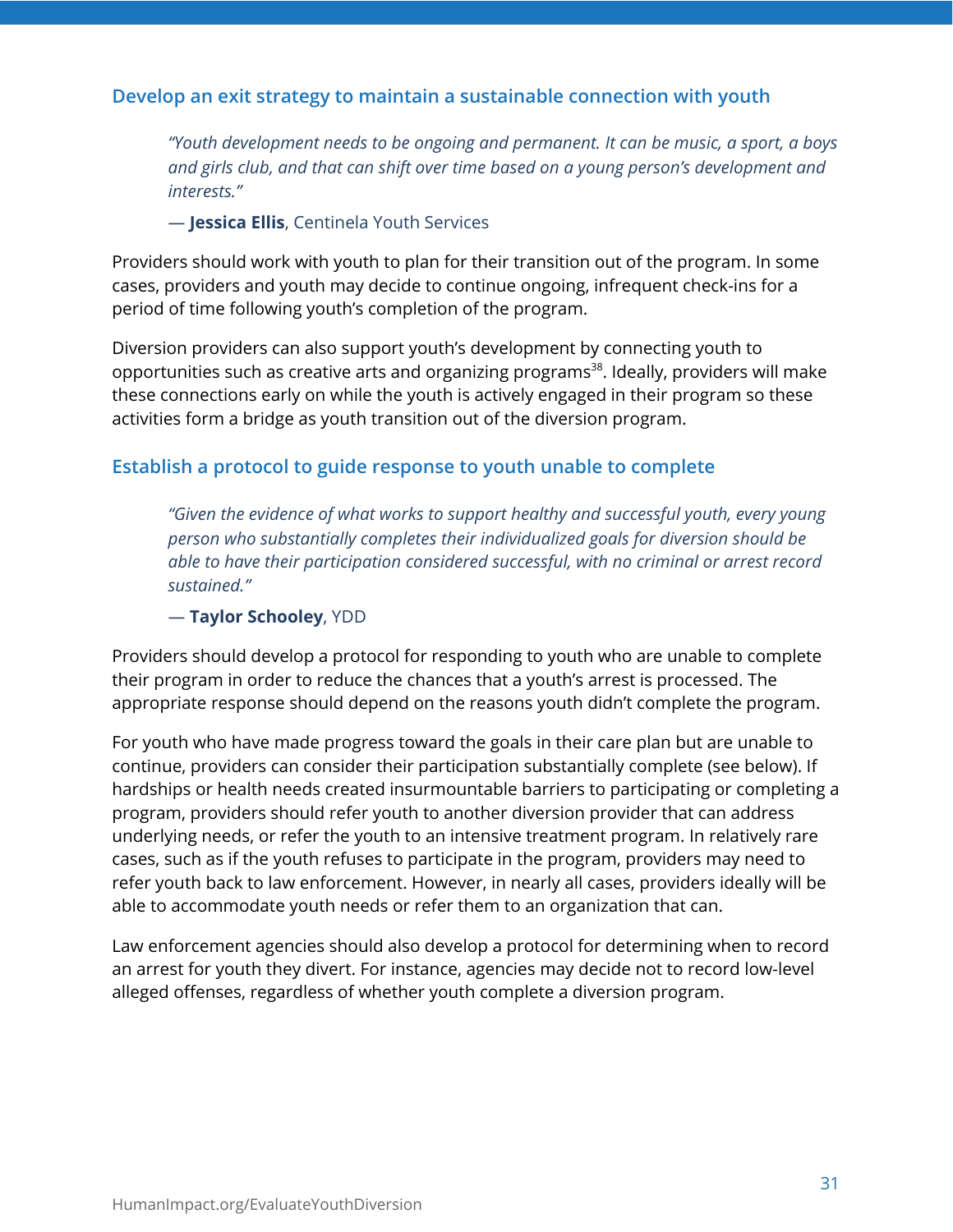#### **Completion looks different for every young person**

Providers may consider youth's participation "substantially complete" when the youth has made clear progress toward meeting their goals. For example, a young person and her case manager may have set goals for her to participate in an art class, go through a restorative justice process, and improve her relationship with her caretaker. If she participated in the restorative justice process, tried the art class, went to family counseling at least once, and felt ready to leave the diversion program, the case manager could consider her participation in the program complete.

#### **Limit sharing of individually identifiable youth treatment and completion information**

Diversion providers and law enforcement agencies should develop a clear protocol for sharing data about youth enrolled in diversion.

Ideally, providers will not share the details of a youth's care plan, such as the type of services they were receiving or the number of sessions they attended, with law enforcement agencies or other justice system entities such as the district attorney's office. This type of data is protected by confidentiality statutes in many cases and could be used to unintentionally or intentionally reduce future opportunities for diversion or leniency.

In some cases, providers may need to share whether specific youth are actively enrolled in the program or are considered incomplete so that law enforcement agencies can determine whether to process the original arrest for which they were referred to diversion. More work is needed to better understand when and how this kind of information should be shared.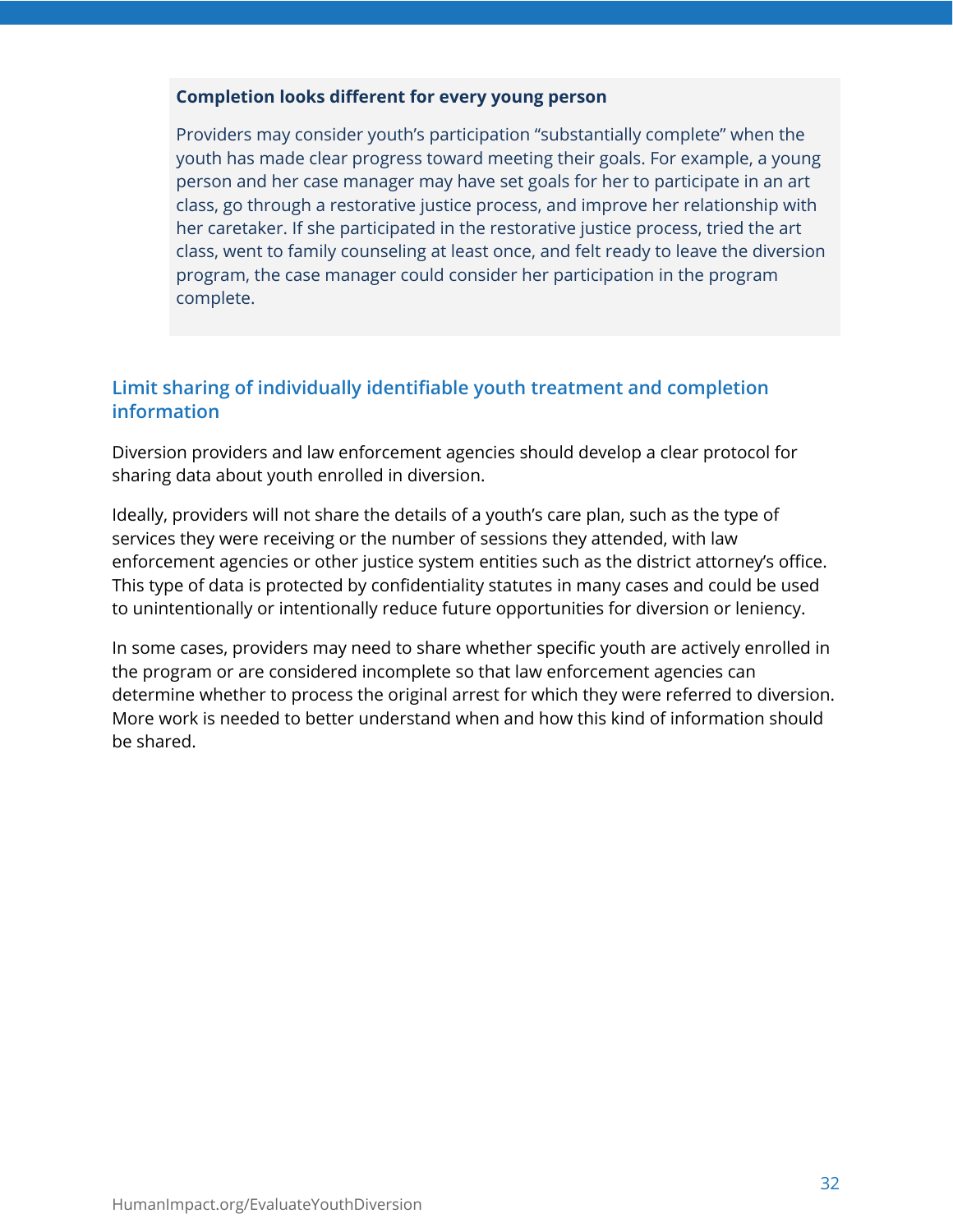<span id="page-33-0"></span>

"Invite kids to do things. Give them someone to talk to . . . A lot of kids don't want to go to *college, they're so set on that they don't want to go to college. But why? Have those conversations with them. Have more resources — have more field trips, visit schools."*

— **Valerie**, high school student and participant in a diversion program in LA County

The goals of diversion go beyond ensuring that youth complete program requirements. Avoiding future arrest as well as achieving broader wellness goals, like improving mental health and strengthening social skills and communication skills, can be important for eliminating future contact with the justice system and general long-term success.

## <span id="page-33-1"></span>**Equity in Thriving after the Program**

Black and Brown youth may be less likely to benefit from the long-term goals of diversion program completion if their environments don't provide them with the necessary supports to thrive.

In general, programs with a high prevalence of White youth are more effective at preventing further contact with the justice system than programs serving Black youth<sup>[55](https://www.zotero.org/google-docs/?IFvsDh)</sup>. This is troubling because it suggests that diversion may be failing in its primary goal — to keep youth from being locked up. Beyond re-arrest, Black and Brown youth may also be less likely to experience other potential benefits of diversion related to wellness or school engagement.

Numerous systemic injustices form barriers to youth's success after diversion. Over-policing of Black and Brown youth plays a significant role in inequities in reinvolvement with the justice system. Decades of government disinvestment likewise hinders the educational and social success of Black and Brown youth [56](https://www.zotero.org/google-docs/?oGvEe7) . Advocates note that youth in LA County are "trapped in under-resourced schools" that fail to prepare youth for college and are left without safe, supervised spaces where they can spend time after school [6](https://www.zotero.org/google-docs/?BsPtIf) . In addition, the justice system and inequitable workplace policies disproportionately deprive Black and Brown youth of caretakers and potential mentors<sup>[18,39](https://www.zotero.org/google-docs/?DeDyhc)</sup>.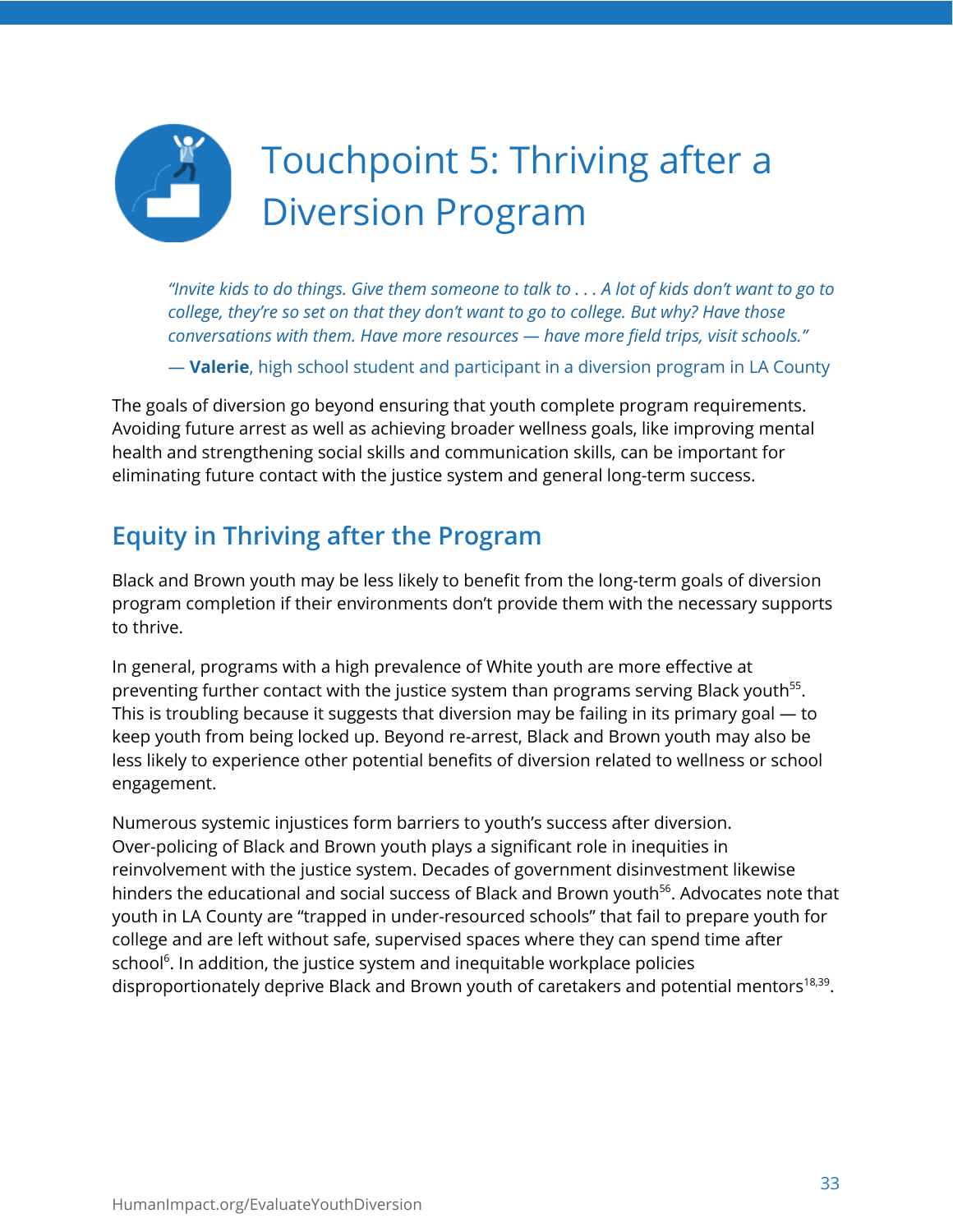### <span id="page-34-0"></span>**Measuring Equity in Thriving after a Program**

Diversion providers can measure youth outcomes after a program through short- and long-term follow-up evaluations, and combine these with data from law enforcement agencies. For racial equity to be possible, youth of all racial backgrounds will show improvement in key outcome areas and will avoid contact with the justice system at equal proportions. Suggested metrics for assessing racial equity after a program are summarized in **Table 5**.

| <b>Key Metrics</b>                                                                                                                                                                                      | <b>Potential</b><br><b>Data Sources</b> | <b>Indicators of Racial</b><br><b>Equity</b>                                     |
|---------------------------------------------------------------------------------------------------------------------------------------------------------------------------------------------------------|-----------------------------------------|----------------------------------------------------------------------------------|
| % of youth by race/ethnicity with short-<br>and long-term improvement in areas<br>identified as goals in their care plan<br>post-diversion                                                              | Providers                               | Equal proportions of<br>youth across<br>racial/ethnic groups<br>show improvement |
| % of youth with short- and long-term<br>improvement in areas targeted by<br>program (e.g., mental health, educational<br>engagement and/or completion, job<br>placement, social skills and connections) | Providers                               | in key areas and<br>don't have further<br>contact with the<br>justice system     |
| % of youth who aren't re-arrested, don't<br>have subsequent petitions filed, and don't<br>have subsequent petitions sustained                                                                           | Law<br>enforcement<br>agencies          |                                                                                  |

#### **Table 5. Measuring Equity in Thriving after a Program**

### <span id="page-34-1"></span>**Promising Practices to Reduce Inequities after a Program**

Youth who are no longer in a diversion program may experience long-term benefits of diversion, which may be built upon or diminished by a youth's environment. To ensure long-term outcomes are equitable, diversion providers and local governments can invest in the following promising practices.

#### **Hire former Black and Brown participants**

Diversion providers should hire former participants as mentors or as other program staff. Employing former participants can benefit these individuals directly — youth who are employed can build financial resources, gain skills that can be used toward future jobs, and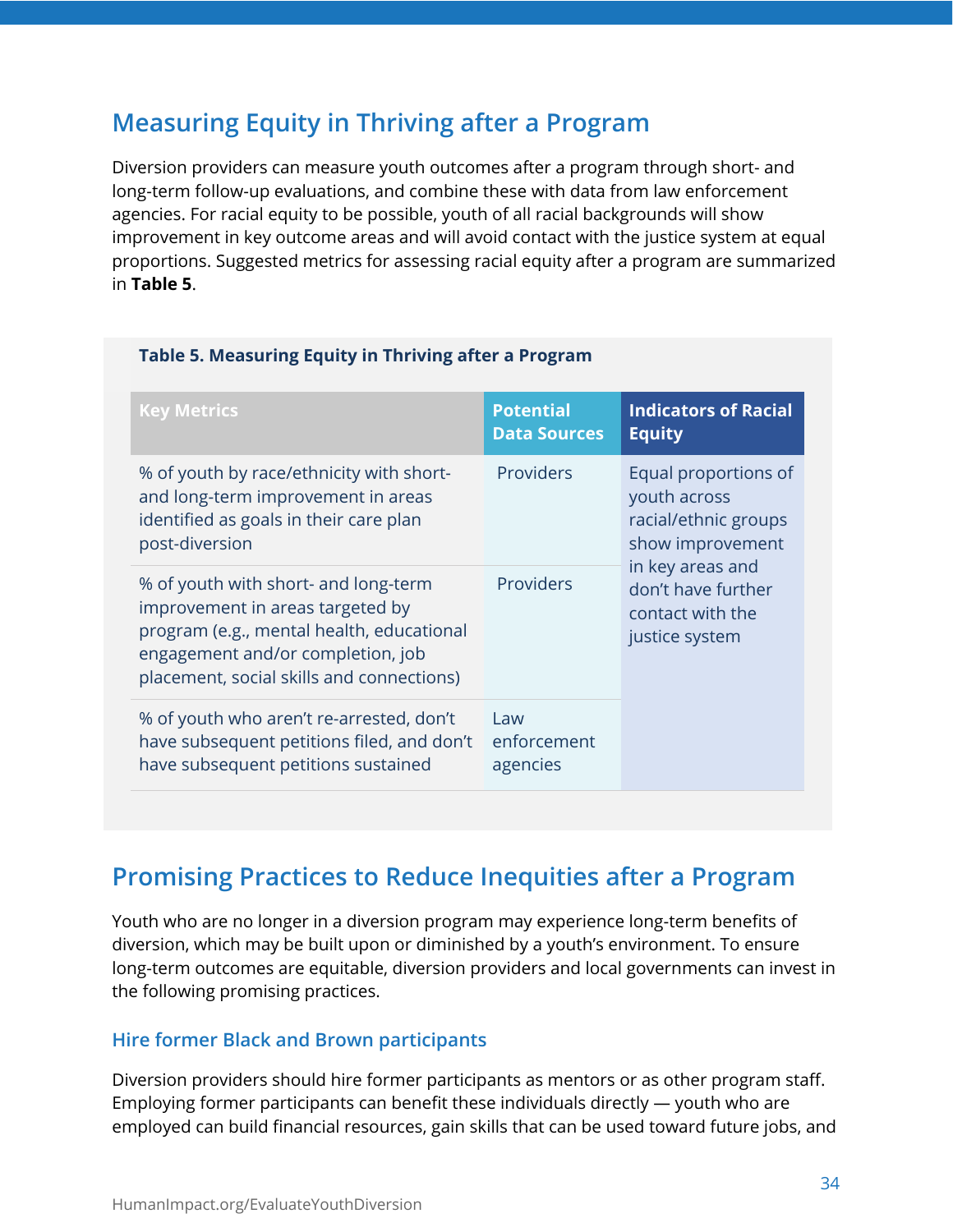more easily avoid unlawful activities<sup>[38](https://www.zotero.org/google-docs/?sda8O6)</sup>. Not surprisingly, youth in LA County and elsewhere call for investment in youth jobs and pathways to employment $^{6,38,52,57}$  $^{6,38,52,57}$  $^{6,38,52,57}$ .

#### **Invest in Black and Brown youth and their communities**

Local governments should fund resources to support youth's healthy growth, including high school dropout prevention and college preparation programs, opportunities to engage in arts and culture, jobs/skills training, and pathways to employment $^{6,8}$  $^{6,8}$  $^{6,8}$ . Governments should invest these resources equitably, focusing on Black and Brown communities.

#### **Reinvesting in health instead of punishment**

As Kim McGill shared with us, "As people push to change the justice system and win major advances in diversion, decriminalization, and decarceration, it's essential to also focus on divestment. For more than 50 years, social services and youth and community development have been gutted and public funds have been overwhelmingly shifted toward suppression. In most jurisdictions, more than 50% of tax revenue goes to law enforcement. At the county level, sheriffs, District Attorneys, and probation budgets dominate. Even as crime rates have dropped to their lowest levels since the 1950s, system budgets continue to grow. This has exploded the costs of suppression as well. For example, in LA County juvenile halls and Probation camps — with populations down by more than 50% while budgets continue to climb — it now costs as much as \$400,000 to detain one young person! Public safety must include youth and community development. Jobs, youth centers, arts and recreation, and health services are essential to building and maintaining safe communities. **It is essential to balance budgets through system divestment as we push for diversion, decarceration and decriminalization. Now the only investments that working class communities of color get more than others are policing and jails**."

The American Public Health Association similarly calls for governments to "fund programs that meet human needs, promote healthy and strong communities, and reduce structural inequities (economic, racial, and social) — such as employment initiatives, educational opportunities, and affordable housing—including by using resources currently devoted to law enforcement<sup>14</sup>."

In sum, diverting funds previously allocated to law enforcement and the justice system to health-promoting resources demonstrates a tangible commitment to promoting health instead of punishment<sup>[14,38,52,58](https://www.zotero.org/google-docs/?607cgC)</sup>.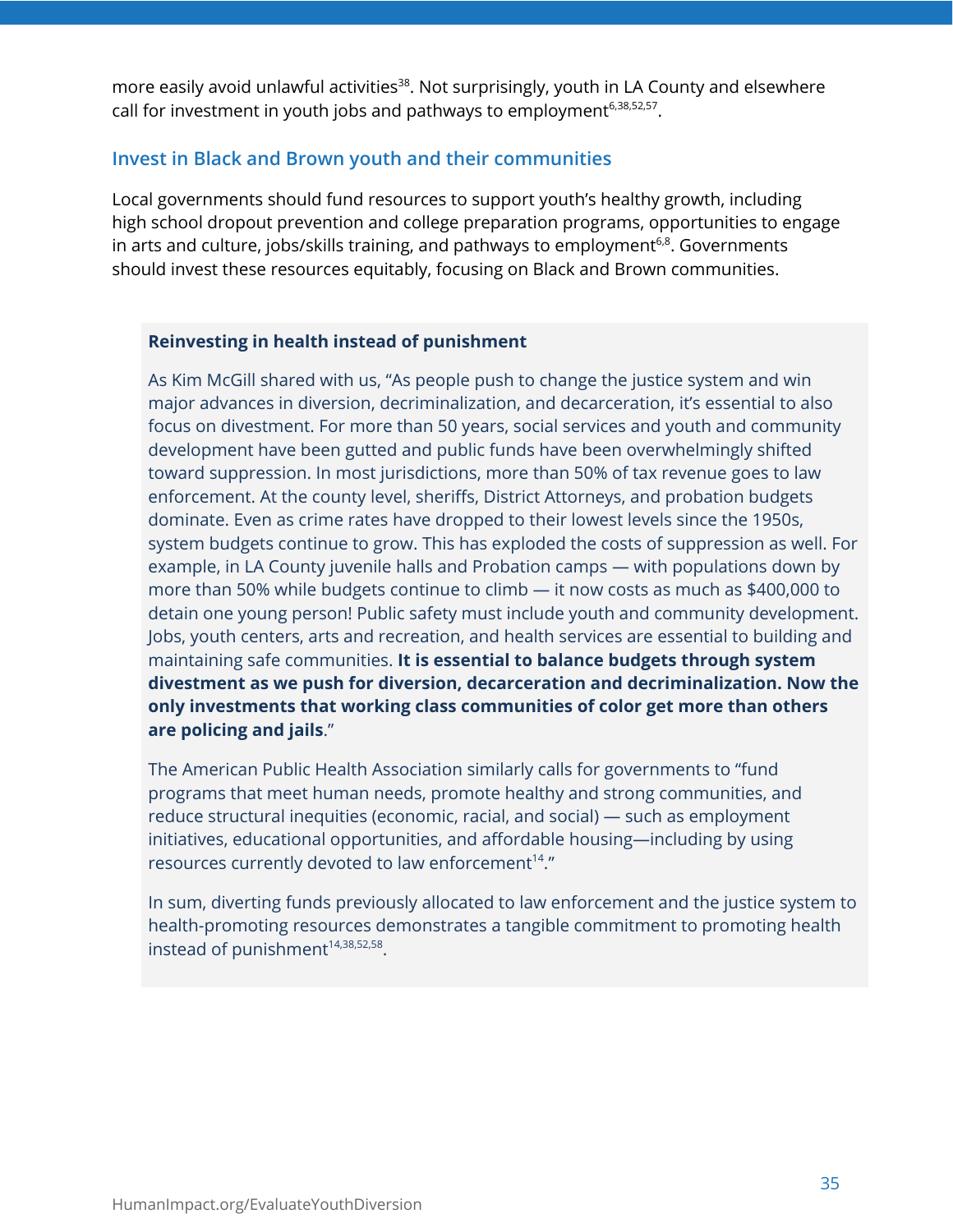#### **Meet basic needs of Black and Brown caretakers**

Because the health and social outcomes of caretakers and youth are intrinsically connected, government agencies should ensure that the basic health and social needs of caretakers are met<sup>[6,59](https://www.zotero.org/google-docs/?4kgetP)</sup>. This includes reducing adult incarceration and addressing the social determinants of health — through ensuring affordable and quality housing, food security, and livable wages.

As jurisdictions build out their youth diversion initiatives, coordinating bodies should assist diversion providers with developing partnerships with organizations and government agencies that provide resources for adults, such as job training and placement in high-wage industries, legal advocacy, and housing.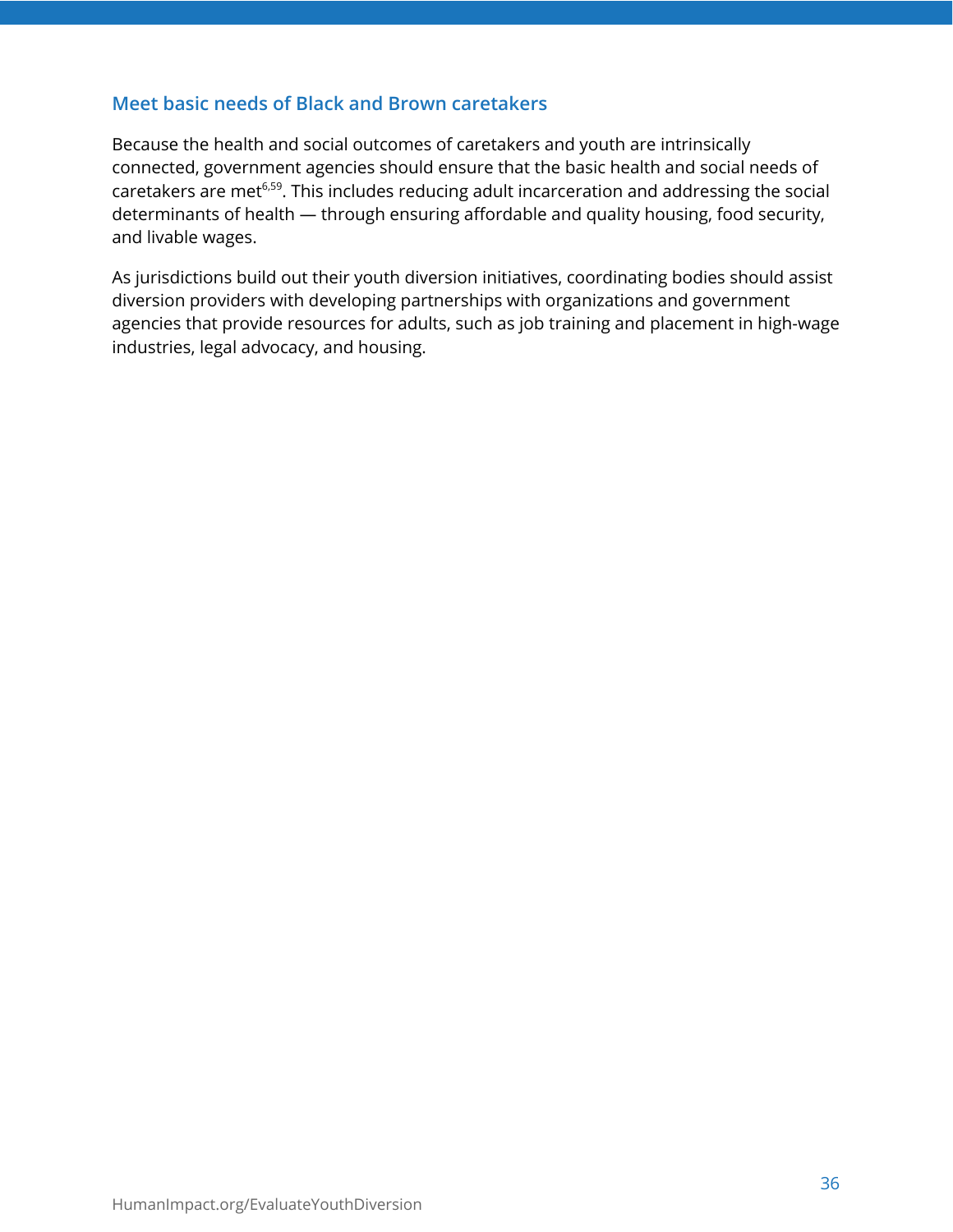## <span id="page-37-0"></span>Conclusions

Pre-booking diversion is a promising practice to reduce youth arrests, including arrests of Black and Brown youth. Law enforcement agencies and diversion providers must work in partnership with health departments, youth advocacy groups, and youth and caretakers to ensure that diversion processes and programs are designed to maximize equity at each of the five touchpoints discussed in this report.

In order for pre-booking diversion to be equitable, policymakers and law enforcement must reduce how often they stop Black and Brown youth, refer Black and Brown youth whom they would have otherwise arrested to diversion, and support diversion providers' outreach.

Diversion providers must likewise design their outreach, enrollment processes, and overall programs to reduce burdens on Black and Brown youth and their caretakers. Providers need to implement culturally tailored programming that is individualized, flexible, and strength based, and connect youth to activities and services that match their interests and needs. Providers need to help Black and Brown youth complete their program and develop protocols for supporting youth unable to do so.

Local governments and health departments have critical roles as well, including ensuring that organizations grounded in Black and Brown communities are provided with sufficient funding to run individualized diversion programs. These institutions are also responsible for creating conditions that help youth and their caretakers thrive before, during, and after participating in diversion — including investing in social determinants of health such as education and livable wages.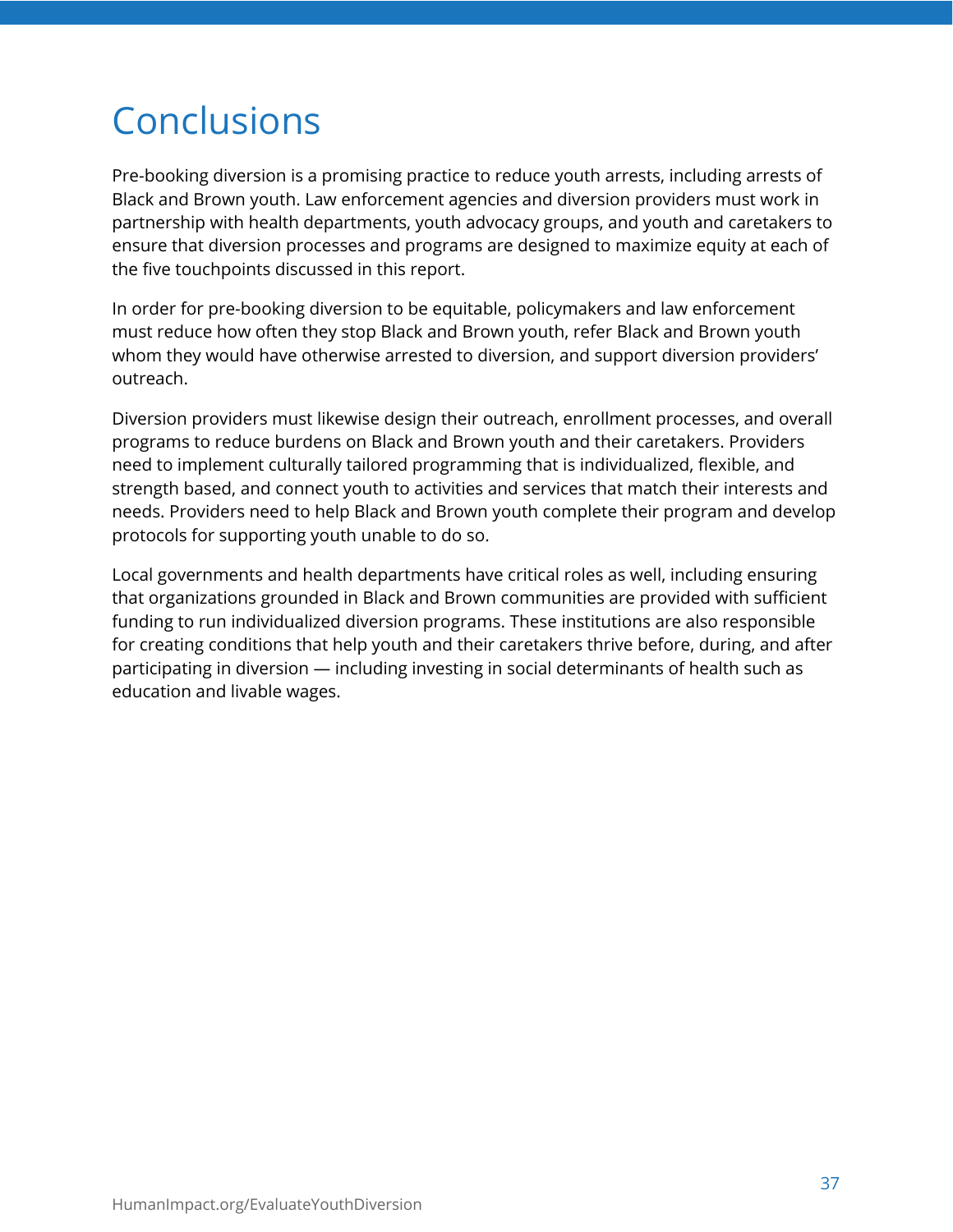## <span id="page-38-0"></span>References

- [1.](https://www.zotero.org/google-docs/?o4H8ki) *Fact Sheet: Black Disparities in Youth [Incarceration](https://www.zotero.org/google-docs/?o4H8ki)*. [Washington,](https://www.zotero.org/google-docs/?o4H8ki) DC: The Sentencing Project; [September](https://www.zotero.org/google-docs/?o4H8ki) 2017. [Accessed](https://www.zotero.org/google-docs/?o4H8ki) May 31, 2019.
- [2.](https://www.zotero.org/google-docs/?o4H8ki) *Results from the 2013 National Survey on Drug Use and Health: [Summary](https://www.zotero.org/google-docs/?o4H8ki) of National [Findings](https://www.zotero.org/google-docs/?o4H8ki)*. Rockville, MD: Substance Abuse and Mental Health Services [Administration;](https://www.zotero.org/google-docs/?o4H8ki) [2014.](https://www.zotero.org/google-docs/?o4H8ki)

https://www.samhsa.gov/data/sites/default/files/NSDUHresultsPDFWHTML2013/Web/N SDUHresults2013.pdf[.](https://www.zotero.org/google-docs/?o4H8ki) [Accessed](https://www.zotero.org/google-docs/?o4H8ki) May 31, 2019.

- [3.](https://www.zotero.org/google-docs/?o4H8ki) Floyd LJ, Alexandre PK, Hedden SL, Lawson AL, Latimer WW, Giles N. [Adolescent](https://www.zotero.org/google-docs/?o4H8ki) Drug Dealing and Race/Ethnicity: A [Population-Based](https://www.zotero.org/google-docs/?o4H8ki) Study of the Differential Impact of Substance Use on [Involvement](https://www.zotero.org/google-docs/?o4H8ki) in Drug Trade. *Am J Drug [Alcohol](https://www.zotero.org/google-docs/?o4H8ki) Abuse*. [2010;36\(2\):87-91.](https://www.zotero.org/google-docs/?o4H8ki) [doi:10.3109/00952991003587469](https://www.zotero.org/google-docs/?o4H8ki)
- [4.](https://www.zotero.org/google-docs/?o4H8ki) Schlesinger T. [Decriminalizing](https://www.zotero.org/google-docs/?o4H8ki) racialized youth through juvenile diversion. *[Future](https://www.zotero.org/google-docs/?o4H8ki) Child*[.](https://www.zotero.org/google-docs/?o4H8ki) 2018;28(1). [doi:10.1353/foc.2018.0003](https://www.zotero.org/google-docs/?o4H8ki)
- [5.](https://www.zotero.org/google-docs/?o4H8ki) [Soung](https://www.zotero.org/google-docs/?o4H8ki) P, Best M. *Juvenile Justice Crime [Prevention](https://www.zotero.org/google-docs/?o4H8ki) Act in Los Angeles: A Case Study on Advocacy & [Collaborative](https://www.zotero.org/google-docs/?o4H8ki) Reform*. Los Angeles, CA: Children's Defense Fund – [California;](https://www.zotero.org/google-docs/?o4H8ki) [2018.](https://www.zotero.org/google-docs/?o4H8ki)

[https://www.cdfca.org/wp-content/uploads/sites/4/2019/01/juvenile-justice-crime-prev](https://www.zotero.org/google-docs/?o4H8ki) [ention-act-in-los-angeles.pdf.](https://www.zotero.org/google-docs/?o4H8ki) Accessed May 9, 2019.

- [6.](https://www.zotero.org/google-docs/?o4H8ki) *[Building](https://www.zotero.org/google-docs/?o4H8ki) a Positive Future for LA's Youth*. Los Angeles, CA: Violence [Prevention](https://www.zotero.org/google-docs/?o4H8ki) Coalition, LA For Youth, Youth Justice [Coalition;](https://www.zotero.org/google-docs/?o4H8ki) 2016. [https://www.acesconnection.com/g/los-angeles-aces-connection/clip/las-youth-building](https://www.zotero.org/google-docs/?o4H8ki) [-a-positive-future-reimagining-public-safety-with-an-investment-in-youth-development](https://www.zotero.org/google-docs/?o4H8ki)pdf. [Accessed](https://www.zotero.org/google-docs/?o4H8ki) May 9, 2019.
- [7.](https://www.zotero.org/google-docs/?o4H8ki) Advances in Juvenile Justice Reform | [California.](https://www.zotero.org/google-docs/?o4H8ki) National Juvenile Justice Network website. [http://www.njjn.org/our-work/juvenile-justice-reform-advances-california.](https://www.zotero.org/google-docs/?o4H8ki) [Accessed](https://www.zotero.org/google-docs/?o4H8ki) April 23, 2019.
- [8.](https://www.zotero.org/google-docs/?o4H8ki) *A Roadmap for [Advancing](https://www.zotero.org/google-docs/?o4H8ki) Youth Diversion in Los Angeles County*. Los [Angeles,](https://www.zotero.org/google-docs/?o4H8ki) CA: Countywide Criminal Justice Coordination Committee Youth Diversion [Subcommittee,](https://www.zotero.org/google-docs/?o4H8ki) The Los Angeles County Chief [Executive](https://www.zotero.org/google-docs/?o4H8ki) Office; 2017. Accessed May 31, 2019.
- [9.](https://www.zotero.org/google-docs/?o4H8ki) L.A. County MBK [Initiatives.](https://www.zotero.org/google-docs/?o4H8ki) County of Los Angeles website. [https://www.lacounty.gov/mbk-initiatives/.](https://www.zotero.org/google-docs/?o4H8ki) Accessed May 20, 2019.
- [10.](https://www.zotero.org/google-docs/?o4H8ki) Geller A, Fagan J, Tyler T, Link BG. [Aggressive](https://www.zotero.org/google-docs/?o4H8ki) Policing and the Mental Health of Young [Urban](https://www.zotero.org/google-docs/?o4H8ki) Men. *Am J Public [Health](https://www.zotero.org/google-docs/?o4H8ki)*. 2014;104(12):2321-2327. [doi:10.2105/AJPH.2014.302046](https://www.zotero.org/google-docs/?o4H8ki)
- [11.](https://www.zotero.org/google-docs/?o4H8ki) Pierson E, Simoiu C, [Overgoor](https://www.zotero.org/google-docs/?o4H8ki) J, et al. *A [Large-Scale](https://www.zotero.org/google-docs/?o4H8ki) Analysis of Racial Disparities in Police Stops across the [United](https://www.zotero.org/google-docs/?o4H8ki) States*. Stanford, CA: Stanford [Computational](https://www.zotero.org/google-docs/?o4H8ki) Policy Lab; 2019. [http://arxiv.org/abs/1706.05678.](https://www.zotero.org/google-docs/?o4H8ki) Accessed May 9, 2019.
- [12.](https://www.zotero.org/google-docs/?o4H8ki) Ayres I, [Borowsky](https://www.zotero.org/google-docs/?o4H8ki) J. *A Study of Racially Disparate [Outcomes](https://www.zotero.org/google-docs/?o4H8ki) in the Los Angeles Police [Department](https://www.zotero.org/google-docs/?o4H8ki)*. Los Angeles, CA: American Civil Liberties Union of Southern [California;](https://www.zotero.org/google-docs/?o4H8ki) [2008.](https://www.zotero.org/google-docs/?o4H8ki)

[https://www.aclusocal.org/en/racial-profiling-lapd-study-racially-disparate-outcomes-lo](https://www.zotero.org/google-docs/?o4H8ki) [s-angeles-police-department.](https://www.zotero.org/google-docs/?o4H8ki) Accessed May 9, 2019.

[13.](https://www.zotero.org/google-docs/?o4H8ki) Chang C, Poston B. "Stop-and-frisk in a car:" Elite LAPD unit [disproportionately](https://www.zotero.org/google-docs/?o4H8ki) stopped black [drivers,](https://www.zotero.org/google-docs/?o4H8ki) data show. *LA [Times.](https://www.zotero.org/google-docs/?o4H8ki)*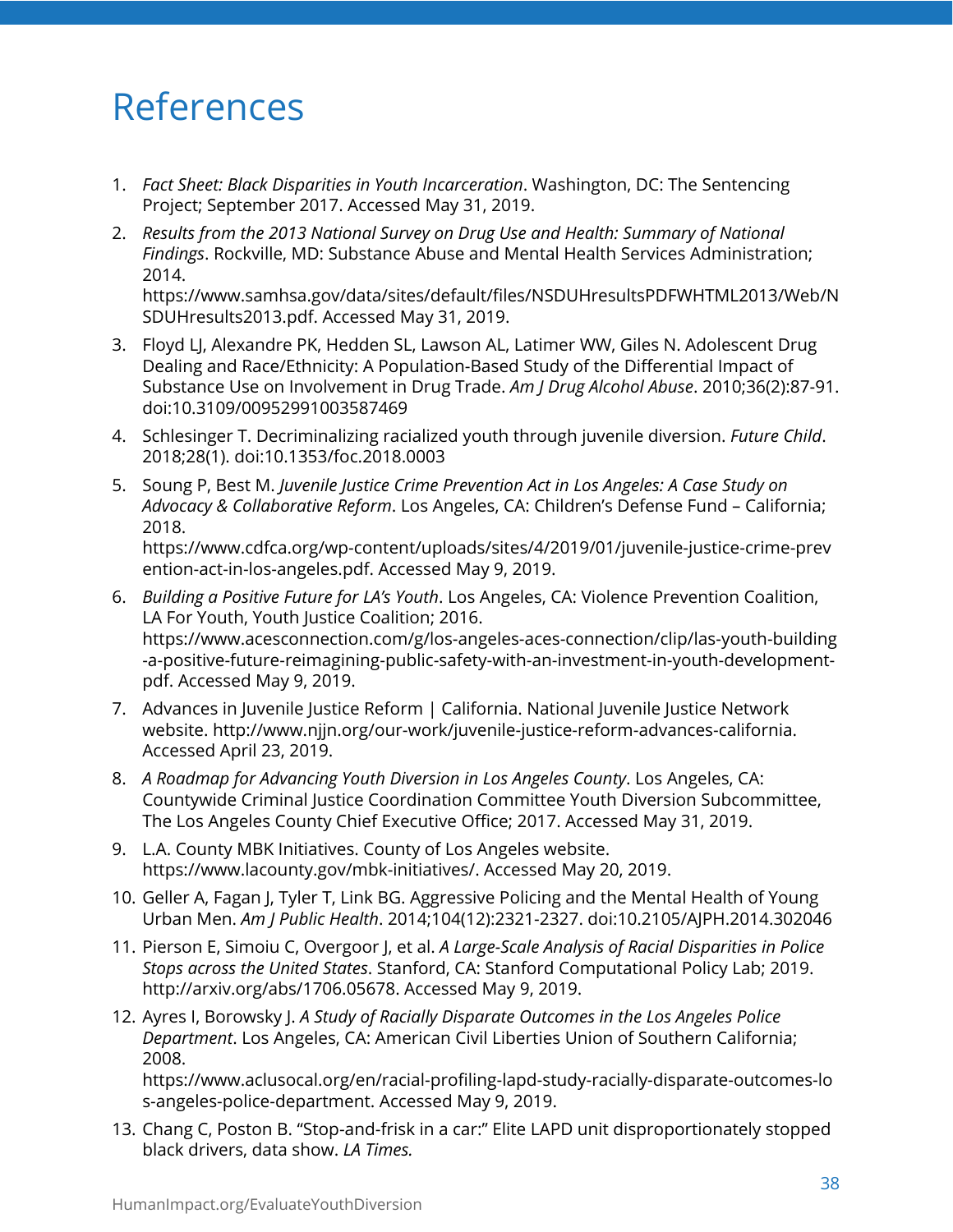[https://www.latimes.com/local/lanow/la-me-lapd-traffic-stops-20190124-story.html.](https://www.zotero.org/google-docs/?o4H8ki) [Published](https://www.zotero.org/google-docs/?o4H8ki) January 24, 2019. Accessed April 8, 2019.

- [14.](https://www.zotero.org/google-docs/?o4H8ki) *Addressing Law [Enforcement](https://www.zotero.org/google-docs/?o4H8ki) Violence as a Public Health Issue.* [Washington,](https://www.zotero.org/google-docs/?o4H8ki) DC: American Public Health [Association;](https://www.zotero.org/google-docs/?o4H8ki) 2018. [https://www.apha.org/policies-and-advocacy/public-health-policy-statements/policy-dat](https://www.apha.org/policies-and-advocacy/public-health-policy-statements/policy-database/2019/01/29/law-enforcement-violence) [abase/2019/01/29/law-enforcement-violence](https://www.apha.org/policies-and-advocacy/public-health-policy-statements/policy-database/2019/01/29/law-enforcement-violence)[.](https://www.zotero.org/google-docs/?o4H8ki) [Accessed](https://www.zotero.org/google-docs/?o4H8ki) May 9, 2019.
- [15.](https://www.zotero.org/google-docs/?o4H8ki) Anyon Y, Jenson JM, Altschul I, et al. The [persistent](https://www.zotero.org/google-docs/?o4H8ki) effect of race and the promise of [alternatives](https://www.zotero.org/google-docs/?o4H8ki) to suspension in school discipline outcomes. *Child [Youth](https://www.zotero.org/google-docs/?o4H8ki) Serv Rev*[.](https://www.zotero.org/google-docs/?o4H8ki) 2014;44:379-386. [doi:10.1016/j.childyouth.2014.06.025](https://www.zotero.org/google-docs/?o4H8ki)
- [16.](https://www.zotero.org/google-docs/?o4H8ki) Geller A, Fagan J. Police Contact and the Legal [Socialization](https://www.zotero.org/google-docs/?o4H8ki) of Urban Teens. *RSF J [Soc](https://www.zotero.org/google-docs/?o4H8ki) Sci*[.](https://www.zotero.org/google-docs/?o4H8ki) 2019;5(1):26-49. [doi:10.7758/RSF.2019.5.1.02](https://www.zotero.org/google-docs/?o4H8ki)
- [17.](https://www.zotero.org/google-docs/?o4H8ki) Skiba RJ, [Arredondo](https://www.zotero.org/google-docs/?o4H8ki) MI, Rausch MK. *New and [Developing](https://www.zotero.org/google-docs/?o4H8ki) Research on Disparities in [Discipline](https://www.zotero.org/google-docs/?o4H8ki)*. [Bloomington,](https://www.zotero.org/google-docs/?o4H8ki) IN: The Equity Project at Indiana University; 2014. [http://www.indiana.edu/~atlantic/wp-content/uploads/2014/04/Disparity\\_NewResearch](https://www.zotero.org/google-docs/?o4H8ki) [\\_Full\\_040414.pdf.](https://www.zotero.org/google-docs/?o4H8ki) Accessed May 31, 2019.
- [18.](https://www.zotero.org/google-docs/?o4H8ki) Harris C, [Ortenburger](https://www.zotero.org/google-docs/?o4H8ki) M, Santiago F, Tellez A, Heller J. *Juvenile InJustice: [Charging](https://www.zotero.org/google-docs/?o4H8ki) Youth as Adults Is [Ineffective,](https://www.zotero.org/google-docs/?o4H8ki) Biased, and Harmful*. Oakland, CA: Human Impact [Partners;](https://www.zotero.org/google-docs/?o4H8ki) 2017. [https://humanimpact.org/hipprojects/juvenile-injustice-charging-youth-as-adults-is-inef](https://humanimpact.org/hipprojects/juvenile-injustice-charging-youth-as-adults-is-ineffective-biased-and-harmful/) [fective-biased-and-harmful/.](https://humanimpact.org/hipprojects/juvenile-injustice-charging-youth-as-adults-is-ineffective-biased-and-harmful/) [Accessed](https://www.zotero.org/google-docs/?o4H8ki) May 31, 2019.
- [19.](https://www.zotero.org/google-docs/?o4H8ki) Latimore TL, Peguero AA, Popp AM, Shekarkhar Z, Koo DJ. [School-Based](https://www.zotero.org/google-docs/?o4H8ki) Activities, [Misbehavior,](https://www.zotero.org/google-docs/?o4H8ki) Discipline, and Racial and Ethnic Disparities. *Educ [Urban](https://www.zotero.org/google-docs/?o4H8ki) Soc*[.](https://www.zotero.org/google-docs/?o4H8ki) 2018;50(5):403-434. [doi:10.1177/0013124517713603](https://www.zotero.org/google-docs/?o4H8ki)
- [20.](https://www.zotero.org/google-docs/?o4H8ki) *Addressing the Needs of Multi-System Youth: [Strengthening](https://www.zotero.org/google-docs/?o4H8ki) the Connection between Child Welfare and [Juvenile](https://www.zotero.org/google-docs/?o4H8ki) Justice*. [Washington,](https://www.zotero.org/google-docs/?o4H8ki) DC, and Boston, MA: Center for Juvenile Justice Reform, Robert F. Kennedy [Children's](https://www.zotero.org/google-docs/?o4H8ki) Action Corps; 2012. [http://www.courts.ca.gov/documents/Multi\\_system\\_youth.pdf](http://www.courts.ca.gov/documents/Multi_system_youth.pdf)[.](https://www.zotero.org/google-docs/?o4H8ki) [Accessed](https://www.zotero.org/google-docs/?o4H8ki) May 31, 2019.
- [21.](https://www.zotero.org/google-docs/?o4H8ki) *Racial [Disproportionality](https://www.zotero.org/google-docs/?o4H8ki) and Disparity in Child Welfare*. [Washington,](https://www.zotero.org/google-docs/?o4H8ki) DC: United States [Children's](https://www.zotero.org/google-docs/?o4H8ki) Bureau; 2016. [https://www.childwelfare.gov/pubpdfs/racial\\_disproportionality.pdf](https://www.childwelfare.gov/pubpdfs/racial_disproportionality.pdf)[.](https://www.zotero.org/google-docs/?o4H8ki) [Accessed](https://www.zotero.org/google-docs/?o4H8ki) May 31, [2019.](https://www.zotero.org/google-docs/?o4H8ki)
- [22.](https://www.zotero.org/google-docs/?o4H8ki) Herz DC, [Dierkhising](https://www.zotero.org/google-docs/?o4H8ki) CB. Our New Data on Dual System Youth Show Deep [Collaboration,](https://www.zotero.org/google-docs/?o4H8ki) More Info Is Crucial. *Juv [Justice](https://www.zotero.org/google-docs/?o4H8ki) Inf Exch*. [2019.](https://www.zotero.org/google-docs/?o4H8ki) [https://jjie.org/2019/03/11/our-new-data-on-dual-system-youth-show-deep-collaboratio](https://www.zotero.org/google-docs/?o4H8ki) [n-more-info-is-crucial/.](https://www.zotero.org/google-docs/?o4H8ki) Published March 11, 2019. Accessed May 20, 2019.
- [23.](https://www.zotero.org/google-docs/?o4H8ki) McCroskey J, Herz D, [Putnam-Hornstein](https://www.zotero.org/google-docs/?o4H8ki) E. *Crossover Youth: Los Angeles County [Probation](https://www.zotero.org/google-docs/?o4H8ki) Youth With Previous Referrals to Child [Protective](https://www.zotero.org/google-docs/?o4H8ki) Services*. Los Angeles, CA: [Children's](https://www.zotero.org/google-docs/?o4H8ki) Data [Network;](https://www.zotero.org/google-docs/?o4H8ki) 2017. <http://www.datanetwork.org/wp-content/uploads/CrossoverYouth.pdf>[.](https://www.zotero.org/google-docs/?o4H8ki) [Accessed](https://www.zotero.org/google-docs/?o4H8ki) May 20, 2019.
- [24.](https://www.zotero.org/google-docs/?o4H8ki) González T. Socializing Schools: [Addressing](https://www.zotero.org/google-docs/?o4H8ki) Racial Disparities in Discipline Through [Restorative](https://www.zotero.org/google-docs/?o4H8ki) Justice. In: Losen DJ, ed. *Closing the School [Discipline](https://www.zotero.org/google-docs/?o4H8ki) Gap: Equitable Remedies for Excessive [Exclusion](https://www.zotero.org/google-docs/?o4H8ki)*. New York, NY: [Teachers](https://www.zotero.org/google-docs/?o4H8ki) College Press; 2015.
- [25.](https://www.zotero.org/google-docs/?o4H8ki) Gregory A, Huang FL, Yolanda A, Eldridge G, Downing B. An [Examination](https://www.zotero.org/google-docs/?o4H8ki) of Restorative Interventions and Racial Equity in [Out-of-School](https://www.zotero.org/google-docs/?o4H8ki) Suspensions. *Sch Psychol Rev [Bethesda](https://www.zotero.org/google-docs/?o4H8ki)*[.](https://www.zotero.org/google-docs/?o4H8ki) 2018;47(2):167-182. [doi:10.17105/SPR-2017-0073.V47-2](https://www.zotero.org/google-docs/?o4H8ki)
- [26.](https://www.zotero.org/google-docs/?o4H8ki) [Baynes-Dunning](https://www.zotero.org/google-docs/?o4H8ki) K, Worthington K. Responding to the Needs of Adolescent Girls in [Foster](https://www.zotero.org/google-docs/?o4H8ki) Care. *[Georget](https://www.zotero.org/google-docs/?o4H8ki) J Poverty Law Policy*. [2012;20:321.](https://www.zotero.org/google-docs/?o4H8ki)
- [27.](https://www.zotero.org/google-docs/?o4H8ki) Ericson RD, Eckberg DA. Racial Disparity in Juvenile [Diversion:](https://www.zotero.org/google-docs/?o4H8ki) The Impact of Focal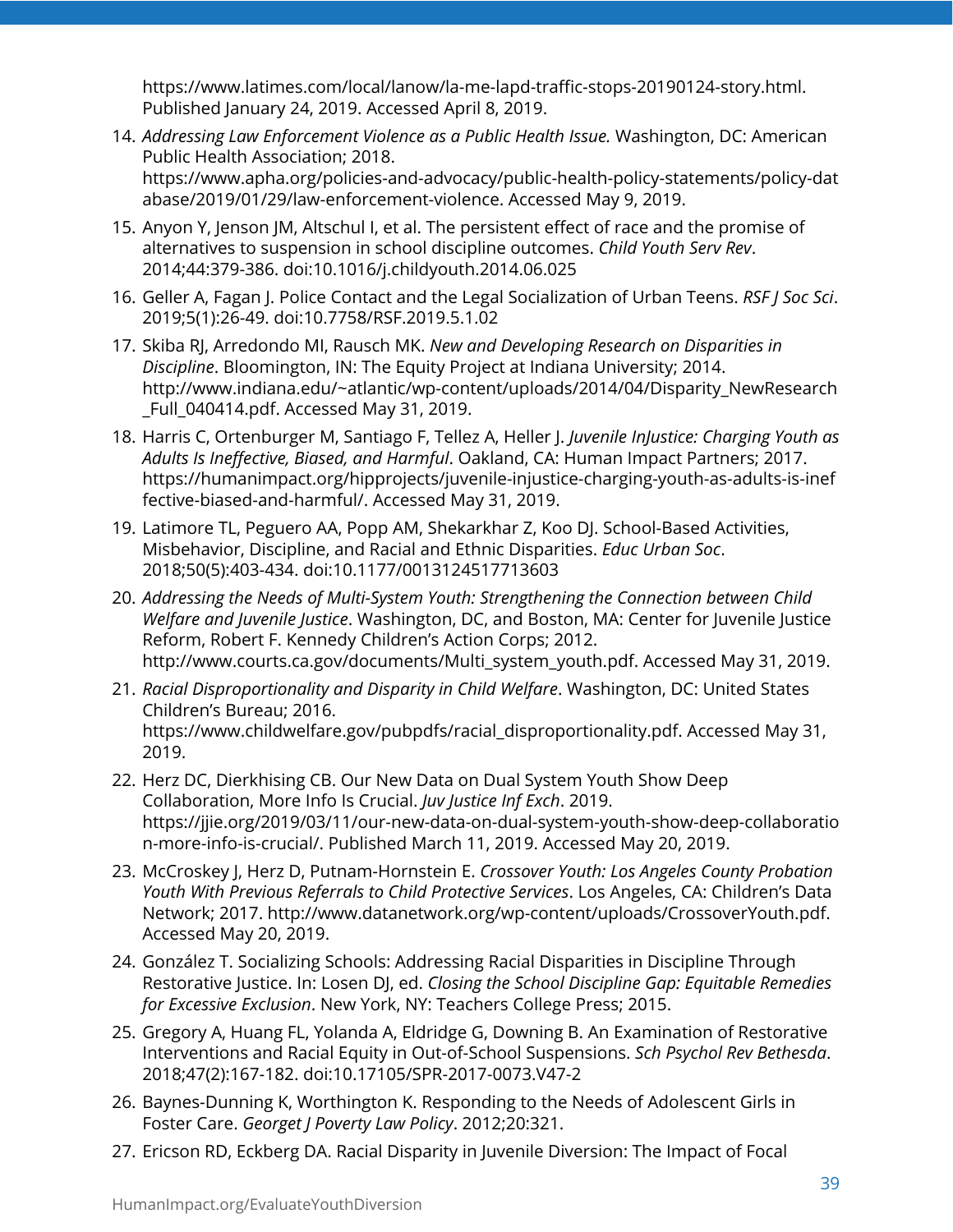Concerns and [Organizational](https://www.zotero.org/google-docs/?o4H8ki) Coupling. *Race [Justice](https://www.zotero.org/google-docs/?o4H8ki)*. [2016;6\(1\):35-56.](https://www.zotero.org/google-docs/?o4H8ki) [doi:10.1177/2153368715594848](https://www.zotero.org/google-docs/?o4H8ki)

- [28.](https://www.zotero.org/google-docs/?o4H8ki) Leiber MJ, [Johnson](https://www.zotero.org/google-docs/?o4H8ki) JD. Being Young and Black: What Are Their Effects on Juvenile Justice [Decision](https://www.zotero.org/google-docs/?o4H8ki) Making? *Crime [Delinquency](https://www.zotero.org/google-docs/?o4H8ki)*. [2008;54\(4\):560-581.](https://www.zotero.org/google-docs/?o4H8ki) [doi:10.1177/0011128707308857](https://www.zotero.org/google-docs/?o4H8ki)
- [29.](https://www.zotero.org/google-docs/?o4H8ki) Knauf AS. [Community](https://www.zotero.org/google-docs/?o4H8ki) roots: A short-lived diversion program steers East African youth away from the [criminal](https://www.zotero.org/google-docs/?o4H8ki) justice system. *The [Stranger](https://www.zotero.org/google-docs/?o4H8ki)*[.](https://www.zotero.org/google-docs/?o4H8ki) [https://www.thestranger.com/juvie/2017/07/19/25297030/community-roots-a-short-liv](https://www.zotero.org/google-docs/?o4H8ki) [ed-diversion-program-steers-east-african-youth-away-from-the-criminal-justice-system.](https://www.zotero.org/google-docs/?o4H8ki) [Published](https://www.zotero.org/google-docs/?o4H8ki) July 19, 2017. [Accessed](https://www.zotero.org/google-docs/?o4H8ki) May 31, 2019.
- [30.](https://www.zotero.org/google-docs/?o4H8ki) Nadel MR, Pesta G, Blomberg T, Bales WD, [Greenwald](https://www.zotero.org/google-docs/?o4H8ki) M. Civil Citation: Diversion or Net [Widening?](https://www.zotero.org/google-docs/?o4H8ki) *J Res Crime [Delinquency](https://www.zotero.org/google-docs/?o4H8ki)*. 2018;55(2):278-315. [doi:10.1177/0022427817751571](https://www.zotero.org/google-docs/?o4H8ki)
- [31.](https://www.zotero.org/google-docs/?o4H8ki) [Development](https://www.zotero.org/google-docs/?o4H8ki) Services Group, Inc. Diversion Programs. Literature review. Washington, DC: Office of Juvenile Justice and [Delinquency](https://www.zotero.org/google-docs/?o4H8ki) Prevention; 2017. [https://www.ojjdp.gov/mpg/litreviews/Diversion\\_Programs.pdf](https://www.ojjdp.gov/mpg/litreviews/Diversion_Programs.pdf)[.](https://www.zotero.org/google-docs/?o4H8ki) [Accessed](https://www.zotero.org/google-docs/?o4H8ki) May 31, 2019.
- [32.](https://www.zotero.org/google-docs/?o4H8ki) [Champion](https://www.zotero.org/google-docs/?o4H8ki) DJ. *The Juvenile Justice System: [Delinquency,](https://www.zotero.org/google-docs/?o4H8ki) Processing, and the Law*. [3rd](https://www.zotero.org/google-docs/?o4H8ki) ed. Upper Saddle River, NJ: [Prentice](https://www.zotero.org/google-docs/?o4H8ki) Hall; 2001.
- [33.](https://www.zotero.org/google-docs/?o4H8ki) Goff PA, Jackson MC, Di Leone BAL, Culotta CM, [DiTomasso](https://www.zotero.org/google-docs/?o4H8ki) NA. The essence of innocence: [Consequences](https://www.zotero.org/google-docs/?o4H8ki) of dehumanizing Black children. *J Pers Soc [Psychol](https://www.zotero.org/google-docs/?o4H8ki)*[.](https://www.zotero.org/google-docs/?o4H8ki) 2014;106(4):526-545. [doi:10.1037/a0035663](https://www.zotero.org/google-docs/?o4H8ki)
- [34.](https://www.zotero.org/google-docs/?o4H8ki) [Seroczynski](https://www.zotero.org/google-docs/?o4H8ki) AD, Evans WN, Jobst AD, Horvath L, Carozza G. Reading for Life and [Adolescent](https://www.zotero.org/google-docs/?o4H8ki) Re-Arrest: Evaluating a Unique Juvenile Diversion Program. *J [Policy](https://www.zotero.org/google-docs/?o4H8ki) Anal [Manage](https://www.zotero.org/google-docs/?o4H8ki)*. [2016;35\(3\):662-682.](https://www.zotero.org/google-docs/?o4H8ki)
- [35.](https://www.zotero.org/google-docs/?o4H8ki) Baliga S, Henry S, [Valentine](https://www.zotero.org/google-docs/?o4H8ki) G. *Restorative Community [Conferencing:](https://www.zotero.org/google-docs/?o4H8ki) A Study of Community Works West's [Restorative](https://www.zotero.org/google-docs/?o4H8ki) Justice Youth Diversion Program in Alameda County*. [Oakland,](https://www.zotero.org/google-docs/?o4H8ki) CA: Impact Justice, [Community](https://www.zotero.org/google-docs/?o4H8ki) Works West; 2017. [https://impactjustice.org/wp-content/uploads/CWW\\_RJreport.pdf](https://impactjustice.org/wp-content/uploads/CWW_RJreport.pdf)[.](https://www.zotero.org/google-docs/?o4H8ki) [Accessed](https://www.zotero.org/google-docs/?o4H8ki) May 31, [2019.](https://www.zotero.org/google-docs/?o4H8ki)
- [36.](https://www.zotero.org/google-docs/?o4H8ki) *Stepping Up: Florida's Top Juvenile [Pre-Arrest](https://www.zotero.org/google-docs/?o4H8ki) Diversion Efforts*. St. [Petersburg,](https://www.zotero.org/google-docs/?o4H8ki) FL: Caruthers [Institute;](https://www.zotero.org/google-docs/?o4H8ki) 2018. <http://caruthers.institute/wp-content/uploads/2018/06/FINAL-201816063.pdf>[.](https://www.zotero.org/google-docs/?o4H8ki) [Accessed](https://www.zotero.org/google-docs/?o4H8ki) May 31, [2019.](https://www.zotero.org/google-docs/?o4H8ki)
- [37.](https://www.zotero.org/google-docs/?o4H8ki) Wylie LE, [Hobbs](https://www.zotero.org/google-docs/?o4H8ki) A. *Nebraska Juvenile Diversion Programs [2012-2015](https://www.zotero.org/google-docs/?o4H8ki)*. Omaha, [Nebraska:](https://www.zotero.org/google-docs/?o4H8ki) University of [Nebraska-Omaha;](https://www.zotero.org/google-docs/?o4H8ki) 2016. [https://www.jjinebraska.org/s/Diversion-Report.pdf.](https://www.zotero.org/google-docs/?o4H8ki) Accessed May 17, 2019.
- [38.](https://www.zotero.org/google-docs/?o4H8ki) [Fazal](https://www.zotero.org/google-docs/?o4H8ki) SM. *Safely Home: Reducing Youth [Incarceration](https://www.zotero.org/google-docs/?o4H8ki) and Achieving Positive Youth Outcomes for High and Complex Need Youth through Effective [Community-Based](https://www.zotero.org/google-docs/?o4H8ki) Programs*[.](https://www.zotero.org/google-docs/?o4H8ki) [Harrisburg,](https://www.zotero.org/google-docs/?o4H8ki) PA: Youth Advocate Programs Policy & Advocacy Center; 2014. [http://safelyhomecampaign.org/Safely-Home-Report.](https://www.zotero.org/google-docs/?o4H8ki) Accessed March 8, 2019.
- [39.](https://www.zotero.org/google-docs/?o4H8ki) Slopen N, Shonkoff JP, Albert MA, et al. Racial [Disparities](https://www.zotero.org/google-docs/?o4H8ki) in Child Adversity in the U.S. *Am J [Prev](https://www.zotero.org/google-docs/?o4H8ki) Med*. 2016;50(1):47-56. [doi:10.1016/j.amepre.2015.06.013](https://www.zotero.org/google-docs/?o4H8ki)
- [40.](https://www.zotero.org/google-docs/?o4H8ki) Purewal Boparai S, Marie T, Aguayo E, et al. Adversity and academic [performance](https://www.zotero.org/google-docs/?o4H8ki) among adolescent youth: a [community-based](https://www.zotero.org/google-docs/?o4H8ki) participatory research study. *J [Adolesc](https://www.zotero.org/google-docs/?o4H8ki) Fam [Health](https://www.zotero.org/google-docs/?o4H8ki)*. [2017;8\(1\).](https://www.zotero.org/google-docs/?o4H8ki)
- [41.](https://www.zotero.org/google-docs/?o4H8ki) Bethell CD, Newacheck P, Hawes E, Halfon N. Adverse Childhood [Experiences:](https://www.zotero.org/google-docs/?o4H8ki) Assessing The Impact On Health And School [Engagement](https://www.zotero.org/google-docs/?o4H8ki) And The Mitigating Role Of [Resilience.](https://www.zotero.org/google-docs/?o4H8ki) *[Health](https://www.zotero.org/google-docs/?o4H8ki) Aff*. 2014;33(12):2106-2115. [doi:10.1377/hlthaff.2014.0914](https://www.zotero.org/google-docs/?o4H8ki)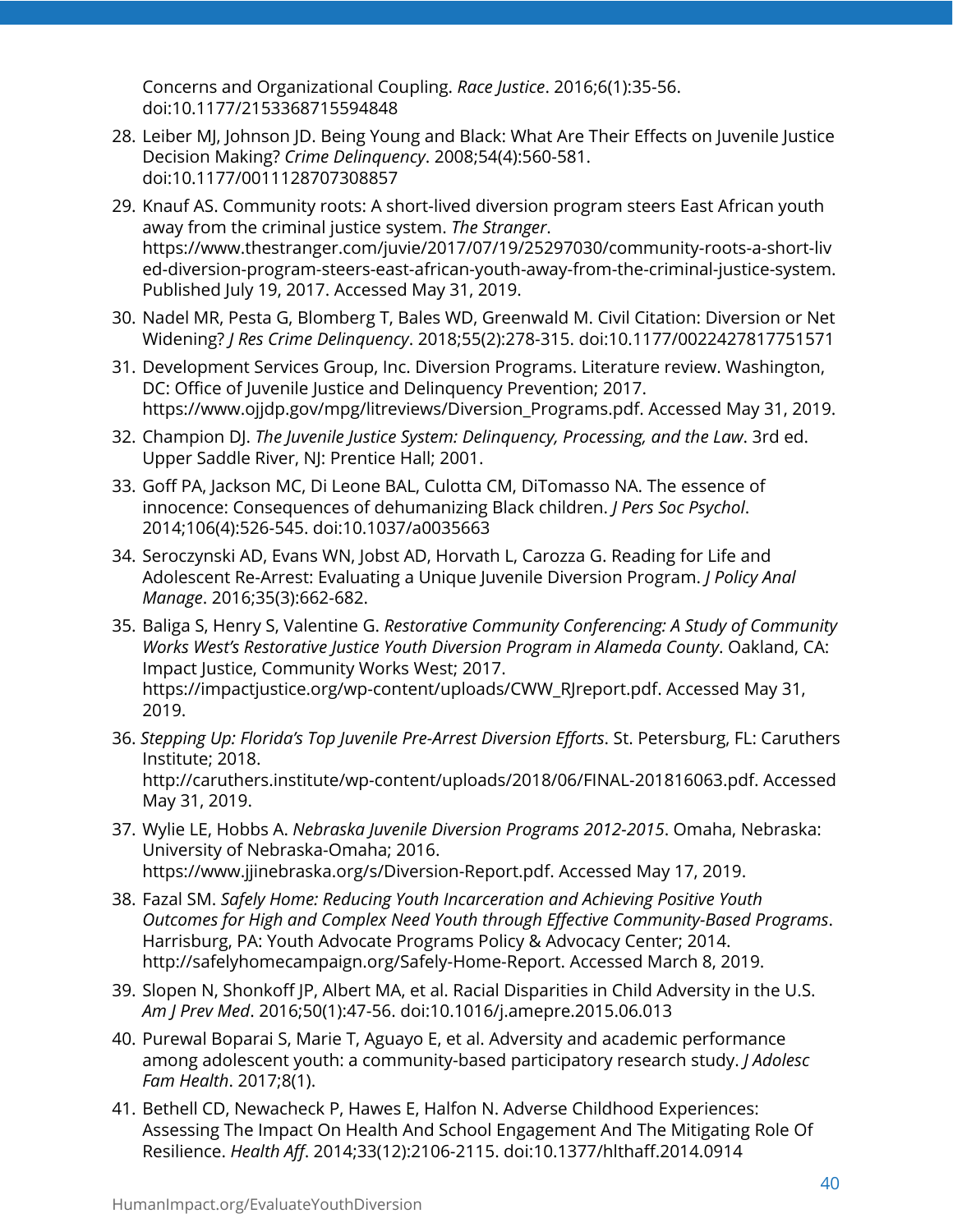- [42.](https://www.zotero.org/google-docs/?o4H8ki) Schilling EA, Aseltine RH, Gore S. Adverse childhood [experiences](https://www.zotero.org/google-docs/?o4H8ki) and mental health in young adults: a [longitudinal](https://www.zotero.org/google-docs/?o4H8ki) survey. *BMC Public [Health](https://www.zotero.org/google-docs/?o4H8ki)*. [2007;7\(1\).](https://www.zotero.org/google-docs/?o4H8ki) [doi:10.1186/1471-2458-7-30](https://www.zotero.org/google-docs/?o4H8ki)
- [43.](https://www.zotero.org/google-docs/?o4H8ki) Brody GH, Chen YF, Kogan SM, et al. [Family-centered](https://www.zotero.org/google-docs/?o4H8ki) Program Deters Substance Use, Conduct Problems, and Depressive Symptoms in Black [Adolescents.](https://www.zotero.org/google-docs/?o4H8ki) *[Pediatrics](https://www.zotero.org/google-docs/?o4H8ki)*[.](https://www.zotero.org/google-docs/?o4H8ki) 2012;129(1):108-115. [doi:10.1542/peds.2011-0623](https://www.zotero.org/google-docs/?o4H8ki)
- [44.](https://www.zotero.org/google-docs/?o4H8ki) Hanson JL, Gillmore AD, Yu T, et al. A Family Focused [Intervention](https://www.zotero.org/google-docs/?o4H8ki) Influences [Hippocampal-Prefrontal](https://www.zotero.org/google-docs/?o4H8ki) Connectivity Through Gains in Self-Regulation. *[Child](https://www.zotero.org/google-docs/?o4H8ki) Dev*[.](https://www.zotero.org/google-docs/?o4H8ki) October 2018. [doi:10.1111/cdev.13154](https://www.zotero.org/google-docs/?o4H8ki)
- [45.](https://www.zotero.org/google-docs/?o4H8ki) Miller GE, Brody GH, Yu T, Chen E. A [family-oriented](https://www.zotero.org/google-docs/?o4H8ki) psychosocial intervention reduces [inflammation](https://www.zotero.org/google-docs/?o4H8ki) in low-SES African American youth. *Proc Natl [Acad](https://www.zotero.org/google-docs/?o4H8ki) Sci*[.](https://www.zotero.org/google-docs/?o4H8ki) 2014;111(31):11287-11292. [doi:10.1073/pnas.1406578111](https://www.zotero.org/google-docs/?o4H8ki)
- [46.](https://www.zotero.org/google-docs/?o4H8ki) *Everychild [Restorative](https://www.zotero.org/google-docs/?o4H8ki) Justice Centers: Executive Summary*. [Hawthorne,](https://www.zotero.org/google-docs/?o4H8ki) CA: Centinela Youth [Services.](https://www.zotero.org/google-docs/?o4H8ki) [http://laschoolboard.org/sites/default/files/Tab%201.%20CYS%20Executive%20Summar](http://laschoolboard.org/sites/default/files/Tab%201.%20CYS%20Executive%20Summary.pdf) [y.pdf](http://laschoolboard.org/sites/default/files/Tab%201.%20CYS%20Executive%20Summary.pdf)[.](https://www.zotero.org/google-docs/?o4H8ki) [Accessed](https://www.zotero.org/google-docs/?o4H8ki) May 31, 2019.
- [47.](https://www.zotero.org/google-docs/?o4H8ki) de Beus K, Rodriguez N. Restorative justice practice: An [examination](https://www.zotero.org/google-docs/?o4H8ki) of program [completion](https://www.zotero.org/google-docs/?o4H8ki) and recidivism. *J Crim [Justice](https://www.zotero.org/google-docs/?o4H8ki)*. [2007;35\(3\):337-347.](https://www.zotero.org/google-docs/?o4H8ki) [doi:10.1016/j.jcrimjus.2007.03.009](https://www.zotero.org/google-docs/?o4H8ki)
- [48.](https://www.zotero.org/google-docs/?o4H8ki) Mears DP, Kuch JJ, Lindsey AM, et al. Juvenile Court and [Contemporary](https://www.zotero.org/google-docs/?o4H8ki) Diversion: Helpful, [Harmful,](https://www.zotero.org/google-docs/?o4H8ki) or Both? *[Criminol](https://www.zotero.org/google-docs/?o4H8ki) Public Pol*. [2016;15\(3\):953-981.](https://www.zotero.org/google-docs/?o4H8ki) [doi:10.1111/1745-9133.12223](https://www.zotero.org/google-docs/?o4H8ki)
- [49.](https://www.zotero.org/google-docs/?o4H8ki) Tiano S. In California, Data Shows a Widening Racial Gap as Juvenile [Incarceration](https://www.zotero.org/google-docs/?o4H8ki) Has [Declined.](https://www.zotero.org/google-docs/?o4H8ki) *The [Chronicle](https://www.zotero.org/google-docs/?o4H8ki) of Social Change*[.](https://www.zotero.org/google-docs/?o4H8ki) [https://chronicleofsocialchange.org/analysis/california-data-shows-racial-gap-widened-j](https://www.zotero.org/google-docs/?o4H8ki) [uvenile-incarceration-declined.](https://www.zotero.org/google-docs/?o4H8ki) Published November 28, 2017. [Accessed](https://www.zotero.org/google-docs/?o4H8ki) May 31, 2019.
- [50.](https://www.zotero.org/google-docs/?o4H8ki) [Farn](https://www.zotero.org/google-docs/?o4H8ki) A. *Improving Outcomes for Justice-Involved Youth through [Evidence-Based](https://www.zotero.org/google-docs/?o4H8ki) [Decision-Making](https://www.zotero.org/google-docs/?o4H8ki) and Diversion*. [Washington,](https://www.zotero.org/google-docs/?o4H8ki) DC: Center for Juvenile Justice Reform, [Georgetown](https://www.zotero.org/google-docs/?o4H8ki) University McCourt School of Public Policy; 2018. [http://cjjr.georgetown.edu/wpcontent/uploads/2018/07/Improving-Youth-Outcomes-at-](http://cjjr.georgetown.edu/wpcontent/uploads/2018/07/Improving-Youth-Outcomes-at-Referral.pdf)[Referral.pdf](http://cjjr.georgetown.edu/wpcontent/uploads/2018/07/Improving-Youth-Outcomes-at-Referral.pdf)[.](https://www.zotero.org/google-docs/?o4H8ki) [Accessed](https://www.zotero.org/google-docs/?o4H8ki) May 31, 2019.
- [51.](https://www.zotero.org/google-docs/?o4H8ki) Jeong S, McGarrell EF, Hipple NK. Long-term impact of family group [conferences](https://www.zotero.org/google-docs/?o4H8ki) on [re-offending:](https://www.zotero.org/google-docs/?o4H8ki) the Indianapolis restorative justice experiment. *J Exp [Criminol](https://www.zotero.org/google-docs/?o4H8ki)*[.](https://www.zotero.org/google-docs/?o4H8ki) 2012;8(4):369-385. [doi:10.1007/s11292-012-9158-8](https://www.zotero.org/google-docs/?o4H8ki)
- [52.](https://www.zotero.org/google-docs/?o4H8ki) *Beyond Bars: [Keeping](https://www.zotero.org/google-docs/?o4H8ki) Young People Safe at Home and Out of Youth Prisons*. [Washington,](https://www.zotero.org/google-docs/?o4H8ki) DC: National [Collaboration](https://www.zotero.org/google-docs/?o4H8ki) for Youth; 2016. <https://www.aecf.org/resources/beyond-bars/>[.](https://www.zotero.org/google-docs/?o4H8ki) [Accessed](https://www.zotero.org/google-docs/?o4H8ki) February 28, 2019.
- [53.](https://www.zotero.org/google-docs/?o4H8ki) Schwalbe CS, Gearing RE, MacKenzie MJ, Brewer KB, Ibrahim R. A [meta-analysis](https://www.zotero.org/google-docs/?o4H8ki) of [experimental](https://www.zotero.org/google-docs/?o4H8ki) studies of diversion programs for juvenile offenders. *Clin [Psychol](https://www.zotero.org/google-docs/?o4H8ki) Rev*[.](https://www.zotero.org/google-docs/?o4H8ki) 2012;32(1):26-33. [doi:10.1016/j.cpr.2011.10.002](https://www.zotero.org/google-docs/?o4H8ki)
- [54.](https://www.zotero.org/google-docs/?o4H8ki) *[Unhidden](https://www.zotero.org/google-docs/?o4H8ki) Figures*. Los Angeles, CA: Children's Defense Fund [California;](https://www.zotero.org/google-docs/?o4H8ki) 2018. https://www.cdfca.org/wp-content/uploads/sites/4/2018/12/unhidden-figures.pdf[.](https://www.zotero.org/google-docs/?o4H8ki) [Accessed](https://www.zotero.org/google-docs/?o4H8ki) May 31, 2019.
- [55.](https://www.zotero.org/google-docs/?o4H8ki) Wong JS, [Bouchard](https://www.zotero.org/google-docs/?o4H8ki) J, Gravel J, Bouchard M, Morselli C. Can At-Risk Youth Be Diverted From Crime?: A [Meta-Analysis](https://www.zotero.org/google-docs/?o4H8ki) of Restorative Diversion Programs. *Crim [Justice](https://www.zotero.org/google-docs/?o4H8ki) Behav*[.](https://www.zotero.org/google-docs/?o4H8ki) 2016;43(10):1310-1329. [doi:10.1177/0093854816640835](https://www.zotero.org/google-docs/?o4H8ki)
- [56.](https://www.zotero.org/google-docs/?o4H8ki) [Rothstein](https://www.zotero.org/google-docs/?o4H8ki) R. *The Making of [Ferguson:](https://www.zotero.org/google-docs/?o4H8ki) Public Policies at the Root of Its Troubles*[.](https://www.zotero.org/google-docs/?o4H8ki)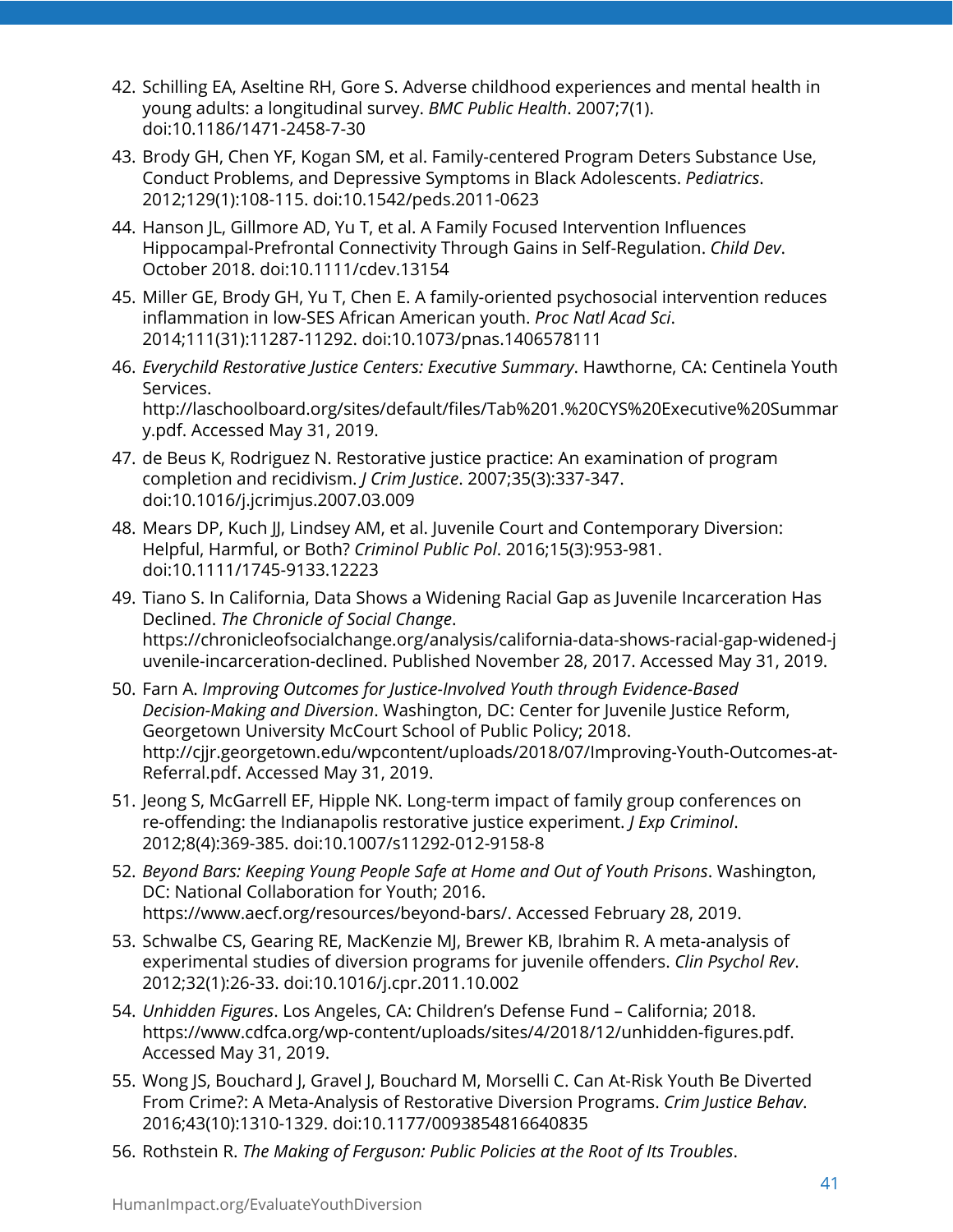[Washington,](https://www.zotero.org/google-docs/?o4H8ki) DC: Economic Policy Institute; 2014. [http://www.epi.org/publication/making-ferguson/.](https://www.zotero.org/google-docs/?o4H8ki) Accessed December 7, 2015.

- [57.](https://www.zotero.org/google-docs/?o4H8ki) *Juvenile Justice Crime Prevention Act: Program [Effectiveness](https://www.zotero.org/google-docs/?o4H8ki) Report*. [Oakland,](https://www.zotero.org/google-docs/?o4H8ki) CA, and Los Angeles, CA: Resource [Development](https://www.zotero.org/google-docs/?o4H8ki) Associates, Youth Justice Coalition; 2018.
- [58.](https://www.zotero.org/google-docs/?o4H8ki) Platform. The Movement for Black Lives website. [https://policy.m4bl.org/platform/.](https://www.zotero.org/google-docs/?o4H8ki) [Accessed](https://www.zotero.org/google-docs/?o4H8ki) May 17, 2019.
- [59.](https://www.zotero.org/google-docs/?o4H8ki) *Family [Resources](https://www.zotero.org/google-docs/?o4H8ki)*. In: Shonkoff JP, Phillips DA, eds. From Neurons to [Neighborhoods.](https://www.zotero.org/google-docs/?o4H8ki) [Washington,](https://www.zotero.org/google-docs/?o4H8ki) DC: National Academy Press; 2000. [https://www.ncbi.nlm.nih.gov/books/NBK225540/.](https://www.zotero.org/google-docs/?o4H8ki) Accessed May 17, 2019.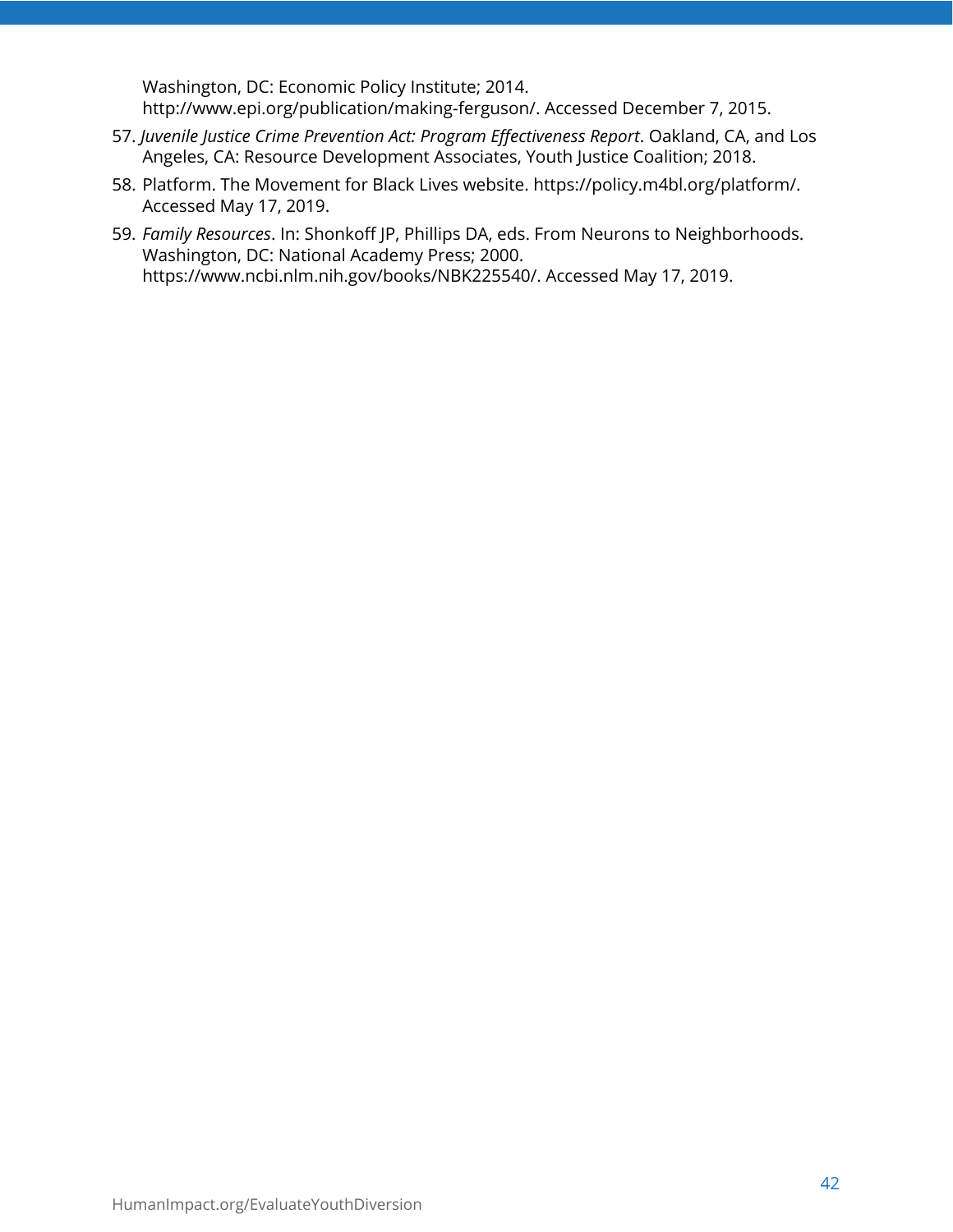## <span id="page-43-0"></span>Appendix A: Evaluation Framework Summary Table

| Touchpoint                                                                                                                                                        | 1) Getting<br>stopped by a<br>law<br>enforcement<br>officer                                                                                                                                                                                              | 2) Getting<br>referred by law<br>enforcement to a<br>diversion<br>program                                                                                                                                                                                                                                                                                  | 3) Getting<br>enrolled in a<br>diversion<br>program                                                                                                                                                                                                                                                                     | 4) Participating in<br>and completing a<br>diversion program                                                                                                                                                                                                                             | 5) Thriving<br>after a<br>diversion<br>program                                                                                                                                                                                                                              |
|-------------------------------------------------------------------------------------------------------------------------------------------------------------------|----------------------------------------------------------------------------------------------------------------------------------------------------------------------------------------------------------------------------------------------------------|------------------------------------------------------------------------------------------------------------------------------------------------------------------------------------------------------------------------------------------------------------------------------------------------------------------------------------------------------------|-------------------------------------------------------------------------------------------------------------------------------------------------------------------------------------------------------------------------------------------------------------------------------------------------------------------------|------------------------------------------------------------------------------------------------------------------------------------------------------------------------------------------------------------------------------------------------------------------------------------------|-----------------------------------------------------------------------------------------------------------------------------------------------------------------------------------------------------------------------------------------------------------------------------|
| Key metrics<br>Note: Stratify<br>all data by<br>youth race/<br>ethnicity                                                                                          | % of youth<br>stops by<br>race/ethnicity<br>• Compare to %<br>of youth of<br>each racial<br>identity in the<br>population<br>• Examine stops<br>geographic-<br>ally to look for<br>dispropor-<br>tionate<br>contact in<br>specific<br>neighbor-<br>hoods | % of youth whom<br>officers stop and<br>warn with no<br>further<br>intervention,<br>refer to<br>pre-booking<br>diversion, and<br>arrest<br>• Break data out<br>by level and<br>type of alleged<br>offense<br>Time trends in<br>total number of<br>arrests plus<br>referrals, by<br>youth<br>race/ethnicity                                                 | % of youth and<br>caretakers<br>declining<br>officer referral<br>to diversion<br>% of youth<br>referred whom<br>provider<br>cannot contact<br>% of youth<br>contacted by<br>provider who<br>do not enroll<br>% of youth<br>deemed<br>ineligible by<br>provider                                                          | % of youth<br>completing care<br>plan goals or<br>program<br>% of youth<br>connected to<br>supportive<br>services who<br>access those<br>services at least<br>once during<br>program<br>Youth's<br>satisfaction with<br>program<br>% of youth whose<br>initial arrest is not<br>recorded | % of youth with<br>improvement<br>in areas<br>identified as<br>goals in their<br>care plan<br>% of youth<br>improvement<br>in areas<br>targeted by<br>program<br>% of youth who<br>aren't<br>re-arrested and<br>don't have<br>subsequent<br>petitions filed<br>or sustained |
| Factors that<br>can<br>contribute<br>to inequities<br>(SI=identified<br>through<br>stakeholder<br>interview;<br>LR=identified<br>through<br>literature<br>review) | Over-policing<br>and<br>surveillance of<br>youth of color<br>by law<br>enforcement<br>(LR, SI)<br>Community<br>and systems'<br>reliance on<br>police to<br>address youth<br>behavior (LR,<br>SI)                                                         | LEA <sup>'</sup> eligibility<br>criteria and<br>requirements for<br>caretaker<br>involvement<br>(LR, SI)<br>Officers'<br>knowledge of<br>diversion; implicit<br>or explicit biases;<br>perceptions of<br>youths' attitude<br>or age (LR, SI)<br>Officer decisions<br>to classify alleged<br>offenses in<br>relation to<br>eligibility criteria<br>(LR, SI) | Providers or<br>LEAs may not<br>reach out to<br>youth or<br>caretakers<br>using their<br>preferred<br>method of<br>contact or<br>language (LR,<br>SI)<br>Referral/intake<br>process may<br>place a burden<br>on youth or<br>caretakers (LR,<br>SI)<br>LEAs may not<br>give providers<br>lists of eligible<br>youth (SI) | Program design,<br>including staffing,<br>overall philosophy,<br>cultural<br>responsiveness,<br>geographic<br>location, and<br>hours (LR, SI)<br>Youth's individual<br>circumstances<br>(e.g., access to<br>transportation and<br>stable housing)<br>(LR, SI)                            | Government<br>divestment<br>from Black and<br><b>Brown</b><br>neighborhoods<br>that limits<br>access to<br>supportive<br>resources (LR,<br>SI)<br>Criminal justice<br>system<br>workplace<br>policies that<br>negatively<br>affect Black<br>and Brown<br>caretakers (LR)    |

<sup>&</sup>lt;sup>1</sup> LEA is an abbreviation for law enforcement agency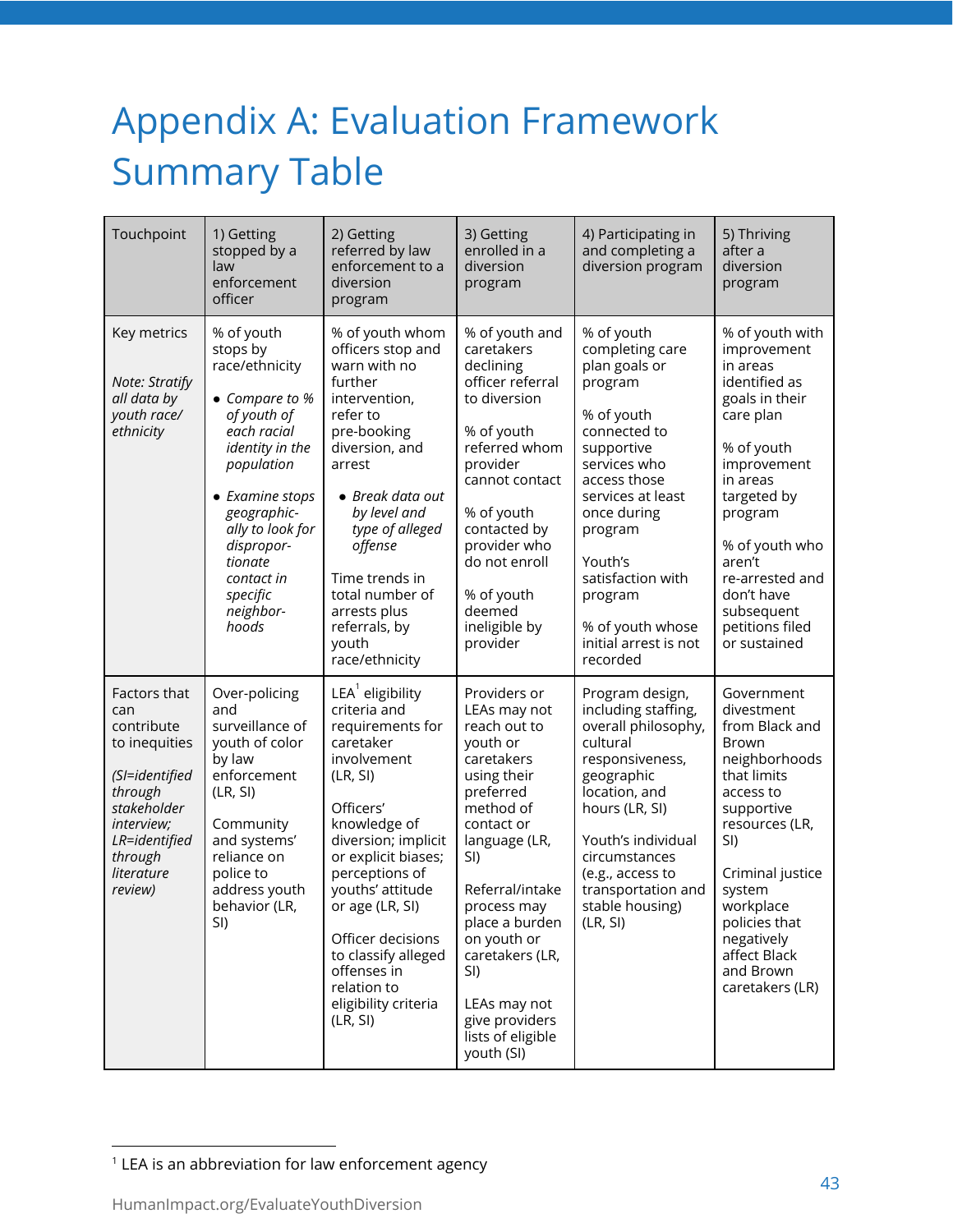| Touchpoint                                                                                                                     | 1) Getting<br>stopped by a<br>law<br>enforcement<br>officer                                                                                                                                                                                                                                                                                                                                                     | 2) Getting<br>referred by law<br>enforcement to a<br>diversion<br>program                                                                                                                                                                                                                                                                                                                                                                                                                                                                                                                                                                            | 3) Getting<br>enrolled in a<br>diversion<br>program                                                                                                                                                                                                                                                                                                                                                                                                                                                         | 4) Participating in<br>and completing a<br>diversion program                                                                                                                                                                                                                                                                                                                                                                                                                                                                                                                                                                                                                                                                                                                                                                                                                                                                                                                                            | 5) Thriving<br>after a<br>diversion<br>program                                                                                                                                                                                                                               |
|--------------------------------------------------------------------------------------------------------------------------------|-----------------------------------------------------------------------------------------------------------------------------------------------------------------------------------------------------------------------------------------------------------------------------------------------------------------------------------------------------------------------------------------------------------------|------------------------------------------------------------------------------------------------------------------------------------------------------------------------------------------------------------------------------------------------------------------------------------------------------------------------------------------------------------------------------------------------------------------------------------------------------------------------------------------------------------------------------------------------------------------------------------------------------------------------------------------------------|-------------------------------------------------------------------------------------------------------------------------------------------------------------------------------------------------------------------------------------------------------------------------------------------------------------------------------------------------------------------------------------------------------------------------------------------------------------------------------------------------------------|---------------------------------------------------------------------------------------------------------------------------------------------------------------------------------------------------------------------------------------------------------------------------------------------------------------------------------------------------------------------------------------------------------------------------------------------------------------------------------------------------------------------------------------------------------------------------------------------------------------------------------------------------------------------------------------------------------------------------------------------------------------------------------------------------------------------------------------------------------------------------------------------------------------------------------------------------------------------------------------------------------|------------------------------------------------------------------------------------------------------------------------------------------------------------------------------------------------------------------------------------------------------------------------------|
| Promising<br>practices to<br>reduce<br>inequities<br>(Stakeholders<br>in<br>parentheses<br>may initiate<br>these<br>practices) | Across all touchpoints:<br>$\bullet$<br>youth)<br>$\bullet$<br>$\bullet$<br>$\bullet$<br>End<br>over-policing<br>by law<br>enforcement<br>(LEAs, local and<br>state<br>governments)<br>Interrupt the<br>school-to-<br>prison pipeline<br>(Schools, local<br>and state<br>governments)<br>End foster care<br>facilities'<br>reliance on<br>police (Foster<br>care facilities,<br>local and state<br>governments) | development providers (Local or state governments)<br>Reduce burdens on youth and caretakers (LEAs and providers)<br>Divert youth with<br>serious alleged<br>offenses and<br>prior records and<br>warn youth with<br>low-level alleged<br>offenses (LEAs)<br>Implement<br>policies and<br>practices that<br>limit individual<br>interpretation<br>and biases (LEAs)<br>Develop<br>processes for<br>review and<br>accountability<br>(LEAs)<br>Inform officers<br>and staff in other<br>systems about<br>diversion<br>programs and<br>youth<br>development<br>(LEAs, providers,<br>health<br>departments)<br>Reduce burdens<br>on caretakers<br>(LEAs) | Use multiple<br>forms of<br>communica-<br>tion in<br>appropriate<br>languages to<br>educate youth<br>and their<br>caretakers and<br>inform youth<br>of their<br>eligibility (LEAs,<br>providers)<br>Meet when and<br>where it's<br>convenient for<br>youth and<br>caretakers<br>(Providers)<br>Use healing-<br>informed<br>practices to<br>assess<br>strengths and<br>needs<br>(Providers)<br>Develop an<br>individualized,<br>strengths-<br>based care<br>plan with youth<br>and caretakers<br>(Providers) | Create collaborative decision-making structures that center Black and Brown youth<br>voices and build youth leadership (All organizations and institutions that interact with<br>Invest sustainable resources to support community-based youth diversion and<br>Track and ensure protected access to data (Coordinating bodies, LEAs, and providers)<br>Use a restorative<br>approach<br>(Providers)<br>Ground programs<br>in youth's<br>communities<br>(Providers)<br>Hire staff skilled in<br>youth and<br>caretaker<br>engagement<br>(Providers)<br>Invite caretakers<br>to participate<br>(Providers)<br>Connect youth to<br>supportive<br>services and<br>opportunities for<br>growth (Providers)<br>Adjust care plan as<br>needed (Providers)<br>Develop an exit<br>strategy<br>(Providers)<br>Establish a<br>protocol to guide<br>response to youth<br>unable to<br>complete<br>(Providers)<br>Limit sharing of<br>individually<br>identifiable youth<br>treatment<br>information<br>(Providers) | Hire former<br>Black and<br><b>Brown</b><br>participants<br>(Providers)<br>Invest in Black<br>and Brown<br>youth and their<br>communities<br>(Local and state<br>governments)<br>Meet basic<br>needs of Black<br>and Brown<br>caretakers<br>(Local and state<br>governments) |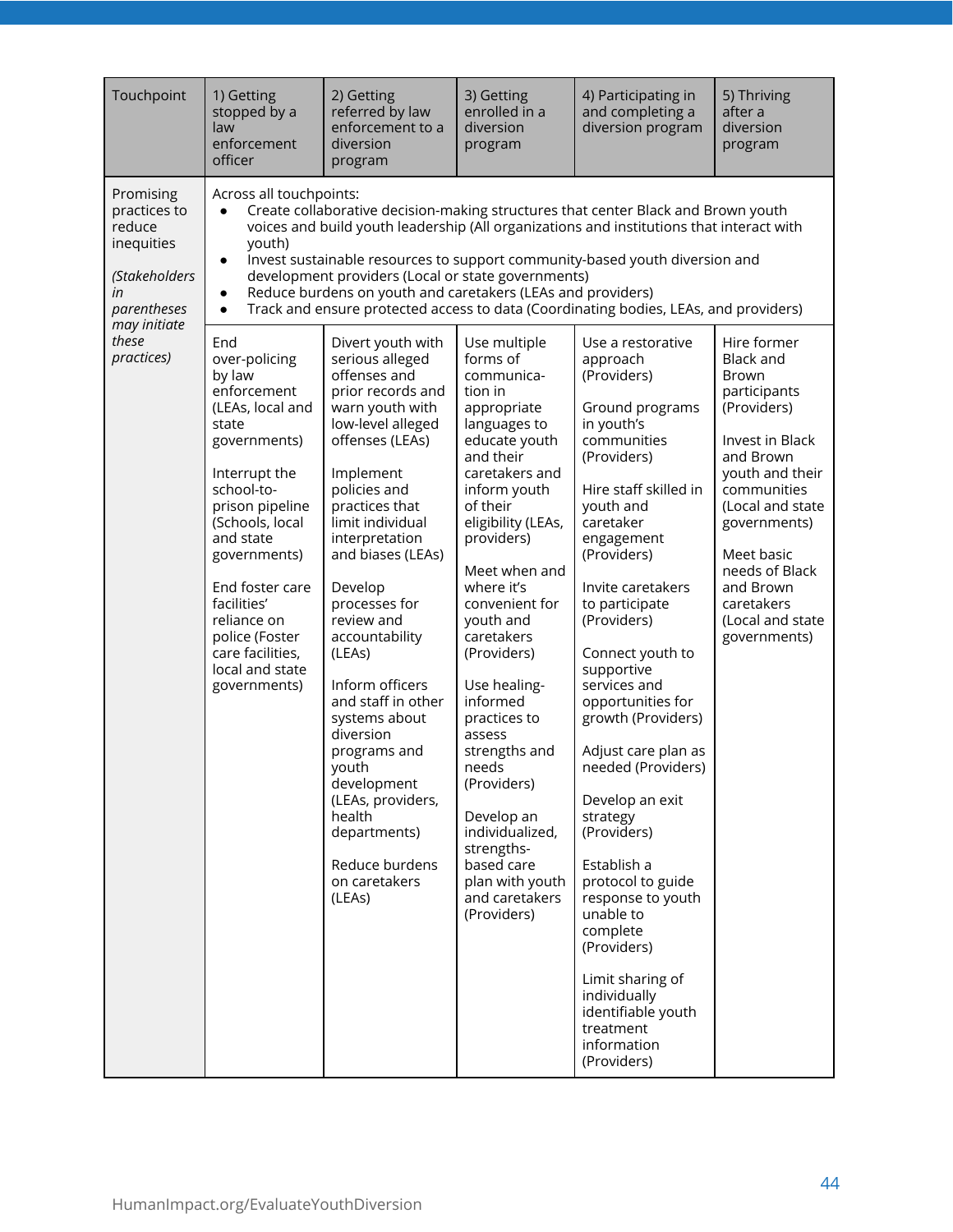## <span id="page-45-0"></span>Appendix B: Research Methods

We began our work on this report by searching out and reviewing articles and reports on youth diversion programs, especially those that reported the outcomes for Black and Brown youth. We focused our search on articles about pre-booking and pre-arrest diversion programs.

We interviewed a range of stakeholders as part of this project, as summarized in **Table 6**.

We interviewed youth who had participated in an LA county–based diversion program and caretakers of these youth to ask them about their experiences with the program and the referral process. We also asked them for their recommendations on what could be done differently.

We also spoke to staff from other organizations that are close advisors to YDD, including diversion providers, youth advocacy organizations, and youth development programs. We asked these staff what we should look at when evaluating racial equity in pre-booking diversion, and what they think might make it harder for Black and Brown youth to access and complete diversion programs.

We also interviewed staff from YDD about their insights on promising practices for diversion. We spoke to an officer from an LA county–based law enforcement agency about what their agency is doing to increase equity in diversion.

| <b>Stakeholder Type</b>           | <b>Number of Individuals Interviewed</b> |
|-----------------------------------|------------------------------------------|
| Youth                             | $\mathcal{P}$                            |
| Caretakers                        | $\mathcal{P}$                            |
| Diversion provider program staff  | 3                                        |
| Youth development program staff   | 3                                        |
| Youth advocacy organization staff | 4                                        |
| <b>YDD</b> staff                  | 1                                        |
| Law enforcement officers          | 1                                        |
| TOTAL                             | 16                                       |

#### **Table 6. Who We Interviewed**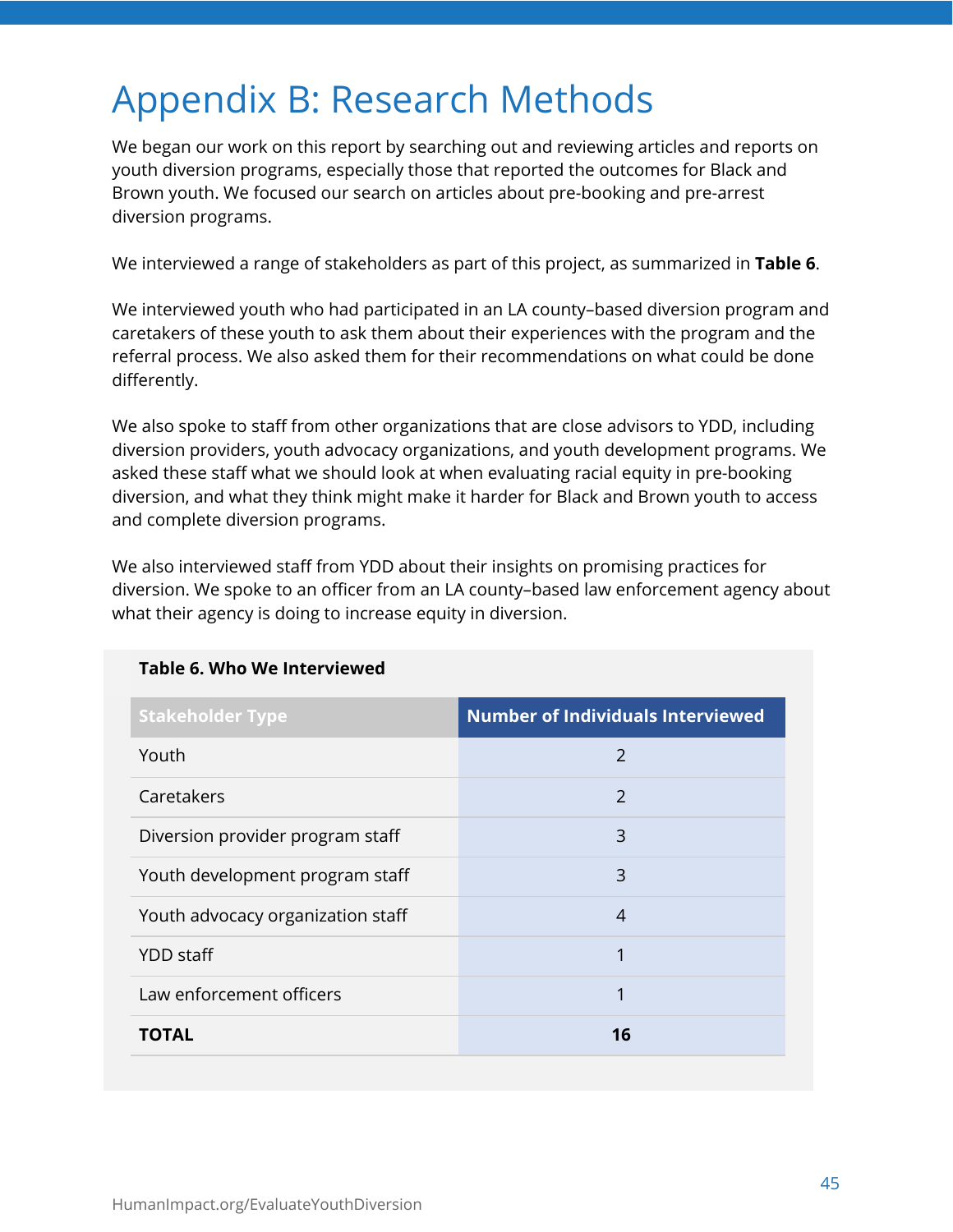## <span id="page-46-0"></span>Appendix C: Data Gathering Tools

## **Youth Interview Questions**

Population: Youth ages 9–17 who have participated in a diversion program in LA County (ages 9–12 must have caregiver present during interview).

Consent process: Case manager asks youth and caregivers if they want to participate. If yes, give them consent form, and send the completed forms to Human Impact Partners.

#### **Introduction/icebreaker (5 minutes)**

So before we get into the questions about the diversion program, I was hoping you could tell me a little about yourself.

- How are you today?
- What are you into? What do you like? What are you proud of?

#### **Experiences with diversion program (5–10 minutes)**

As I mentioned before, this project is trying to understand the experiences of youth who have participated in diversion programs to see how these programs should be designed and run in the future. We'd like to start by asking you about what it was like for you to participate in this program.

- Can you talk a little about what it was like to be in this program?
- What did you like best about the program? What did you not like as much? Possible probes:
	- What kinds of activities or services did you participate in, and what did you like about them? Not like?
	- Can you tell me a little about the staff you interacted with you most in the program? What were they like?
		- Probe: How was that helpful or unhelpful?
	- Sometimes programs ask parents or guardians or family members to be part of the program. Was that the case with you? If so, how were your family members or other guardians involved in the program?
		- Probe: How was that helpful or unhelpful?
- What made it challenging for you to participate in or complete the program?
- What made the easier for you to participate or complete?
- What recommendations would you have for programs like this in the future? What should they do? What should they not do?

#### **Program impacts (5–10 minutes)**

Next, we'd like to hear from you how this program has affected you.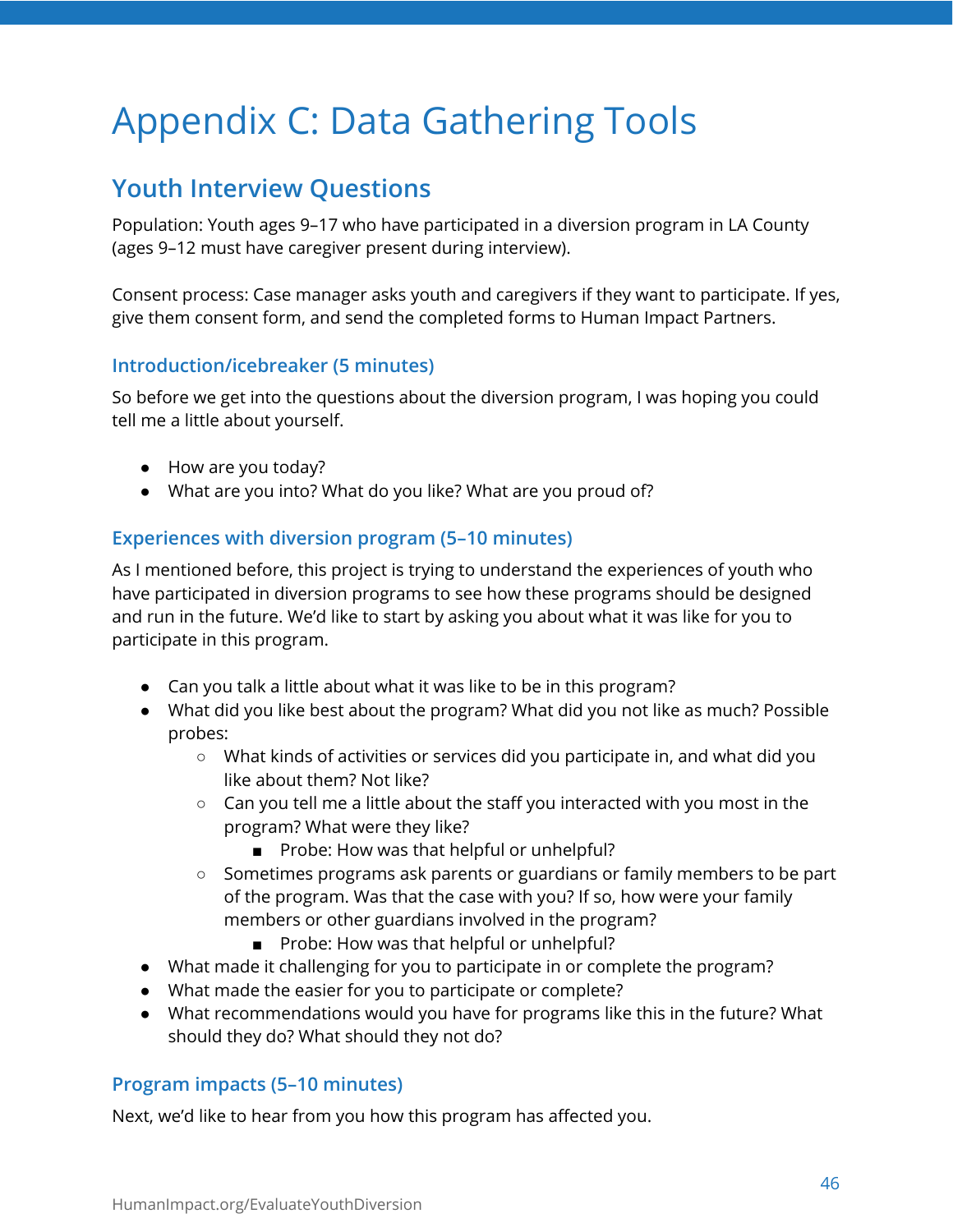- How have you, or your life, changed as a result of the program?
	- What are some specific ways you have benefited or changed?
		- Can probe on: school, mental/emotional health, family relationships, way you see yourself or the world

#### **Enrollment/intake (5–10 minutes)**

Now we'd like to talk about how you got enrolled in the program. How would you describe the experience of getting enrolled in the diversion program?

- What was difficult about the enrollment or intake process?
- What made it easier?
- What could have been better?
- What would you suggest be done differently?

#### **Referral to diversion by law enforcement/probation (5–10 minutes)**

Now we'd like to talk more about your experience with the law enforcement or probation officer who referred you to a diversion program. Keep in mind that you don't need to tell me the details of what happened that led to this interaction. I'm not here to judge or understand that part, just how the law enforcement officer interacted with you.

Think back to the interaction you had with a law enforcement or probation officer where they decided to refer you to a diversion program. Can you talk about your experience with the referral?

- Can you walk us through what happened with the officer, step by step? How did you feel during this interaction?
- What went well during your interaction with the officer? Did he or she do or say anything that you appreciated or thought was helpful or kind?
- What could have been better during the referral process?
- What would you suggest be done differently in the future?

#### **Big-picture solutions (5–10 minutes)**

Lastly, we'd like to hear your thoughts about what could be done to improve the lives and experiences of youth in LA in general.

● What are the top things that decision makers could do to improve your life and your community?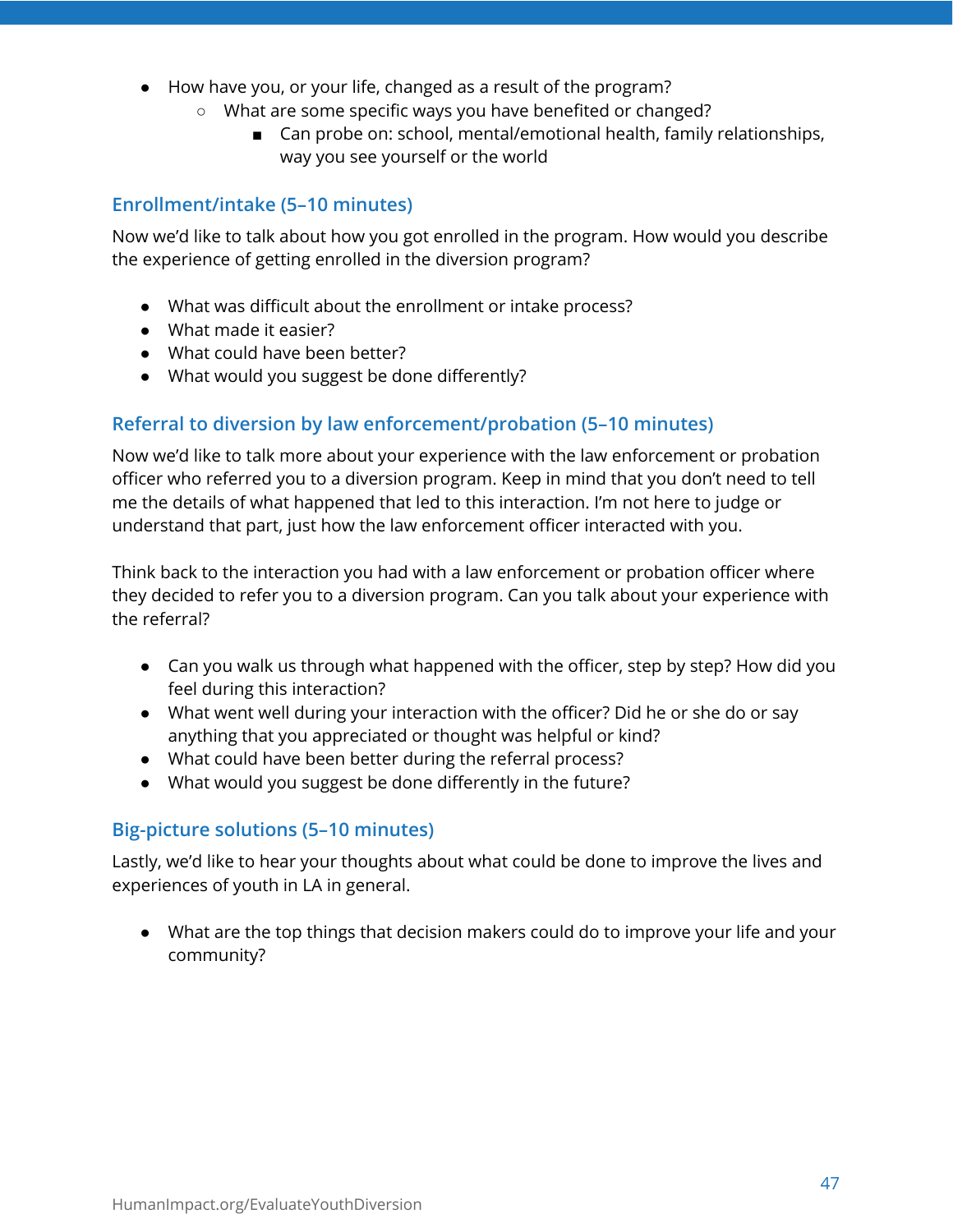## **Caregiver Interview Questions 2**

Population: Caregivers of youth who have participated in a diversion program.

#### **Introduction/icebreaker (5 minutes)**

So before we get into the questions about the diversion program, I was hoping you could tell me a little about yourself and your child.

- What are some of your child's greatest strengths or abilities? What are you most proud of?
- Could you tell me about your relationship to [*diversion program name*]?
	- Probe to gain understanding about whether they are a parent, other family member, or other guardian.

#### **Enrollment/intake (5–10 minutes)**

As I mentioned before, this project is trying to understand the experiences of the caregivers of youth who have participated in diversion programs to see how these programs should be designed and run in the future. We'd like to walk through your experience with the diversion program from start to finish. We'd like to start by talking about how your child [*or other appropriate term, depending on relationship*] got enrolled in the program.

How would you describe the experience of enrolling your child in the diversion program?

- What was difficult about the enrollment or intake process?
- What made it easier?
- What could have been better? What would you suggest be done differently?

#### **Experiences with diversion program (5–10 minutes)**

Next, we'd like to hear about what it was like for you while your child was participating in this program.

- Can you talk a little about what it was like for your child to be in this program?
- What do you think are some of the strengths or positive aspects of this program? What are some of its weaknesses?
	- $\circ$  Can you tell me a little about the staff you interacted with you most in the program? What were they like?
		- Probe: How was that helpful or unhelpful?
	- Sometimes programs ask caregivers or other family members to be part of the program. Was that the case with you? If so, how were you involved in the program?
		- Probe: How was that helpful or unhelpful?
- What made it challenging for you to support your child to participate in or complete the program?

 $2$  This interview guide is also available in Spanish. Please contact us if you would like to use it.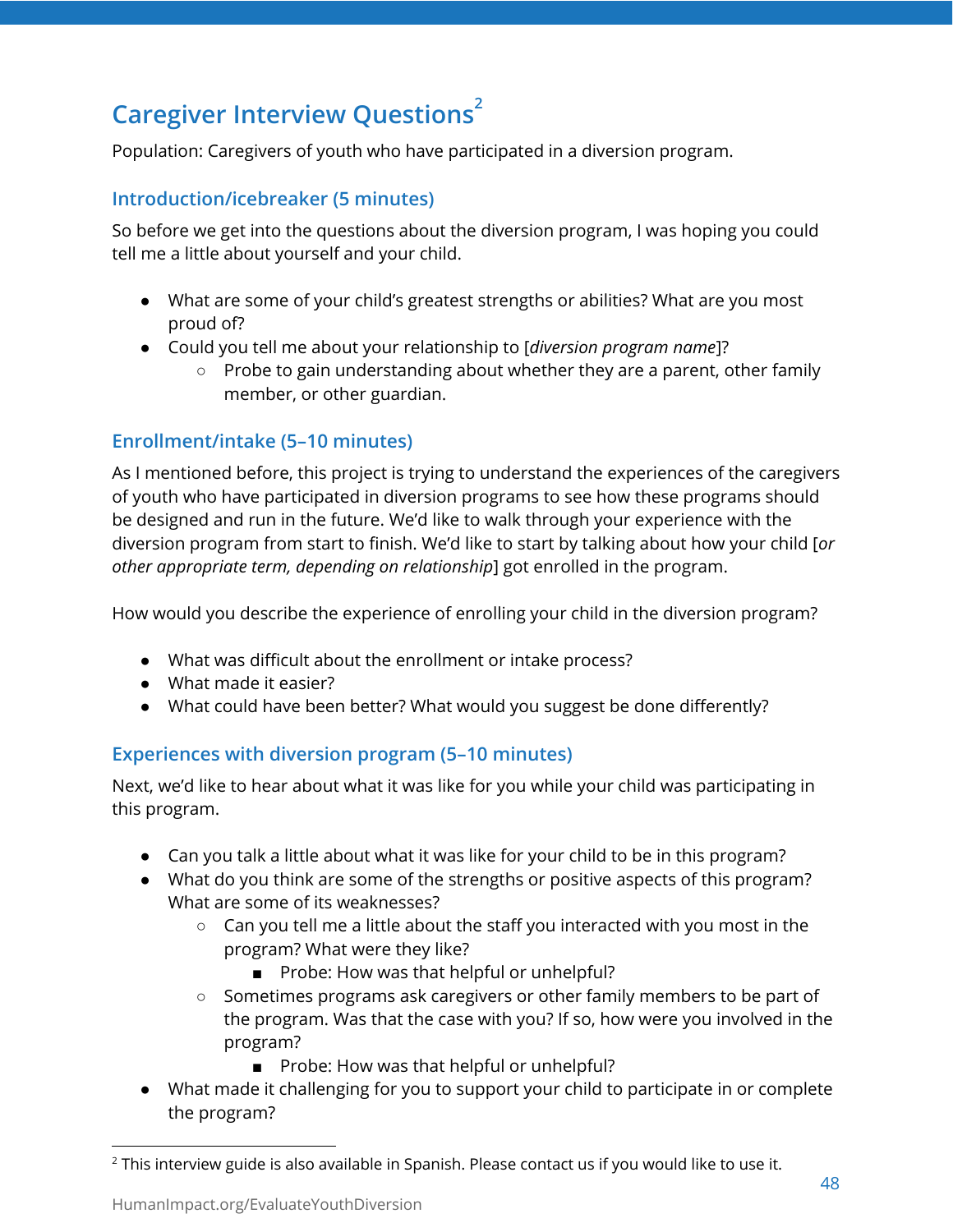- What made it easier for you to support your child to participate or complete?
- What recommendations would you have for programs like this in the future? What should they do? What should they not do?

#### **Program impacts (5–10 minutes)**

We'd also like to hear from you how this program has affected your child. How has your child, or your child's life, changed as a result of the program?

- What are some specific ways your child has benefited or changed?
	- Can probe on: school, mental/emotional health, family relationships, way they see themselves or the world

#### **Referral to diversion by law enforcement/probation (5–10 minutes)**

Now we'd like to talk more about your experience with the law enforcement or probation officer who referred your child to a diversion program. Keep in mind that you don't need to tell me the details of what happened that led to this interaction. I'm not here to judge or understand that part, just how the officer interacted with your child.

Did you interact directly with the law enforcement or probation officer who decided to refer your child to a diversion program?

- [*If yes:*] Can you talk about your experience with the referral?
	- $\circ$  Probe: Can you walk us through what happened with the officer, step by step? How did you feel during this interaction?
	- What well well during your interaction with the officer? Did he or she do or say anything that you appreciated or thought was helpful or kind?
- [*If no:*] How did you find out your child was eligible to participate in diversion?
	- Probes: Did you receive a phone call? A letter? Who contacted you law enforcement or the diversion program provider?
	- [*If a letter, probe into what happened when they received it:*]
		- Did you open the letter right away? Why or why not?
		- Was it clear from the letter what you needed to do next?
- What could have been better during the referral process?
- What would you suggest be done differently in the future?

#### **Big-picture solutions (5–10 minutes)**

Lastly, we'd like to hear your thoughts about what could be done to improve the lives and experiences of youth in LA County in general.

● What are the top things that decision makers could do to improve the lives of youth in your community?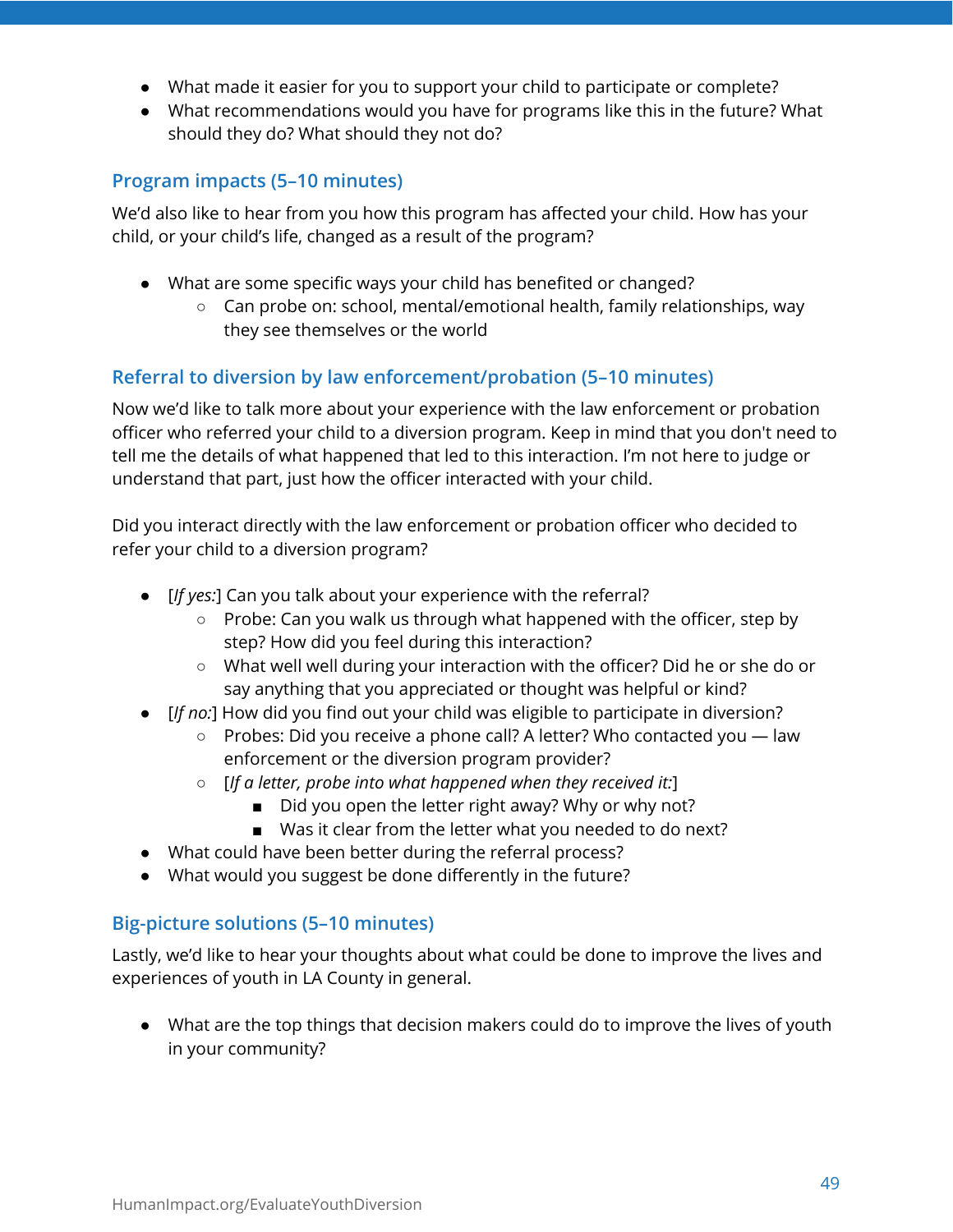## **Program Staff Interview Questions**

Population: Diversion program directors or case managers.

#### **Diversion and racial inequities (20–25 mins)**

We would like to better understand the full process of diversion as well as the points of contact where racial inequities may be introduced.

- First, can you walk us through your understanding of the process of diversion in LA County?
	- What are the points of contact for youth?
	- Who are the decision makers and what criteria do they use to decide?
- Where do you think there might be "cracks" in the diversion process that youth of color might be slipping through?
	- Probe on each point of contact for the youth as interviewee described above (e.g., law enforcement officer decides to divert youth to program, diversion program contacts youth/family, youth enrolls in program, youth engages in program, youth completes program, etc).
- How would you define "success" in terms of equitable opportunities for youth of color in diversion? That is, what exactly are we hoping to see in the data that would suggest there is racial equity?

#### **Best practices in diversion programming (25–30 mins)**

We know you have been a leader in developing diversion programs, so I'd like to learn more about your program. I'm particularly interested in what your program does to meet the needs of youth of color and youth who may have more barriers to participation.

- What do you see as some of the most critical components or aspects of your program or organization?
- What are some things your organization does to help make sure that all youth, especially youth of color, have the opportunity to engage in, complete, and benefit from your program?
	- Probes: What do you credit for the high enrollment/engagement/completion rates of youth in your program? What's working well?
- What role do youth play in helping determine both their own care plan, and what the diversion program looks like more broadly?
- How are caregivers or other family members involved in the program or care plan?
- What do you look for when hiring staff who will work directly with youth?
	- Probes: background, skills, training, lived experience, values, etc.
	- What ongoing training do they receive?
- In an ideal world, what else would you like to be able to do? Are there additional components or practices you would like to be able to implement in the future?
	- What barriers are there to implementing these practices?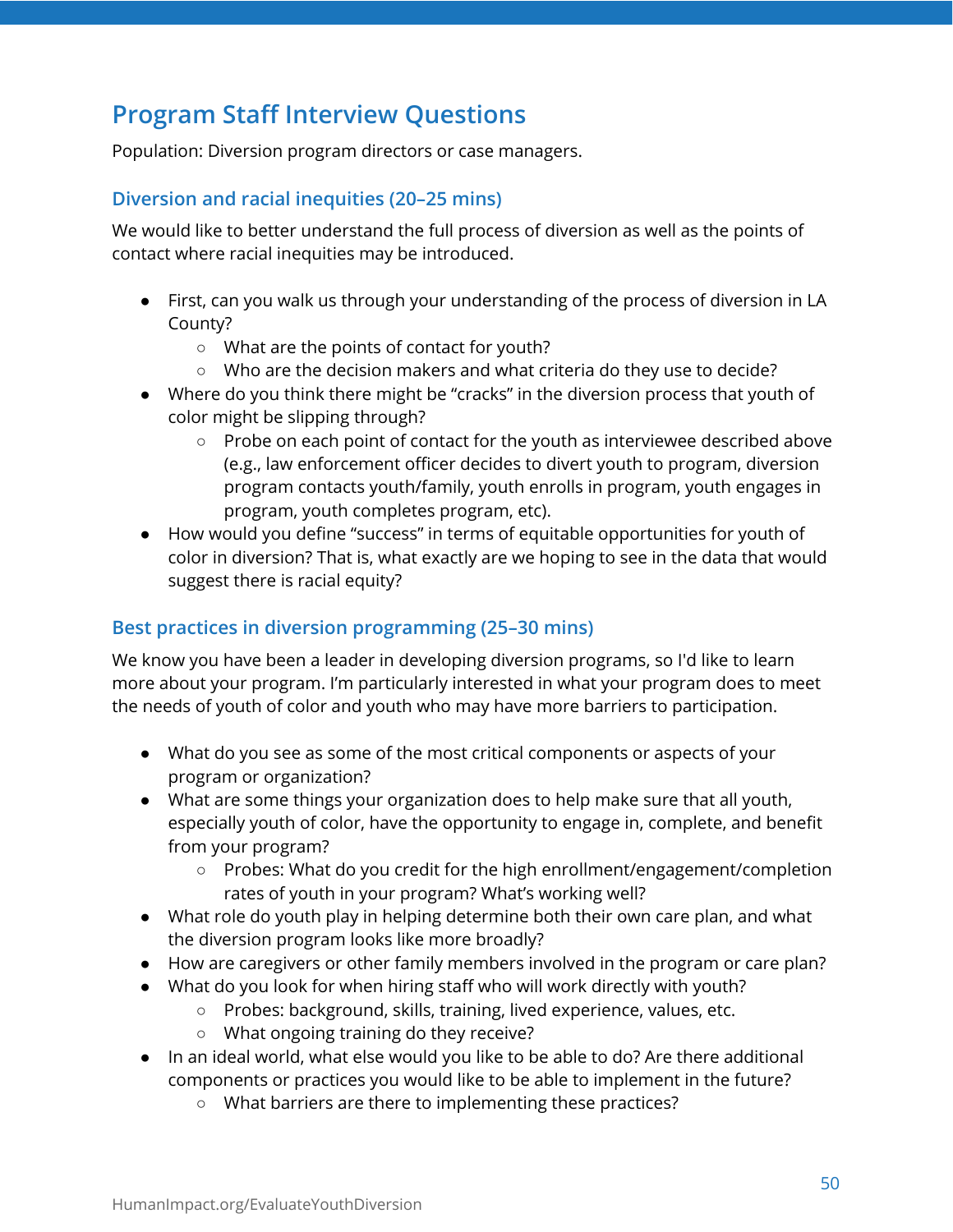## **Law Enforcement Officer Interview Questions**

Population: Officers who work within law enforcement agencies that are making some pre-arrest referrals of youth to diversion programs (ideally agencies making a lot of these referrals).

#### **Background/icebreakers (5–10 minutes)**

- How long have you been in the field and what motivated you to have a career in law enforcement?
- How have you been involved in pre-arrest diversion for youth?
- What's your vision for youth diversion? What's your dream version of what a program like this might look like?

#### **Best practices to promote equity (15–20 minutes)**

We know that law enforcement agencies in LA are working hard to implement the practice of pre-arrest diversion. As mentioned earlier, we're working with YDD to see how to promote equity in access to these programs for youth in LA, especially for youth of color.

What are some of the things that agencies that you know of are doing so that all youth can have access to pre-arrest diversion programs?

- Again, keeping equity in mind, what eligibility or suitability criteria should an agency use to determine whether or not a youth should be referred to a diversion program?
- What should the referral process look like? In order words, what should officers think about when making this decision, and what steps should they take?
	- What should be in a written protocol to guide their decision making?
- What should be done to increase the chance that youth will successfully enroll in the diversion program?
	- How should the youth or their caretakers be informed?
	- What do you think is the best way for them to get connected with the provider?
- How should an agency track data on equitable access to diversion opportunities?
	- How often should the agency look at the demographics of youth who are being diverted?
	- How often should the agency look at other characteristics like whether youth are in foster care?
	- Who should review decisions to refer to diversion, arrest, or warn youth?
- How should officers be informed or trained about youth diversion or other youth issues?
	- Are there specific trainings on issues such as trauma-informed practices, youth development, implicit bias, or other related issues?

#### **Organizational capacity (10–15 minutes)**

We understand that it's one thing to know what works well and another thing to have the capacity to fully implement best practices. One of the questions we are interested in is how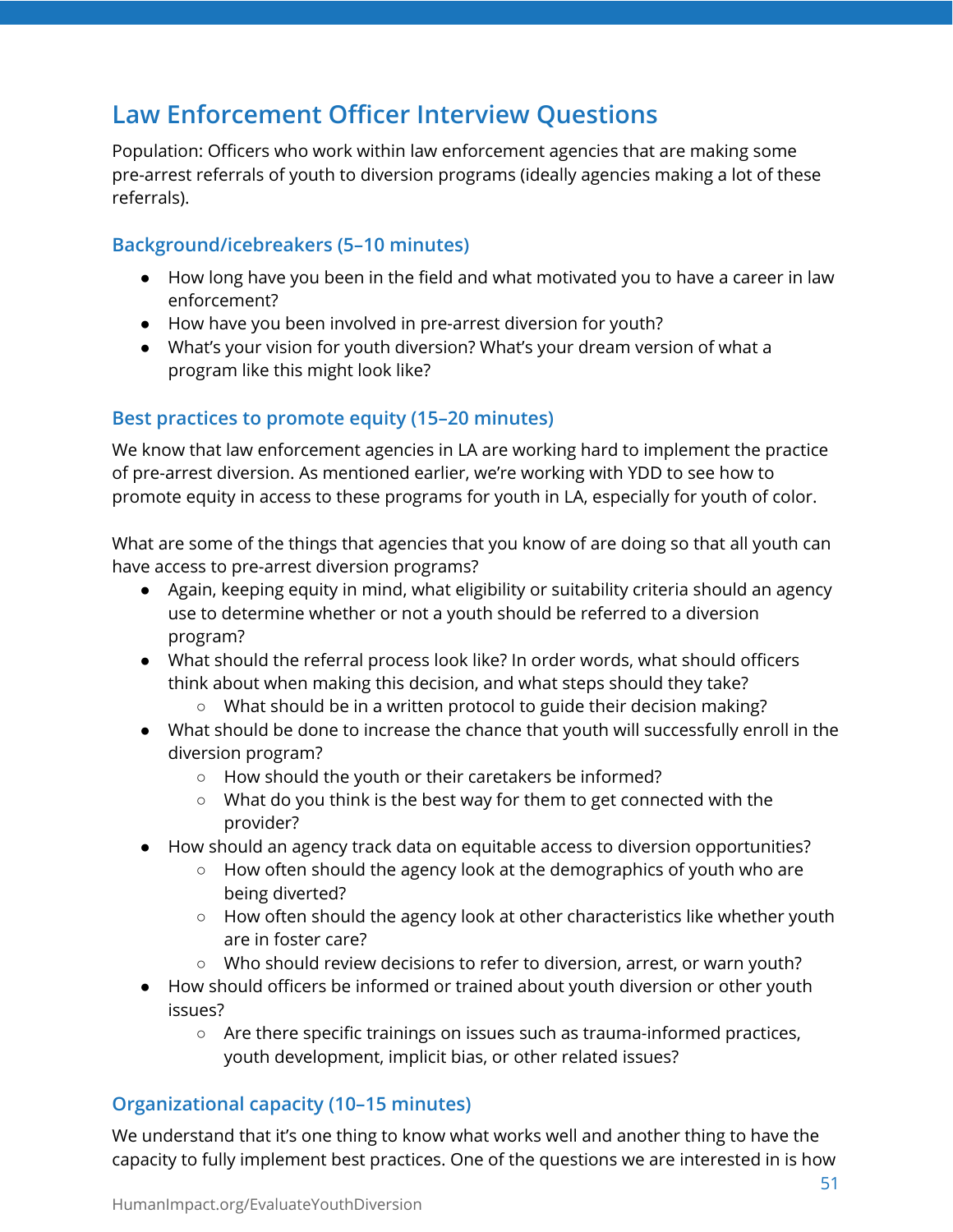we can ensure that law enforcement agencies have the capacity to implement the practices and policies that help promote equity in youth diversion.

You mentioned some policies and practices that help promote equity including . . . [*list a few*]. What is helpful, or what makes it easier, to implement these practices?

- How well-prepared or well-equipped do you think most agencies are to do pre-arrest diversion work?
- What is still needed in order to more fully implement the practices that you know work?
- Additional probes:
	- What could other organizations, like providers, YDD, or a central coordinating office, do to make it easier to implement equitable practices?
	- What training would make it easier to implement these practices?
	- What level of buy-in from officers at various levels within the agency would make it easier to implement these practices?
	- What kind of champions might be most effective at pushing for the use of pre-arrest diversion?

What are some challenges in implementing practices that can promote equity in pre-arrest diversion?

- Probe on each step of the referral decision-making process they mentioned above
- What could help overcome these challenges?
	- What could law enforcement agencies do?
	- What could YDD or other stakeholders do?

#### **Closing (10 minutes)**

- Stepping back for a moment, what (other) recommendations do you have related to arrests or diversion for youth?
	- What are policies or practices you would like to see implemented?
- More generally, how can we effectively improve social outcomes for youth of color?
- Do you have any last thoughts before we close?